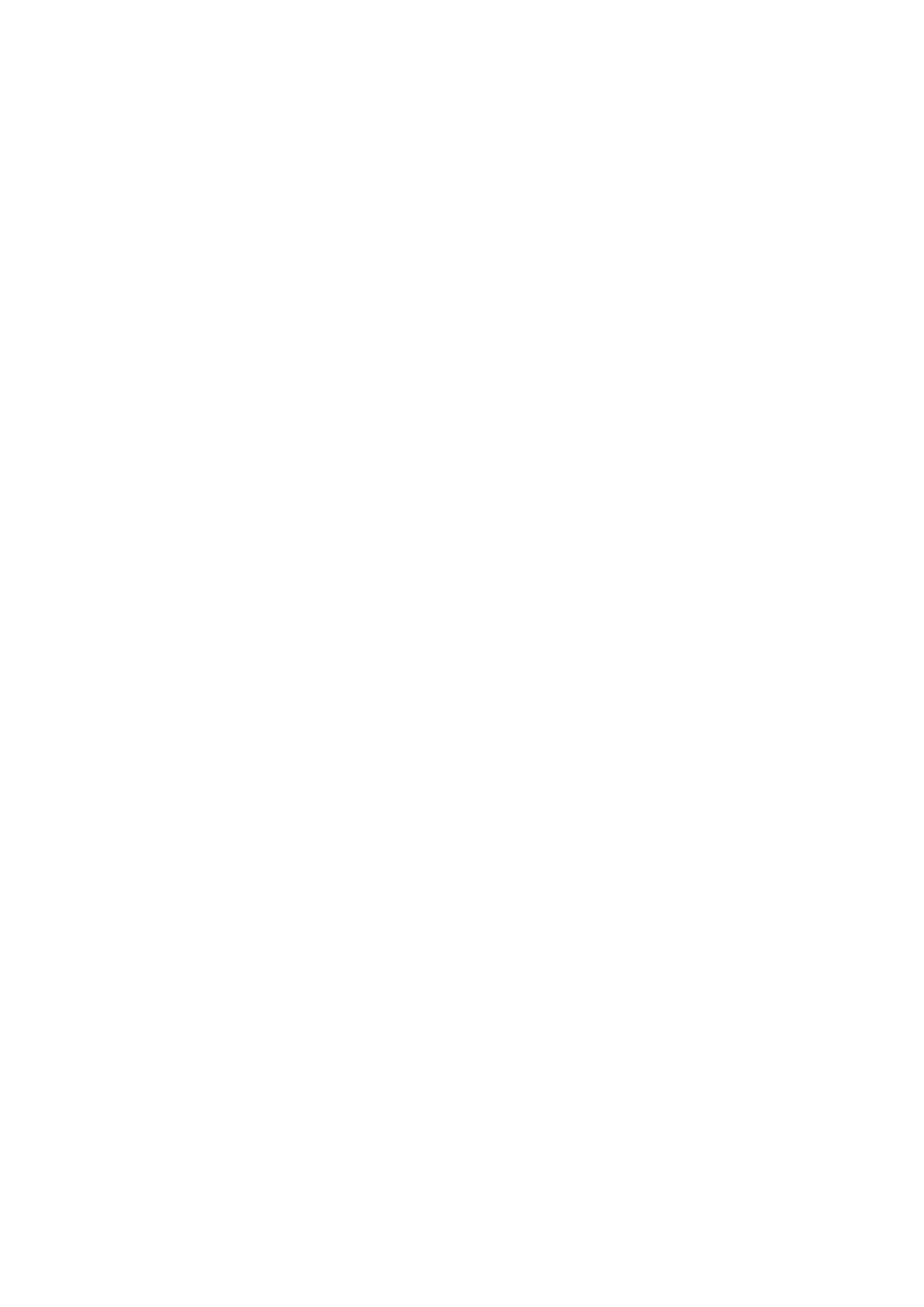# **DEPARTMENT OF THE TREASURY**

# <span id="page-2-0"></span>Section 1: Agency overview and resources

# **1.1 STRATEGIC DIRECTION**

The mission of the Department of the Treasury (the Treasury) is to improve the wellbeing of the Australian people by providing sound and timely advice to the Government, based on objective and thorough analysis of options, and by assisting Treasury ministers in the administration of their responsibilities and the implementation of government decisions.

 destruction of assets and livelihoods. The economic effects of the recent floods and priority is to harness the opportunities created by the mining boom, including through Recent natural disasters have come at significant human cost and caused considerable Cyclone Yasi, and the disastrous events in Japan and New Zealand are, however, temporary, and the outlook is for strong growth, low unemployment and moderate inflation. The positive outlook is underpinned by expected continued strong demand for commodity exports from the Asian region, high terms of trade, and a surge in mining-related business investment. With the economy in good shape, the policy investment in infrastructure and skills development, coupled with further microeconomic reform. With the economy already close to capacity, this requires the movement of resources to the most productive parts of the economy.

The Treasury will focus on providing advice on key risks facing the global economy, including sovereign debt concerns in major advanced economies, high oil prices, inflationary pressures in emerging markets and the economic implications of events in Japan. Particular focus will also be placed on assessing the implications for Australia of economic developments in China and other emerging economies.

The Treasury will continue to support the Government to implement its fiscal strategy. This will involve advice on effective government spending and effective taxation and retirement income arrangements, as well as debt management policy. Underpinning the provision of policy advice on fiscal policy are timely and high quality assessments of domestic and international economic conditions.

The *2010 Intergenerational Report* identified a number of long-term challenges for the Australian economy, including an ageing and growing population, climate change, escalating pressures in the health system and the need to support sectoral and regional structural adjustment in the face of a continued commodities boom.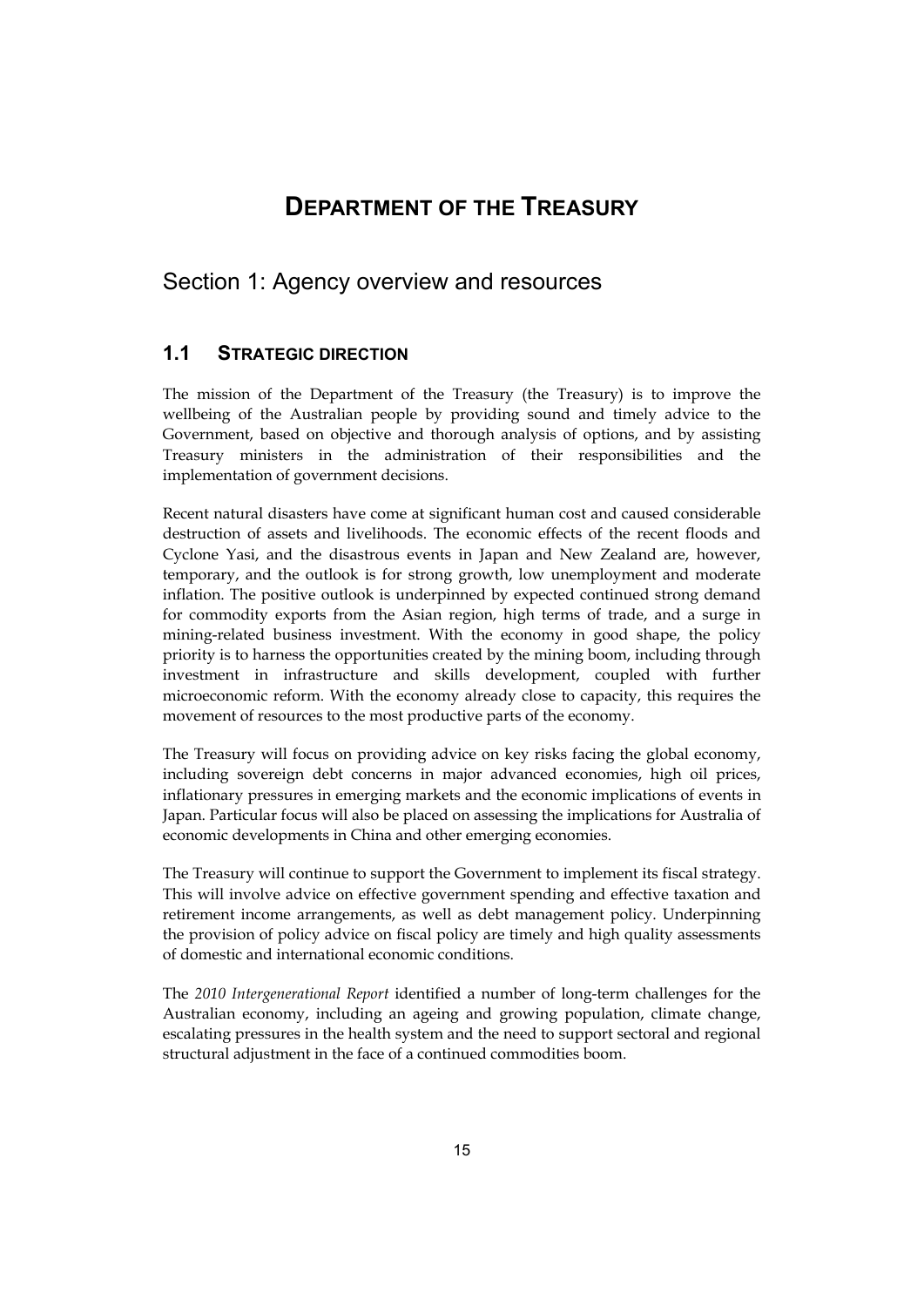### *Department of the Treasury Budget Statements*

The Treasury will continue to provide advice to the Government on responding to each of these challenges. In particular, over the next year, the Treasury will continue to provide policy advice to the Government on climate change, regional policy, water reform (including in the Murray-Darling Basin), problem gambling, disability services, aged care, Indigenous policy, and skills and education.

The Treasury will also continue to provide policy advice on federal financial relations arrangements, including working with the state and territory governments to deliver national health reform to provide a secure funding partnership for hospitals into the future. The Treasury will also support the review of the distribution of revenue from the Goods and Services Tax (GST) to deliver a simpler, fairer, more predictable and more efficient distribution of the GST to the states and territories.

In 2011-12, the Treasury will have the primary role in assisting the Government to implement its tax reform agenda including improved resource tax arrangements, a cut to the company tax rate, more generous depreciation arrangements for small business and an increase to the Superannuation Guarantee. The Treasury will also organise the tax forum to enable further discussion of the *Australia's Future Tax System* report and to build on the Government's tax reform agenda.

 implementing international standards of tax information and transparency, as well as As its top international engagement priority, the Treasury will continue its deep engagement in the G-20 agenda. In its role as Chair for 2011, France's ambitious agenda necessitates sustained Treasury engagement on the Framework for Strong, Sustainable and Balanced Growth, commodity price issues, reform of the international monetary system and the financial reform agenda. The Treasury will also continue to participate in the OECD and the Global Forum to enhance the effectiveness of maintaining close engagement with the International Monetary Fund and the multilateral development banks. The Treasury will continue its efforts to entrench an East Asia Summit Finance Ministers' Meeting and will remain engaged in the APEC Finance Ministers' Process.

The Treasury will continue to pursue sound regulatory and competition reforms aimed at improving Australia's productivity and international competitiveness. This includes the implementation of a single national consumer policy framework through the Australian Consumer Law, maintaining the effectiveness of Australia's competition law framework, promotion of efficient use of national infrastructure, including in transport, communication and energy markets, and implementation of the National Broadband Network. This work also includes providing advice on the reform of regulatory frameworks for securities markets, financial advice, corporate governance and consumer credit.

In addition, the Treasury will provide advice with the aim of ensuring that the financial system remains robust, competitive and dynamic in order to promote macroeconomic stability and market confidence. The Treasury will continue to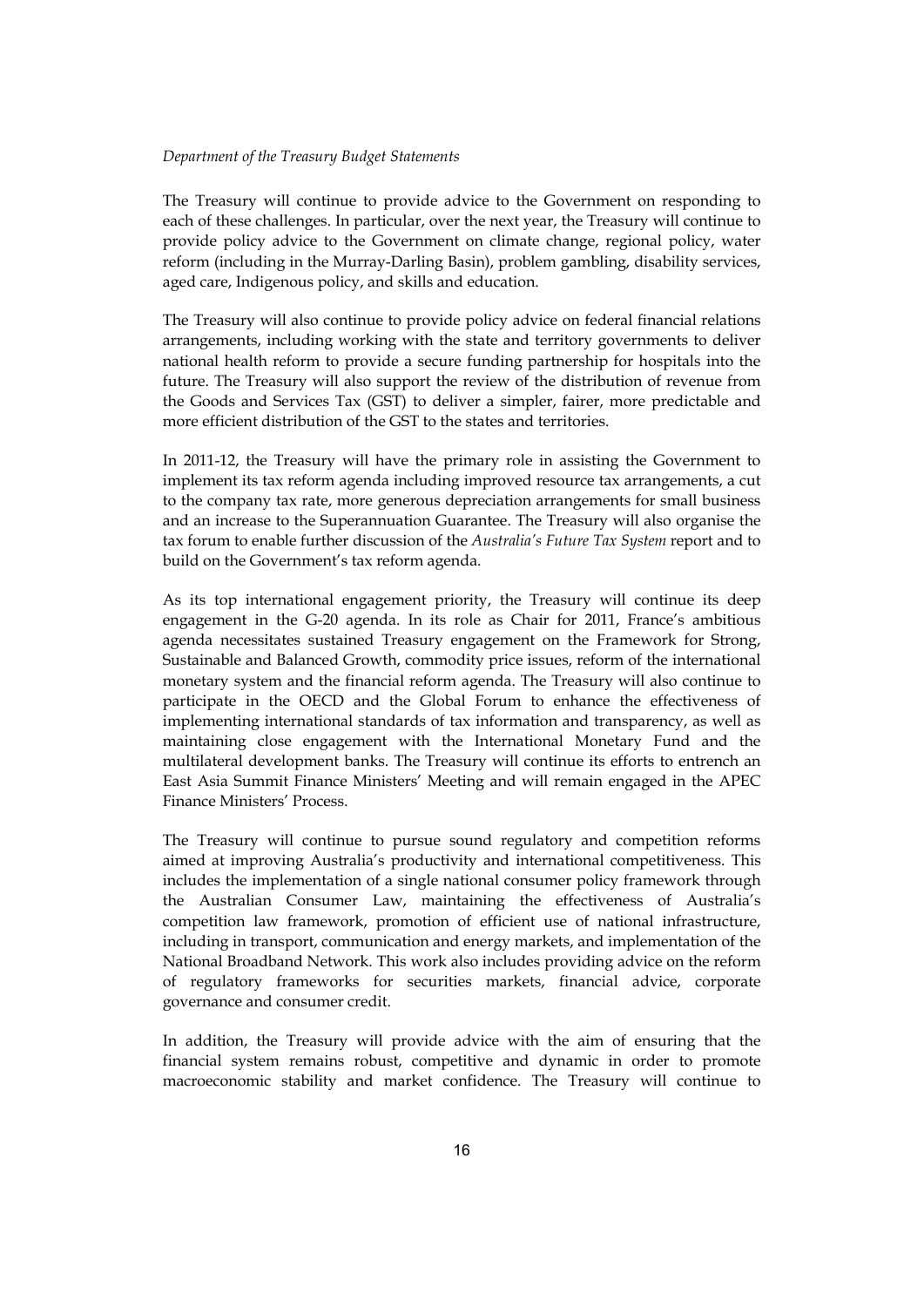monitor prudential frameworks applying to the banking sector, insurers and superannuation funds.

It will also support the independent National Disasters Insurance Review, which is scheduled to report to the Government by 30 September 2011, and will continue to implement the Government's Stronger Super reforms and the Competitive and Sustainable Banking package.

The Treasury will continue to work with the Foreign Investment Review Board to ensure that the foreign investment screening framework maintains the right balance between protecting Australia's national interest and ensuring that Australia remains an attractive destination for foreign capital.

The government infrastructure of Standard Business Reporting (SBR), a multi agency initiative led by the Treasury, was delivered in July 2010. SBR aims to reduce the compliance reporting burden experienced by business in reporting to government. The Treasury will continue to lead the ongoing design and extension of the SBR capabilities, and administrative arrangements involving reporting to government.

 The Treasury's policy advice is underpinned by its ability to analyse and anticipate economic issues. Over the period ahead, the Treasury will draw on the depth of expertise across all areas of the organisation to meet the long-term policy challenges facing Australia.

# **1.2 AGENCY RESOURCE STATEMENT**

Table 1.1 shows the total resources from all sources. The table summarises how resources will be applied by outcome and by administered and departmental classification.

| IUI ZU I I-IZ AS AL DUUYGL MAY ZU I I   |              |   |                          |   |          |               |
|-----------------------------------------|--------------|---|--------------------------|---|----------|---------------|
|                                         | Estimate     |   |                          |   |          |               |
|                                         | of prior     |   |                          |   |          | Actual        |
|                                         | year amounts |   | Proposed                 |   | Total    | available     |
|                                         | available in |   | at Budget                |   | estimate | appropriation |
|                                         | 2011-12      |   | 2011-12                  |   | 2011-12  | 2010-11       |
|                                         | \$'000       |   | \$'000                   |   | \$'000   | \$'000        |
| <b>Ordinary annual services</b>         |              |   |                          |   |          |               |
| Departmental                            |              |   |                          |   |          |               |
| Prior year departmental                 |              |   |                          |   |          |               |
| appropriation                           | 75.474       | 5 | $\overline{\phantom{a}}$ |   | 75.474   |               |
| Departmental appropriation <sup>3</sup> |              |   | 157,072                  |   | 157,072  | 167,728       |
| Receipts from other sources (s31)       |              |   | 12,610                   | 4 | 12,610   | 9,398         |
| <b>Total departmental</b>               | 75.474       |   | 169.682                  |   | 245.156  | 177.126       |

#### **Table 1.1: Department of the Treasury resource statement — Budget estimates for 2011-12 as at Budget May 2011**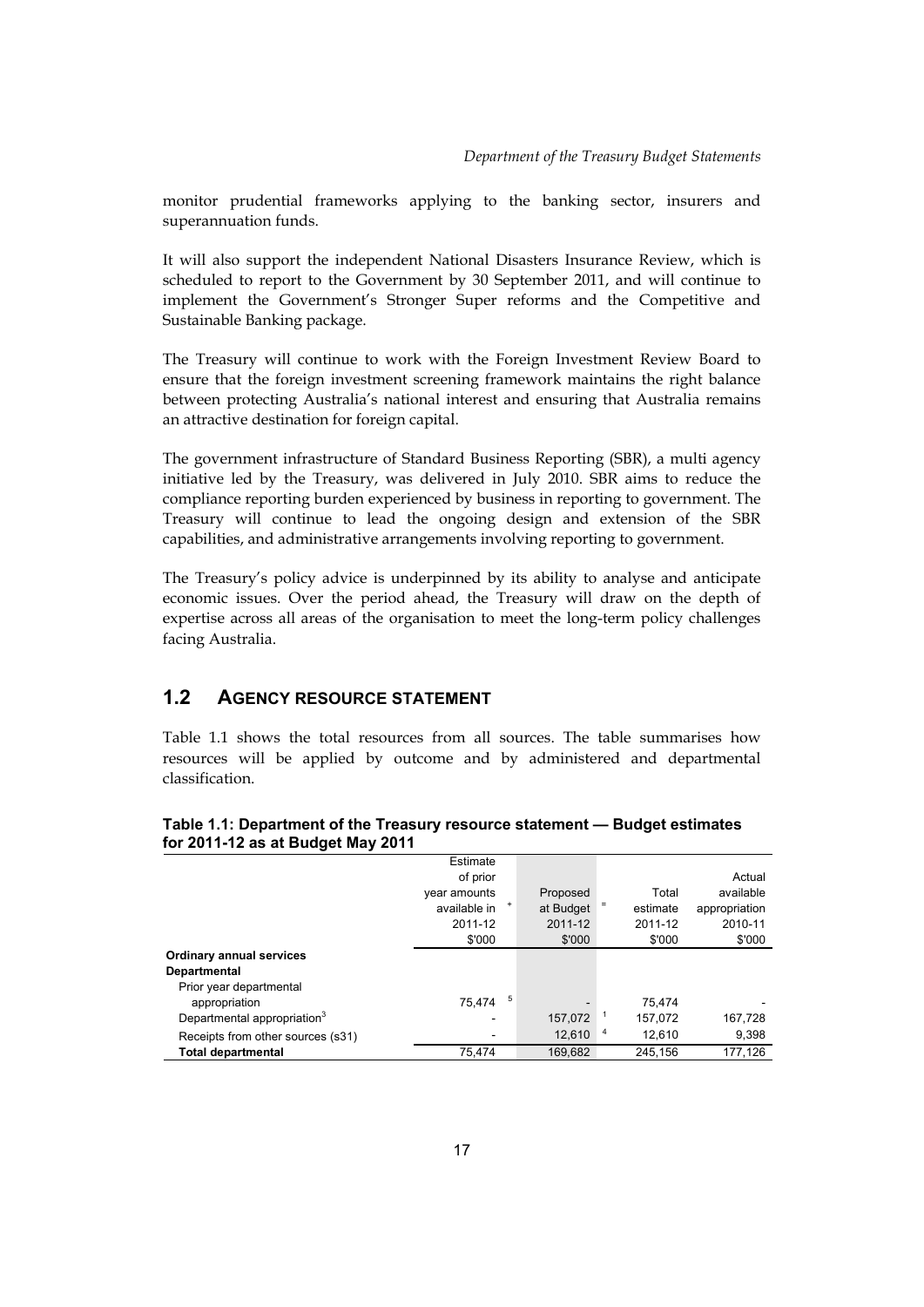| Table 1.1: Department of the Treasury resource statement — Budget |  |
|-------------------------------------------------------------------|--|
| estimates for 2011-12 as at Budget May 2011 (continued)           |  |

|                                           |    | Estimate of            |                 |                                   |               |
|-------------------------------------------|----|------------------------|-----------------|-----------------------------------|---------------|
|                                           |    | prior year             |                 |                                   | Actual        |
|                                           |    | amounts $\overline{a}$ | Proposed at $=$ | Total                             | available     |
|                                           |    | available in           | <b>Budget</b>   | estimate                          | appropriation |
|                                           |    | 2011-12                | 2011-12         | 2011-12                           | 2010-11       |
|                                           |    | \$'000                 | \$'000          | \$'000                            | \$'000        |
| <b>Administered expenses</b>              |    |                        |                 |                                   |               |
| Outcome 1                                 |    |                        | 16,685          | $\mathbf{1}$<br>16,685            | 38,378        |
| <b>Total administered expenses</b>        |    |                        | 16,685          | 16,685                            | 38,378        |
| <b>Total ordinary annual services</b>     | A  | 75,474                 | 186,367         | 261,841                           | 215,504       |
| <b>Other services</b>                     |    |                        |                 |                                   |               |
| <b>Departmental non-operating</b>         |    |                        |                 |                                   |               |
| Equity injections                         |    |                        | 583             | $\overline{\mathbf{c}}$<br>583    | 1,395         |
| <b>Total</b>                              |    |                        | 583             | 583                               | 1,395         |
| Administered non-operating                |    |                        |                 |                                   |               |
| Administered assets and liabilities       |    |                        |                 |                                   |               |
| Outcome 1                                 |    |                        | 62,708          | $\overline{\mathbf{c}}$<br>62,708 | 162,265       |
| <b>Total</b>                              |    |                        | 62,708          | 62,708                            | 162,265       |
| <b>Total other services</b>               | в  | ÷,                     | 63,291          | 63,291                            | 163,660       |
| Total available annual                    |    |                        |                 |                                   |               |
| appropriations (A+B)                      |    | 75,474                 | 249,658         | 325,132                           | 379,164       |
| <b>Special appropriations</b>             |    |                        |                 |                                   |               |
| Asian Development Bank (Additional        |    |                        |                 |                                   |               |
| Subscription) Act 2009                    |    |                        | 15,812          | 15,812                            | 18,687        |
| Car Dealership Financing Guarantee        |    |                        |                 |                                   |               |
| Appropriation Act 2009                    |    |                        |                 |                                   | 4.922         |
| Federal Financial Relations Act 2009      |    |                        | 68,062,520      | 68,062,520                        | 63,440,835    |
| <b>International Monetary Agreements</b>  |    |                        |                 |                                   |               |
| Act 1947                                  |    |                        | 2,379,146       | 2,379,146                         | 530,651       |
| Superannuation Industry (Supervision)     |    |                        |                 |                                   |               |
| Act 1993                                  |    |                        |                 |                                   | 55,000        |
| <b>Total special appropriations</b>       | C. | $\overline{a}$         | 70,457,478      | 70,457,478                        | 64,050,095    |
| <b>Total appropriations excluding</b>     |    |                        |                 |                                   |               |
| special accounts (A+B+C)                  |    | 75,474                 | 70,707,136      | 70,782,610                        | 64,429,259    |
| <b>Special accounts</b>                   |    |                        |                 |                                   |               |
| Opening balance <sup>6</sup>              |    | 2,205                  |                 | 2,205                             |               |
| Non-appropriation receipts to             |    |                        |                 |                                   |               |
| special accounts                          |    |                        | 16,540,180      | 16,540,180                        | 20,412,407    |
| <b>Total special account</b>              | D  | 2,205                  | 16,540,180      | 16,542,385                        | 20,412,407    |
| Total resourcing (A+B+C+D)                |    | 77,679                 | 87,247,316      | 87,324,995                        | 84,841,666    |
| Less receipts from other sources          |    |                        |                 |                                   |               |
| credited to special accounts              |    |                        | 1,629           | 1,629                             | 1,629         |
| Total net resourcing for the Treasury     |    | 77,679                 | 87,245,687      | 87,323,366                        | 84,840,037    |
| Appropriation Bill (No. 1) 2011-12.<br>1. |    |                        |                 |                                   |               |

2. Appropriation Bill (No. 2) 2011-12.

3. Includes \$6.5 million in 2011-12 for the Departmental Capital Budget (also refer to Table 3.2.5).

4. Receipts received under section 31 of the *Financial Management and Accountability Act 1997*.

5. Estimated adjusted balance carried forward from previous year.

6. Estimated opening balance for special accounts. For further detail on special accounts see Table 3.1.2.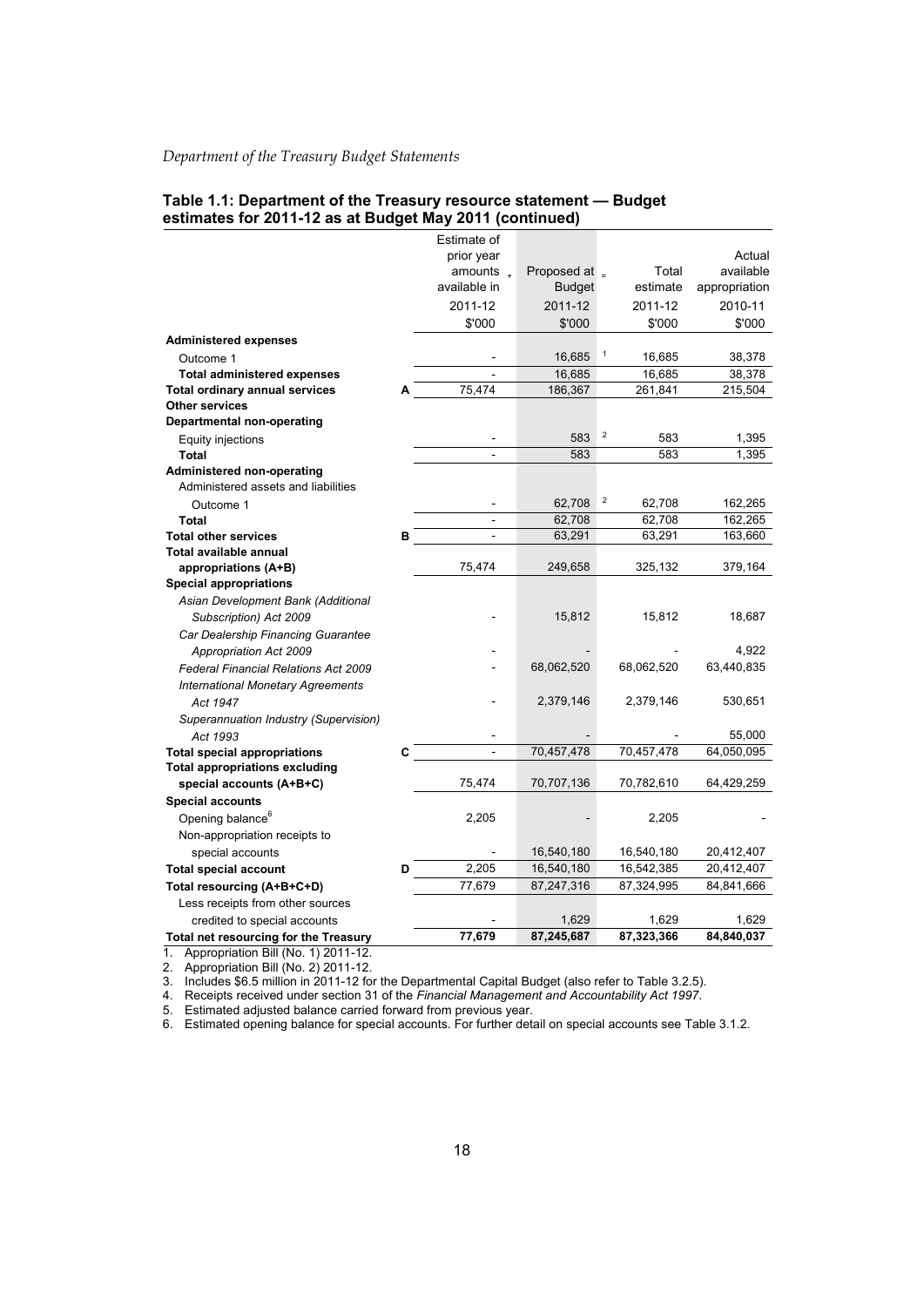# **1.3 BUDGET MEASURES**

Budget measures relating to the Treasury are detailed in Budget Paper No. 2, *Budget Measures 2011-12* and are summarised below.

|                                  |         | 2010-11                      | 2011-12 | 2012-13  | 2013-14 | 2014-15  |
|----------------------------------|---------|------------------------------|---------|----------|---------|----------|
|                                  | Program | \$'000                       | \$'000  | \$'000   | \$'000  | \$'000   |
| <b>Expense measures</b>          |         |                              |         |          |         |          |
| A Tax Plan For Our Future -      |         |                              |         |          |         |          |
| Tax Forum                        | 1.1     |                              | 926     |          |         |          |
| Advisory Panel on the            |         |                              |         |          |         |          |
| Economic Potential of            |         |                              |         |          |         |          |
| <b>Senior Australians</b>        | 1.1     |                              |         |          |         |          |
| Competitive and Sustainable      |         |                              |         |          |         |          |
| Banking System reform            |         |                              |         |          |         |          |
| plan - public awareness          |         |                              |         |          |         |          |
| and education campaign           | 1.1     | 10,158                       | 4,841   |          |         |          |
| Distribution of the Goods and    |         |                              |         |          |         |          |
| Services Tax - Review            | 1.1     |                              | 790     | 178      |         |          |
| Efficiency Dividend - temporary  |         |                              |         |          |         |          |
| increase in the rate             | 1.1     | $\overline{a}$               | (742)   |          |         |          |
| Tackling Climate Change -        |         |                              |         | (1, 471) | (1,741) | (2, 111) |
| emissions reduction              |         |                              |         |          |         |          |
|                                  |         |                              |         |          |         |          |
| modelling - continuation         | 1.1     | $\qquad \qquad \blacksquare$ | 3,264   | 3,296    |         |          |
| Centre for International Finance |         |                              |         |          |         |          |
| and Regulation - transfer        | 1.3     |                              | 2,573   | 4,500    | 4,000   | 1,000    |
| Superannuation - financial       |         |                              |         |          |         |          |
| assistance grants to             |         |                              |         |          |         |          |
| compensate fund members          |         |                              |         |          |         |          |
| for the failure of Trio          | 1.3     | 55,000                       |         |          |         |          |
| Fringe benefits tax -            |         |                              |         |          |         |          |
| reform of the car fringe         |         |                              |         |          |         |          |
| benefits rules                   | 1.4     | $\overline{a}$               | 5,000   | 10,000   | 15,000  | 20,000   |
| <b>GST</b>                       |         |                              |         |          |         |          |
| - treatment of new               |         |                              |         |          |         |          |
| residential premises             | 1.4     | 15,000                       | 10,000  | 10,000   | 10,000  | 10,000   |
| - treatment of property          |         |                              |         |          |         |          |
| in possession of a               |         |                              |         |          |         |          |
| mortgagee                        | 1.4     |                              |         |          |         |          |
| - certain supplies to            |         |                              |         |          |         |          |
| health insurers                  | 1.4     |                              |         |          |         |          |
| - Government response to         |         |                              |         |          |         |          |
| Board of Taxation                |         |                              |         |          |         |          |
| report: minor                    |         |                              |         |          |         |          |
| changes                          | 1.4     |                              |         |          |         |          |
| - providing businesses in a      |         |                              |         |          |         |          |
| net refund position with         |         |                              |         |          |         |          |
| access to the GST                |         |                              |         |          |         |          |
| instalment system                | 1.4     |                              |         |          |         |          |
| Tax compliance - reporting       |         |                              |         |          |         |          |
| taxable payments                 | 1.4     |                              |         | 7,900    | 16,500  | 17,200   |
|                                  |         |                              |         |          |         |          |

#### **Table 1.2: Department of the Treasury 2011-12 Budget measures**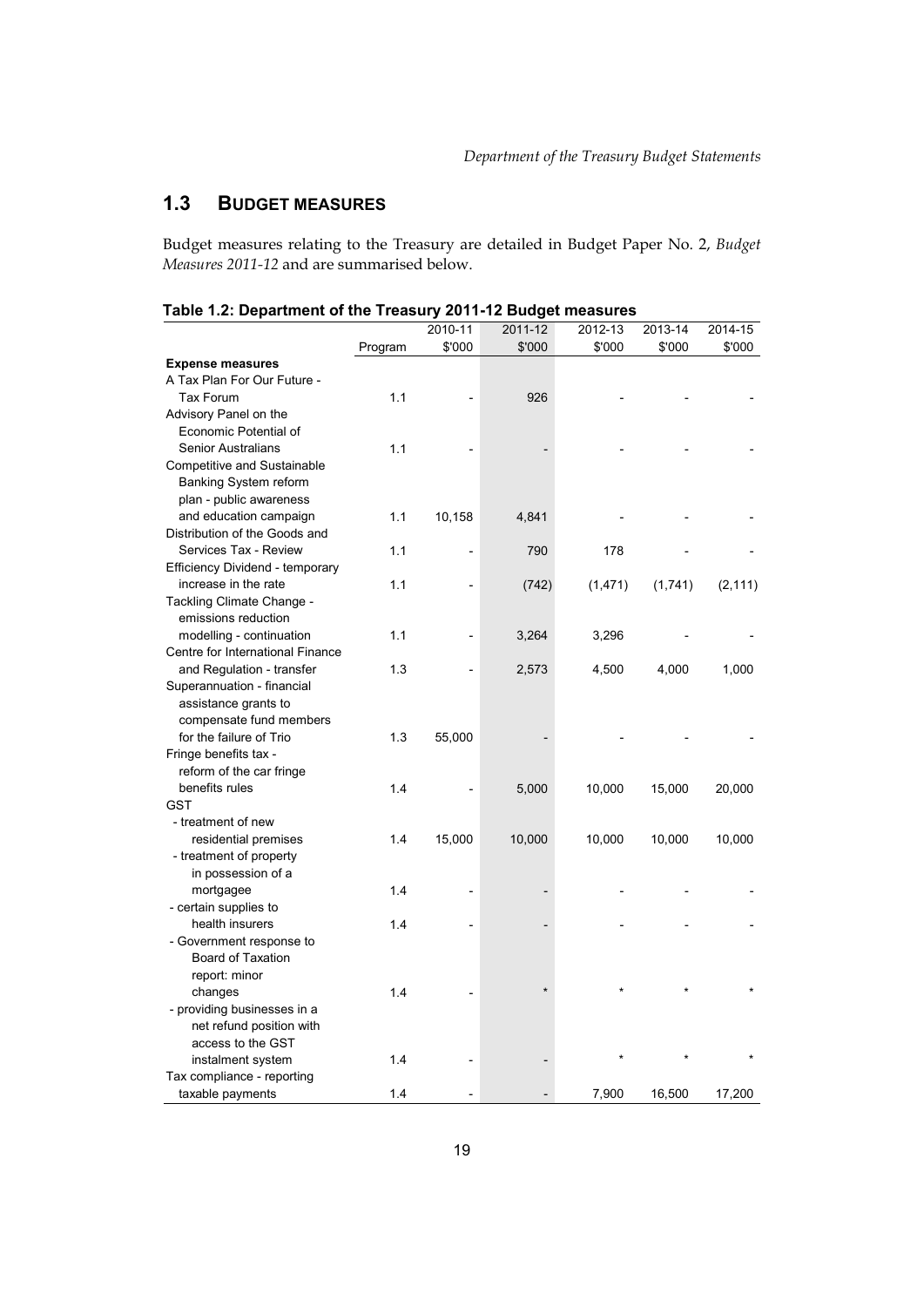|                                                        | Program | 2010-11        | 2011-12 | 2012-13   | 2013-14   | 2014-15   |
|--------------------------------------------------------|---------|----------------|---------|-----------|-----------|-----------|
|                                                        |         | \$'000         | \$'000  | \$'000    | \$'000    | \$'000    |
| <b>Expense measures</b>                                |         |                |         |           |           |           |
| (continued)                                            |         |                |         |           |           |           |
| Animal and Plant Pest and                              |         |                |         |           |           |           |
| <b>Disease Eradication</b>                             |         |                |         |           |           |           |
| Programs - meeting existing                            |         |                |         |           |           |           |
| commitments                                            | 1.10    | 12,635         | 2,770   |           |           |           |
| <b>Building Australia's Future</b>                     |         |                |         |           |           |           |
| Workforce                                              |         |                |         |           |           |           |
| - National Partnership for                             |         |                |         |           |           |           |
| Vocational Education                                   |         |                |         |           |           |           |
| and Training                                           | 1.10    |                |         | (137,500) | 238,400   | (137,500) |
| - training places for single<br>and teenage parents    | 1.10    |                | 6,666   | 20,000    | 26,667    | 26,667    |
| Centenary of Canberra                                  |         |                |         |           |           |           |
| - a gift to the national capital                       | 1.10    | $\overline{a}$ | 27,000  | 25,000    | 5,000     | 5,000     |
| - contribution to a joint                              |         |                |         |           |           |           |
| national program                                       | 1.10    |                | 2,600   | 2,040     | 991       |           |
| Drought Assistance                                     |         |                |         |           |           |           |
| - Exceptional Circumstances                            |         |                |         |           |           |           |
| assistance for primary                                 |         |                |         |           |           |           |
| producers                                              | 1.10    | 2,733          | 8,199   |           |           |           |
| - Exceptional Circumstances                            |         |                |         |           |           |           |
| assistance for small                                   |         |                |         |           |           |           |
| businesses                                             | 1.10    | 53             | 158     |           |           |           |
| Drought policy reform - pilot of                       |         |                |         |           |           |           |
| new measures in Western                                |         |                |         |           |           |           |
| Australia - extension and                              |         |                |         |           |           |           |
| expansion                                              | 1.10    |                | 13,400  | 6,700     |           |           |
| Health and Hospitals Fund -                            |         |                |         |           |           |           |
| <b>Regional Priority Round</b>                         | 1.10    |                | 66,590  | 95,506    | 192,170   | 265,800   |
| <b>Nation Building</b><br>- additional funding for the |         |                |         |           |           |           |
| Pacific Highway                                        | 1.10    | $\overline{a}$ | 131,000 | 99,000    | 220,000   | (400,000) |
| - rail infrastructure -                                |         |                |         |           |           |           |
| Moreton Bay Rail Link                                  | 1.10    | $\overline{a}$ | 30,000  | 20,000    | 83,000    | (192,000) |
| Nation Building Program -                              |         |                |         |           |           |           |
| F3 to Sydney Orbital                                   |         |                |         |           |           |           |
| feasibility study - deferral                           | 1.10    |                |         |           | (150,000) |           |
| National Health Reform                                 |         |                |         |           |           |           |
| Agreement - change in                                  |         |                |         |           |           |           |
| payment arrangements                                   | 1.10    | 80,000         | 40,000  | (120,000) |           |           |
| National Immunisation Program                          |         |                |         |           |           |           |
| - addition of Prevenar 13 <sup>®</sup>                 | 1.10    |                | (565)   | (764)     | (775)     | (785)     |
| - Prevenar 13 <sup>®</sup> vaccine - catch             |         |                |         |           |           |           |
| up program                                             | 1.10    |                | 29,271  | 10,449    | 230       |           |

# **Table 1.2: Department of the Treasury 2011-12 Budget measures (continued)**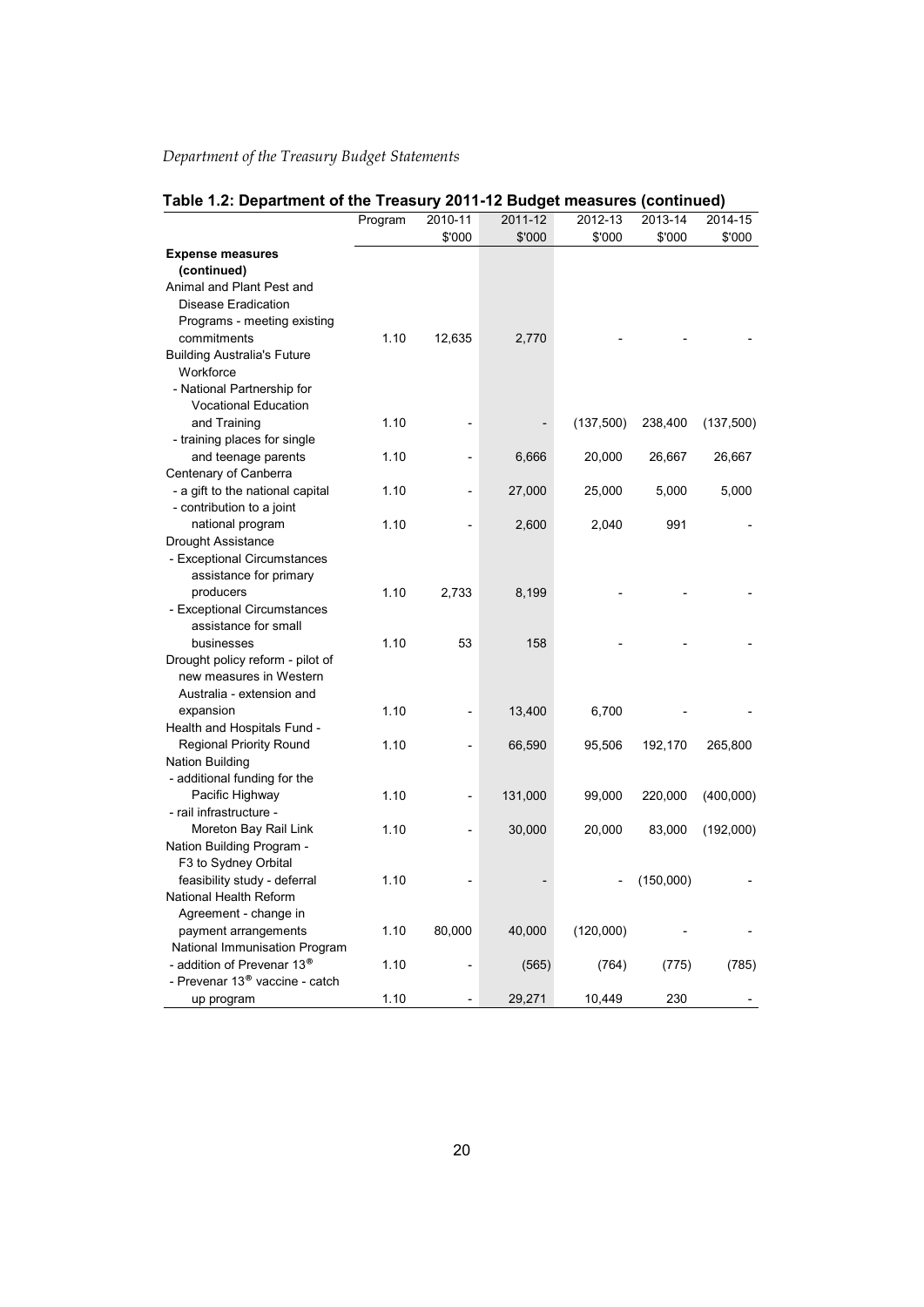| Table 1.2: Department of the Treasury 2011-12 Budget measures (continued) |         |                          |                   |                   |                   |                   |
|---------------------------------------------------------------------------|---------|--------------------------|-------------------|-------------------|-------------------|-------------------|
|                                                                           | Program | 2010-11<br>\$'000        | 2011-12<br>\$'000 | 2012-13<br>\$'000 | 2013-14<br>\$'000 | 2014-15<br>\$'000 |
| <b>Expense measures</b>                                                   |         |                          |                   |                   |                   |                   |
| (continued)                                                               |         |                          |                   |                   |                   |                   |
| National Mental Health Reform                                             |         |                          |                   |                   |                   |                   |
| - Early Psychosis Prevention                                              |         |                          |                   |                   |                   |                   |
| and Intervention Centre                                                   |         |                          |                   |                   |                   |                   |
| model - further expansion                                                 | 1.10    |                          | 2,215             | 22,315            | 44,315            | 70,200            |
| - National Partnership                                                    |         |                          |                   |                   |                   |                   |
| Agreement on Mental                                                       |         |                          |                   |                   |                   |                   |
| Health                                                                    | 1.10    | $\overline{\phantom{0}}$ | 21,352            | 43,473            | 44,269            | 45,049            |
| <b>National Solar Schools</b>                                             |         |                          |                   |                   |                   |                   |
| Program - redesign                                                        | 1.10    | $\overline{a}$           | (19,041)          | (13, 719)         | (35, 812)         | (46, 563)         |
| National Transport Regulators -                                           |         |                          |                   |                   |                   |                   |
| additional funding                                                        | 1.10    |                          | 3,200             | 1,600             |                   |                   |
| Natural Disaster Recovery and                                             |         |                          |                   |                   |                   |                   |
| Rebuilding                                                                |         |                          |                   |                   |                   |                   |
| - assistance to business                                                  |         |                          |                   |                   |                   |                   |
| affected by the                                                           |         |                          |                   |                   |                   |                   |
| Queensland Floods                                                         | 1.10    | 6,300                    | 6,300             |                   |                   |                   |
| - assistance to business                                                  |         |                          |                   |                   |                   |                   |
| affected by Tropical                                                      |         |                          |                   |                   |                   |                   |
| Cyclone Yasi                                                              | 1.10    | 15,600                   | 5,600             |                   |                   |                   |
| - assistance to individuals                                               |         |                          |                   |                   |                   |                   |
| affected by floods                                                        |         |                          |                   |                   |                   |                   |
| in Queensland and                                                         |         |                          |                   |                   |                   |                   |
| other states                                                              | 1.10    | 200                      |                   |                   |                   |                   |
| - assistance to Queensland                                                |         |                          |                   |                   |                   |                   |
| local governments                                                         | 1.10    | 213,600                  |                   |                   |                   |                   |
| - deferral of other                                                       |         |                          |                   |                   |                   |                   |
| infrastructure projects                                                   | 1.10    | (118,200)                | (369,000)         | (295,000)         | (27, 800)         | 190,000           |
| - donation to the Perth Lord                                              |         |                          |                   |                   |                   |                   |
| Mayor's Appeal Fund                                                       | 1.10    | 1,000                    |                   |                   |                   |                   |
| - donations to flood appeals                                              | 1.10    | 13,100                   |                   |                   |                   |                   |
| - reinstatement of                                                        |         |                          |                   |                   |                   |                   |
| infrastructure projects                                                   |         |                          |                   |                   |                   |                   |
| in Queensland                                                             | 1.10    | (4,300)                  | (31, 300)         | (349, 200)        | (76,900)          | 136,300           |
| - withdrawal of funding for                                               |         |                          |                   |                   |                   |                   |
| O-Bahn city access                                                        |         |                          |                   |                   |                   |                   |
| project                                                                   | 1.10    | (27, 100)                | (28,900)          |                   |                   |                   |
| Regional Infrastructure Fund                                              |         |                          |                   |                   |                   |                   |
| - administration                                                          | 1.10    |                          | (1, 771)          | (1,929)           | (1, 947)          | (1,964)           |
| - Mackay Ring Road                                                        | 1.10    | 9,500                    | (2,000)           | (2,000)           | (5,500)           |                   |
| - Scone Level Crossing                                                    | 1.10    | 1,800                    | (1,000)           | (800)             |                   |                   |
| Schools - Support for Improving                                           |         |                          |                   |                   |                   |                   |
| Learning Experiences and                                                  |         |                          |                   |                   |                   |                   |
| <b>Educational Outcomes for</b>                                           |         |                          |                   |                   |                   |                   |
| School Students with                                                      |         |                          |                   |                   |                   |                   |
| Disability                                                                | 1.10    |                          | 61,200            | 61,400            | 30,700            |                   |
| Sustainable Australia -                                                   |         |                          |                   |                   |                   |                   |
| managed motorways                                                         | 1.10    |                          | 19,952            | 20,046            | 20,042            |                   |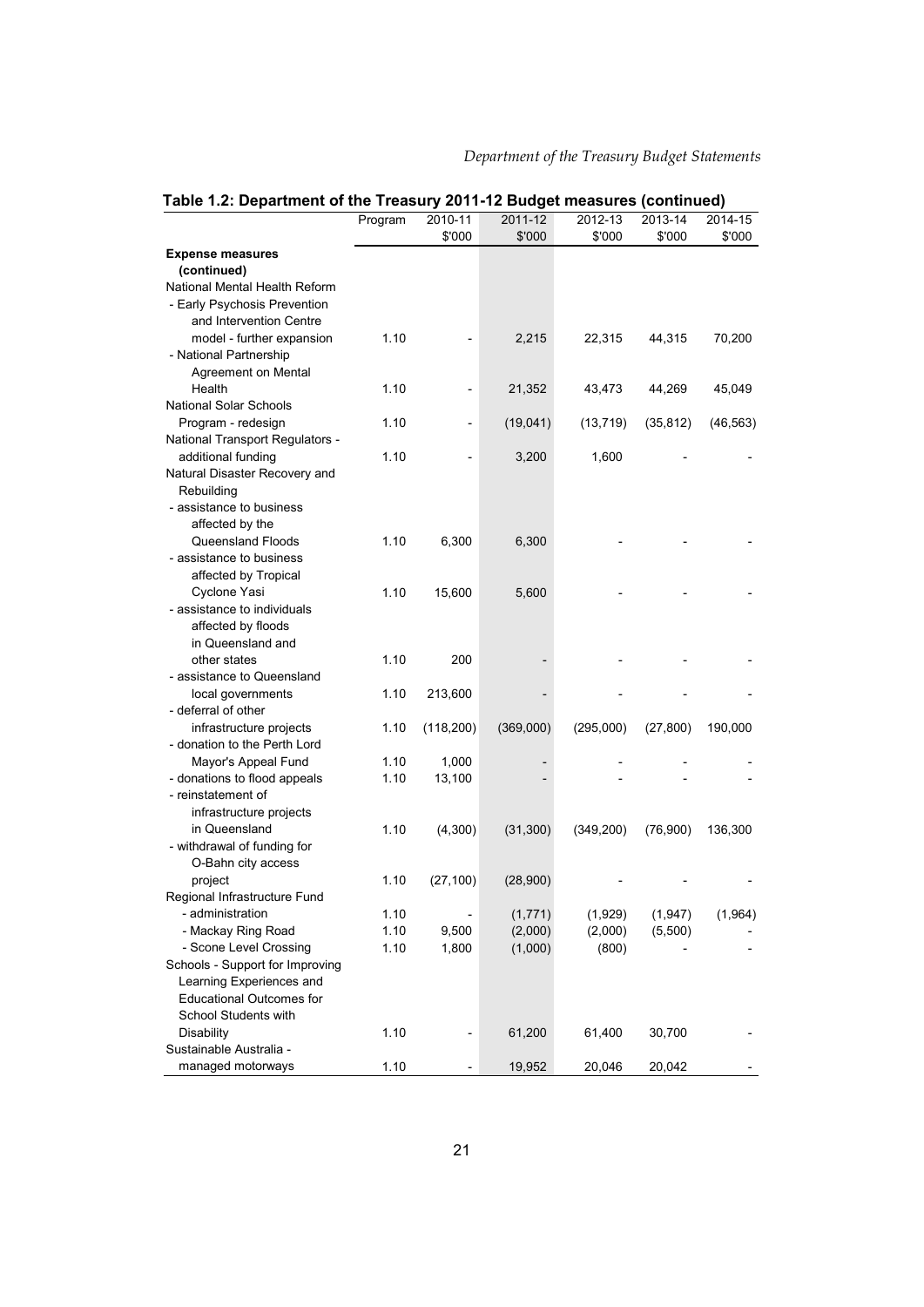| Table 1.2: Department of the Treasury 2011-12 Budget measures (continued) |  |  |  |  |  |  |
|---------------------------------------------------------------------------|--|--|--|--|--|--|
|---------------------------------------------------------------------------|--|--|--|--|--|--|

|                                 | Program | 2010-11                  | 2011-12 | 2012-13 | 2013-14 | 2014-15 |
|---------------------------------|---------|--------------------------|---------|---------|---------|---------|
|                                 |         | \$'000                   | \$'000  | \$'000  | \$'000  | \$'000  |
| <b>Capital measures</b>         |         |                          |         |         |         |         |
| Efficiency Dividend - temporary |         |                          |         |         |         |         |
| increase in the rate            | 1.1     | $\overline{\phantom{a}}$ | (33)    | (66)    | (84)    | (105)   |
| Australia's International       |         |                          |         |         |         |         |
| Monetary Fund Quota -           |         |                          |         |         |         |         |
| increase                        | 1.2     | $\overline{\phantom{0}}$ |         |         |         |         |
| Nation Building - rail          |         |                          |         |         |         |         |
| infrastructure - Moreton        |         |                          |         |         |         |         |
| Bay Rail Link                   | 1.10    | $\overline{\phantom{a}}$ |         |         |         |         |

Prepared on a government finance statistics (fiscal) basis.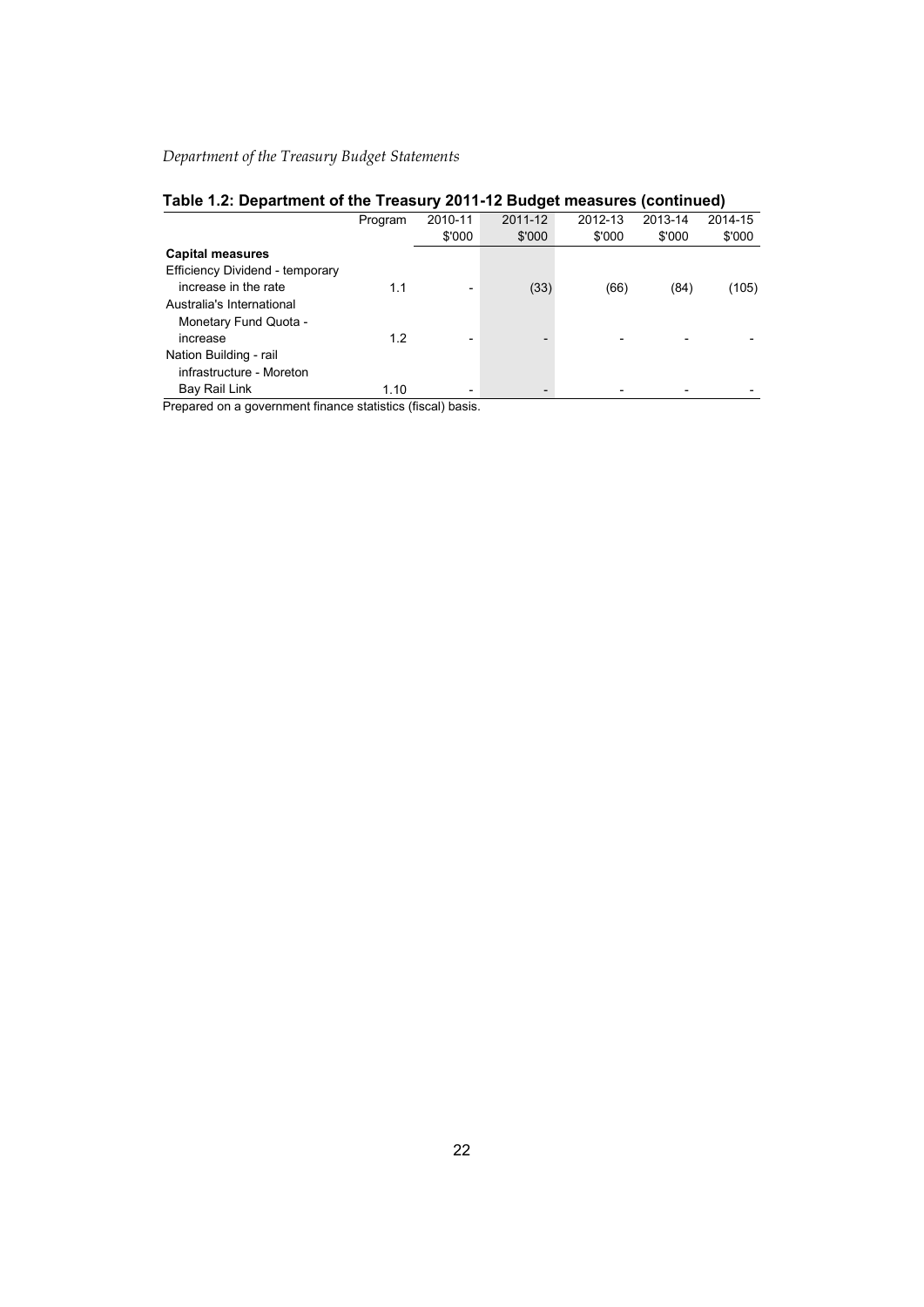# <span id="page-10-0"></span>Section 2: Outcomes and planned performance

# **2.1 OUTCOMES AND PERFORMANCE INFORMATION**

 Government outcomes are the intended results, impacts or consequences of actions by the Government on the Australian community. Commonwealth programs are the primary vehicle by which government agencies achieve the intended results of their outcome statements. Agencies are required to identify the programs which contribute to Government outcomes over the budget and forward years.

The Treasury's outcome is described below, specifying the strategy, program, objective, deliverables and key performance indicators used to assess and monitor the performance of the Treasury.

**Outcome 1: Informed decisions on the development and implementation of policies to improve the wellbeing of the Australian people, including by achieving strong, sustainable economic growth, through the provision of advice to government and the efficient administration of federal financial relations** 

# **Outcome 1 strategy**

The Treasury contributes to this outcome by providing a range of policy advice to Treasury ministers and government. More specifically the Treasury will provide advice on:

- • macroeconomic policy, based on careful monitoring and analysis of economic conditions in Australia and overseas;
- • fiscal strategy, budget priorities and measures, and debt and balance sheet management, as well as a budget coordination role;
- and housing, social and income support policy; • Commonwealth-State financial policy, industry, environment and defence policy
- • taxation and retirement income arrangements consistent with the Government's reform priorities;
- • policies that promote competitive, efficient markets and that work to enhance consumer wellbeing, a secure financial system and sound corporate practices, and foreign investment consistent with Australia's national interest;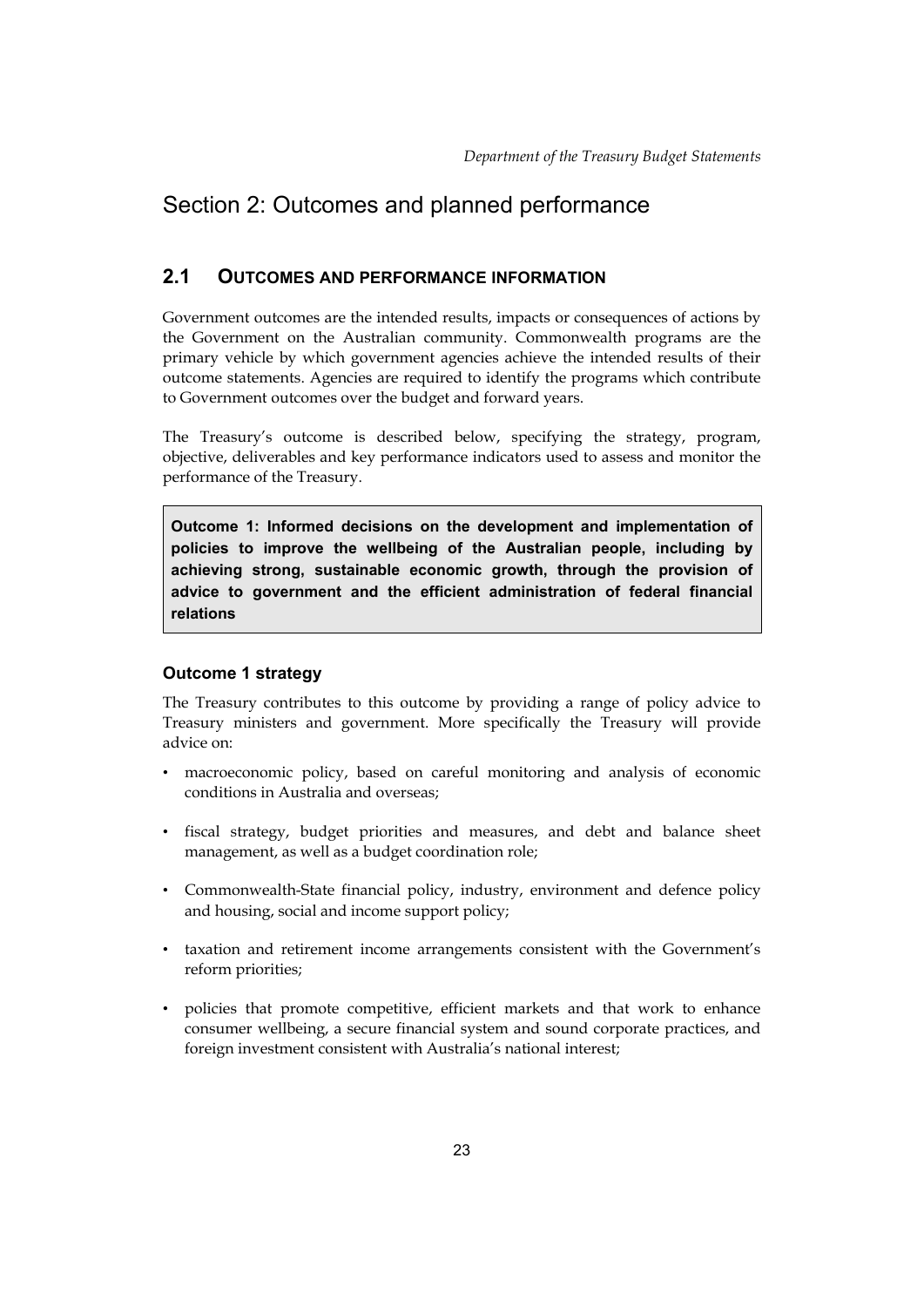- • policies that promote well regulated, competitive and efficient infrastructure and address supply constraints in the housing market that impact on housing affordability;
- • a range of international economic policy issues, including strengthening multilateral regimes underpinning open trade and capital flows, supporting developing countries' development aspirations, and shaping the evolution of regional economic architecture; and
- • the administration of a range of payments which are reported in Programs 1.2 to 1.10.

# **Outcome expense statement**

Table 2.1 provides an overview of the total expenses for Outcome 1 by program.

| <b>Outcome 1:</b> Informed decisions on the development and           | 2010-11    | 2011-12    |
|-----------------------------------------------------------------------|------------|------------|
| implementation of policies to improve the wellbeing of the Australian | Estimated  |            |
| people, including by achieving strong, sustainable economic growth,   | actual     | Estimated  |
| through the provision of advice to government and the                 | expenses   | expenses   |
| efficient administration of federal financial relations               | \$'000     | \$'000     |
| Program 1.1: Department of the Treasury                               |            |            |
| Departmental expenses                                                 |            |            |
| Departmental appropriation                                            | 166,567    | 162,118    |
| Special accounts                                                      | 1,629      | 1,629      |
| Expenses not requiring appropriation in the Budget year               | 11,336     | 11,336     |
| Administered expenses                                                 |            |            |
| Other services (Appropriation Bill No. 1)                             | 10,439     | 13,437     |
| <b>Total for Program 1.1</b>                                          | 189,971    | 188,520    |
| Program 1.2: Payments to International Financial                      |            |            |
| <b>Institutions</b>                                                   |            |            |
| Administered expenses                                                 |            |            |
| Special appropriations                                                | 18,892     | 22,936     |
| Expenses not requiring appropriation                                  | 28,601     |            |
| Total for Program 1.2                                                 | 47,493     | 22,936     |
| Program 1.3: Support for Markets and Business                         |            |            |
| Administered expenses                                                 |            |            |
| Other services (Appropriation Bill No. 1)                             | 675        | 3,248      |
| Special appropriations                                                | 55,000     |            |
| <b>Total for Program 1.3</b>                                          | 55,675     | 3,248      |
| Program 1.4: General Revenue Assistance                               |            |            |
| Administered expenses                                                 |            |            |
| Special appropriations                                                | 45,450,000 | 48,350,000 |
| Special accounts                                                      | 1,073,515  | 1,108,757  |
| <b>Total for Program 1.4</b>                                          | 46,523,515 | 49,458,757 |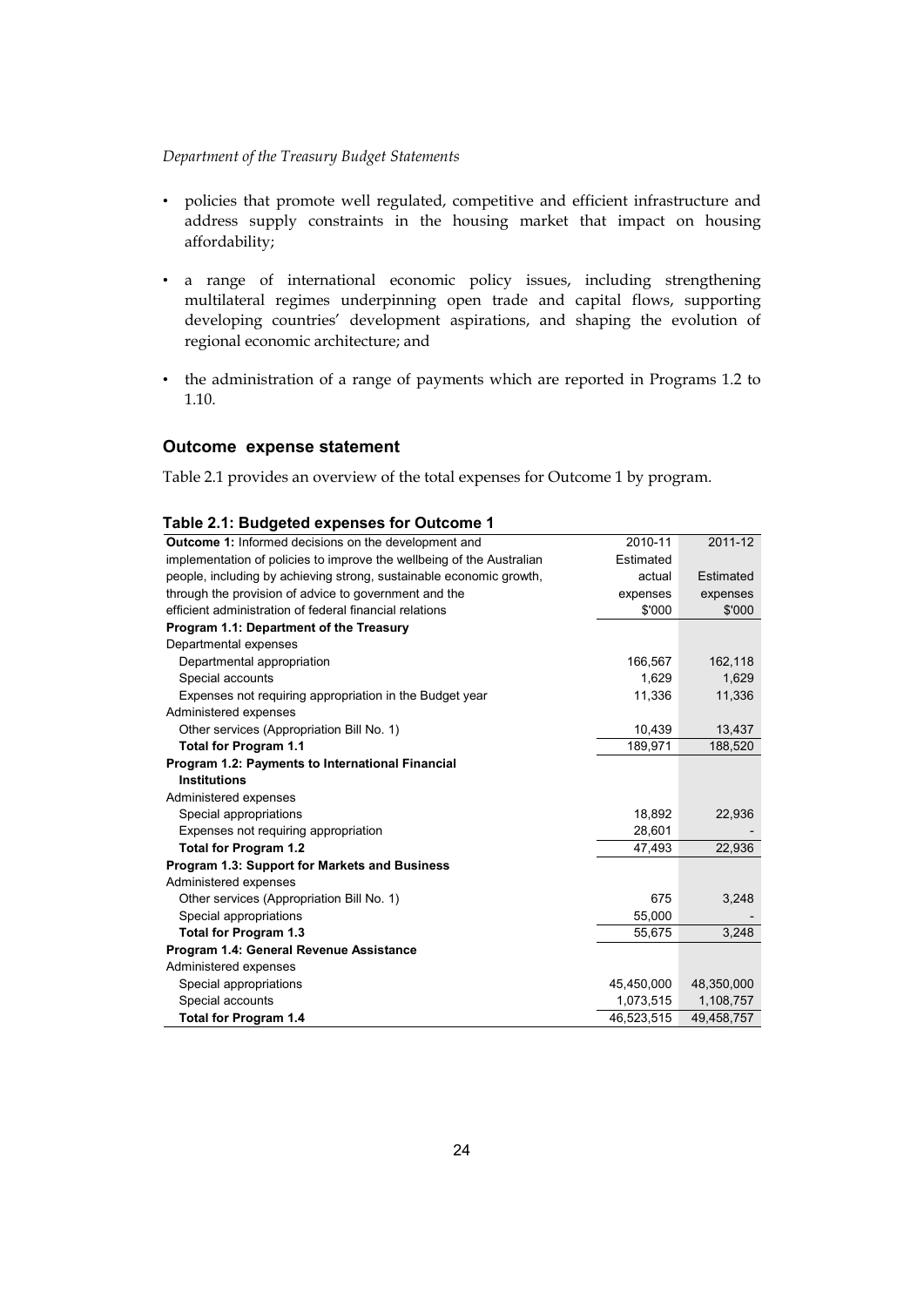# **Table 2.1: Budgeted Expenses for Outcome 1 (continued)**

| Outcome 1 (continued)                                                   | 2010-11                  | 2011-12                  |
|-------------------------------------------------------------------------|--------------------------|--------------------------|
|                                                                         | Estimated                |                          |
|                                                                         | actual                   | Estimated                |
|                                                                         | expenses                 | expenses                 |
|                                                                         | \$'000                   | \$'000                   |
| Program 1.5: Assistance to the States for Healthcare<br><b>Services</b> |                          |                          |
| Administered expenses                                                   |                          |                          |
| Special appropriations                                                  | 11,988,322               | 12,805,485               |
| Total for Program 1.5                                                   | 11,988,322               | 12,805,485               |
| Program 1.6: Assistance to the States for Government<br><b>Schools</b>  |                          |                          |
| Administered expenses                                                   |                          |                          |
| Special appropriations                                                  | 3,550,652                | 3,774,819                |
| Total for Program 1.6                                                   | 3,550,652                | 3,774,819                |
| Program 1.7: Assistance to the States for Skills and                    |                          |                          |
| <b>Workforce Development</b>                                            |                          |                          |
| Administered expenses                                                   |                          |                          |
| Special appropriations                                                  | 1,339,358                | 1,363,132                |
| Total for Program 1.7                                                   | 1,339,358                | 1,363,132                |
| Program 1.8: Assistance to the States for Disabilities                  |                          |                          |
| <b>Services</b>                                                         |                          |                          |
| Administered expenses                                                   |                          |                          |
| Special appropriations                                                  | 1,052,019                | 1,221,915                |
| Total for Program 1.8                                                   | 1,052,019                | 1,221,915                |
| Program 1.9: Assistance to the States for Affordable                    |                          |                          |
| <b>Housing</b>                                                          |                          |                          |
| Administered expenses                                                   |                          |                          |
| Special appropriations                                                  | 1,221,831                | 1,242,603                |
| <b>Total for Program 1.9</b>                                            | 1,221,831                | 1,242,603                |
| Program 1.10: National Partnership Payments to                          |                          |                          |
| the States                                                              |                          |                          |
| Administered expenses                                                   |                          |                          |
|                                                                         |                          |                          |
| Special accounts<br>Total for Program 1.10                              | 16,314,084<br>16,314,084 | 14,932,042<br>14,932,042 |
| Outcome 1 Totals by appropriation type                                  |                          |                          |
| Administered expenses                                                   |                          |                          |
|                                                                         |                          | 16,685                   |
| Other services (Appropriation Bill No. 1)                               | 11,114                   | 68,780,890               |
| Special appropriations                                                  | 64,676,074<br>17,387,599 | 16,040,799               |
| Special accounts                                                        |                          |                          |
| Expenses not requiring appropriation                                    | 28,601                   |                          |
| Departmental expenses                                                   |                          |                          |
| Departmental appropriation                                              | 166,567                  | 162,118                  |
| Special accounts                                                        | 1,629                    | 1,629                    |
| Expenses not requiring appropriation in the Budget year                 | 11,336                   | 11,336                   |
| <b>Total expenses for Outcome 1</b>                                     | 82,282,920               | 85,013,457               |
|                                                                         | 2010-11                  | 2011-12                  |
| Average staffing level (number)                                         | 1,010                    | 960                      |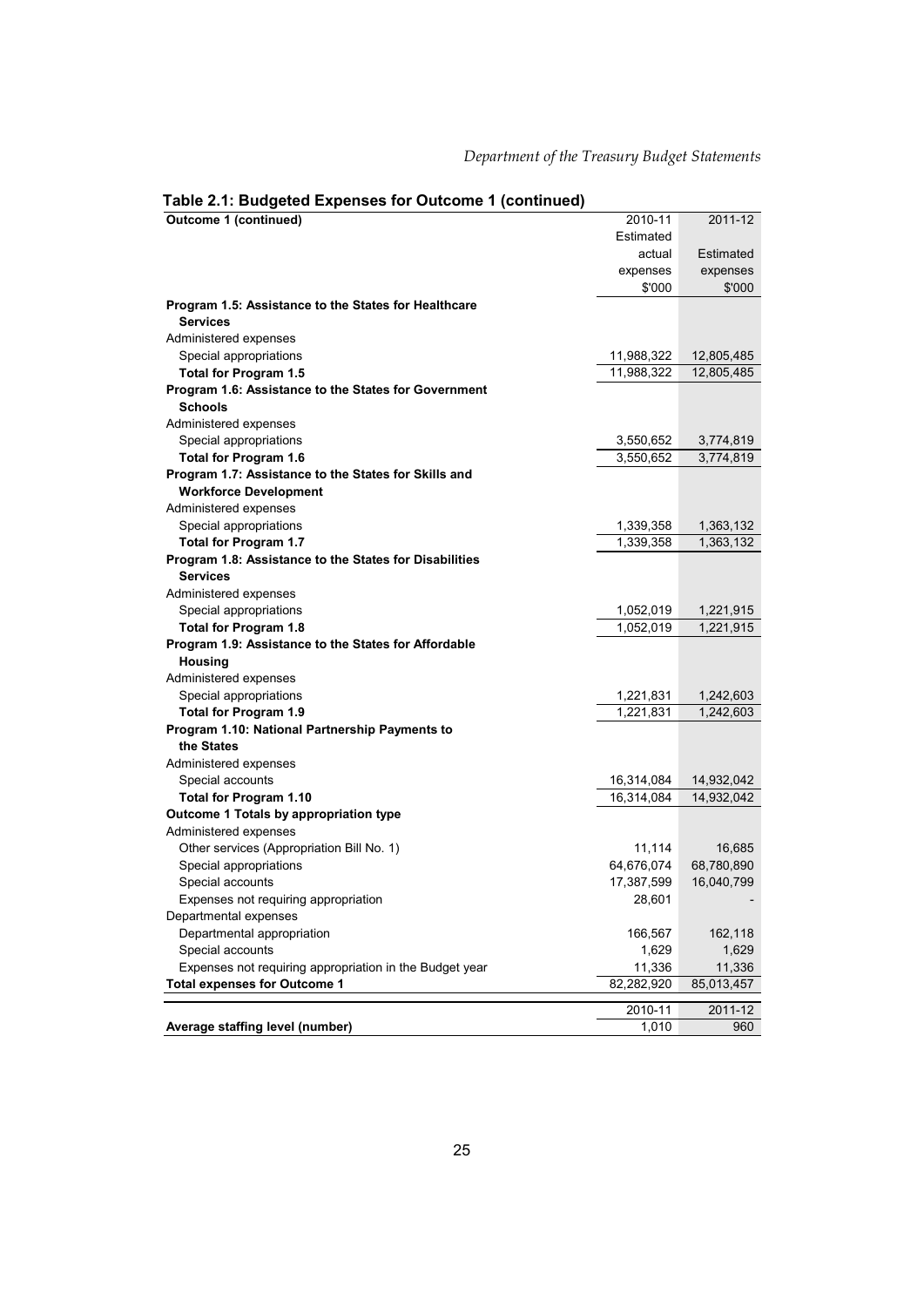## **Contributions to Outcome 1**

#### **Program 1.1: Department of the Treasury**

#### **Program objective**

The objectives of the Treasury are:

- • promoting a sound macroeconomic environment by monitoring and assessing economic conditions and prospects both in Australia and overseas, and providing advice on macroeconomic policy including fiscal and monetary policy;
- • promoting effective government spending arrangements that contribute to the overall fiscal outcomes, influence strong sustainable economic growth and improve the wellbeing of Australians;
- • developing effective taxation and retirement income arrangements consistent with the Government's reform priorities; and
- ensuring well functioning markets by providing advice on policies that promote competitive, efficient markets and that work to enhance consumer and investor wellbeing, a secure financial system and sound corporate practices, and foreign investment consistent with Australia's national interest.

#### **Program expenses**

Changes in estimates for the forward years predominantly reflect the impact of budget measures.

| -                           |         |               |         |         |         |
|-----------------------------|---------|---------------|---------|---------|---------|
|                             | 2010-11 | 2011-12       | 2012-13 | 2013-14 | 2014-15 |
|                             | Revised |               | Forward | Forward | Forward |
|                             | budget  | <b>Budget</b> | year 1  | year 2  | year 3  |
|                             | \$'000  | \$'000        | \$'000  | \$'000  | \$'000  |
| Departmental expenses       |         |               |         |         |         |
| Departmental items          | 179,532 | 175,083       | 169,013 | 161,224 | 162,490 |
| Total departmental expenses | 179,532 | 175,083       | 169.013 | 161,224 | 162,490 |
| Administered expenses       |         |               |         |         |         |
| Other services              | 10,439  | 13,437        |         |         |         |
| Total administered expenses | 10,439  | 13.437        |         | ۰       |         |
| Total program expenses      | 189.971 | 188,520       | 169.013 | 161.224 | 162.490 |

#### **Table 2.2: Program 1.1 expenses**

#### **Program deliverables**

The Treasury has four groups that contribute to the achievement of its outcome.

#### **Macroeconomic Group**

In 2011-12, Macroeconomic Group will provide advice on: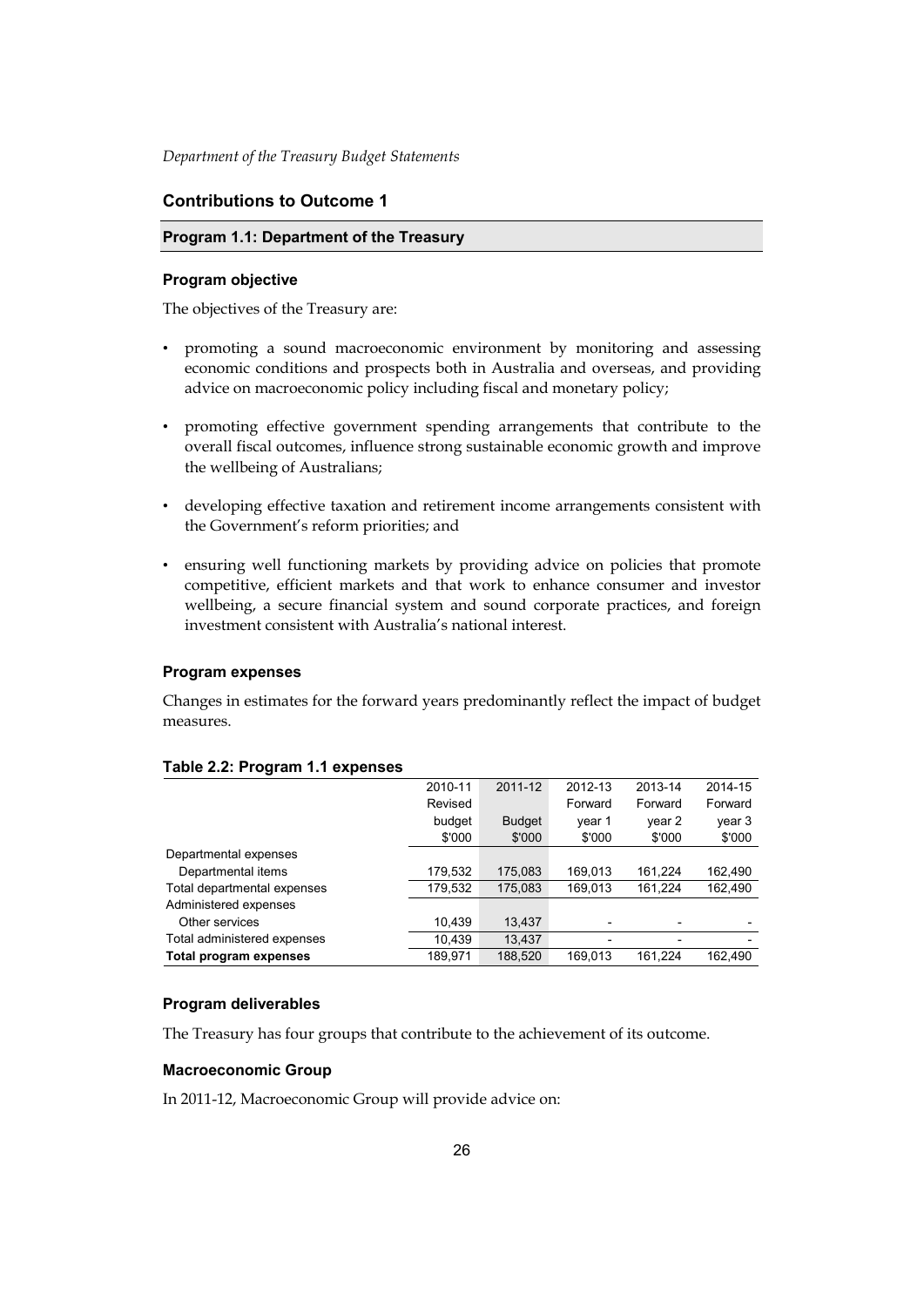- • domestic and international developments affecting the Australian economy and forecasts of the direction of the Australian and international economies; and
- • the setting of sound macroeconomic policies and assessments of government policies.

Macroeconomic Group will also enhance its engagement with the G-20 and regional financial forums, and support and reform the international financial institutions, particularly the International Monetary Fund and World Bank, and further enhance its engagement with China, India, Indonesia and the south-west Pacific reflecting their importance for Australia.

# **Fiscal Group**

In 2011-12, Fiscal Group will provide advice on:

- • fiscal strategy which aims to ensure fiscal sustainability over the economic cycle;
- • effective government spending arrangements which contribute to improving the wellbeing of Australians;
- • strategies that address intergenerational challenges, including social, fiscal and environmental sustainability;
- • a range of policy issues including climate change, problem gambling, health reform and regional economics; and
- • Commonwealth-State financial relations, including a review of the Goods and Services Tax distribution to the States and Territories.

Fiscal Group will also coordinate the preparation of the Commonwealth Budget and other documents required under the *Charter of Budget Honesty Act 1998* and support Commonwealth-State relationships through the coordination and delivery of various Commonwealth-State forums.

# **Revenue Group**

In 2011-12, Revenue Group will provide advice on:

• implementation of the Government's taxation and retirement income reform agenda including a standard tax deduction for work related expenses, a tax discount for income interest, the introduction of a Minerals Resource Rent Tax and extension to the Petroleum Resource Rent Tax, a cut in the company tax rate, more generous depreciation arrangements for small business, an increase to the superannuation guarantee rate and other superannuation reforms arising from the Government's Stronger, Fairer, Simpler package and the Superstream and Self Managed Superannuation Fund elements of the Stronger Super package;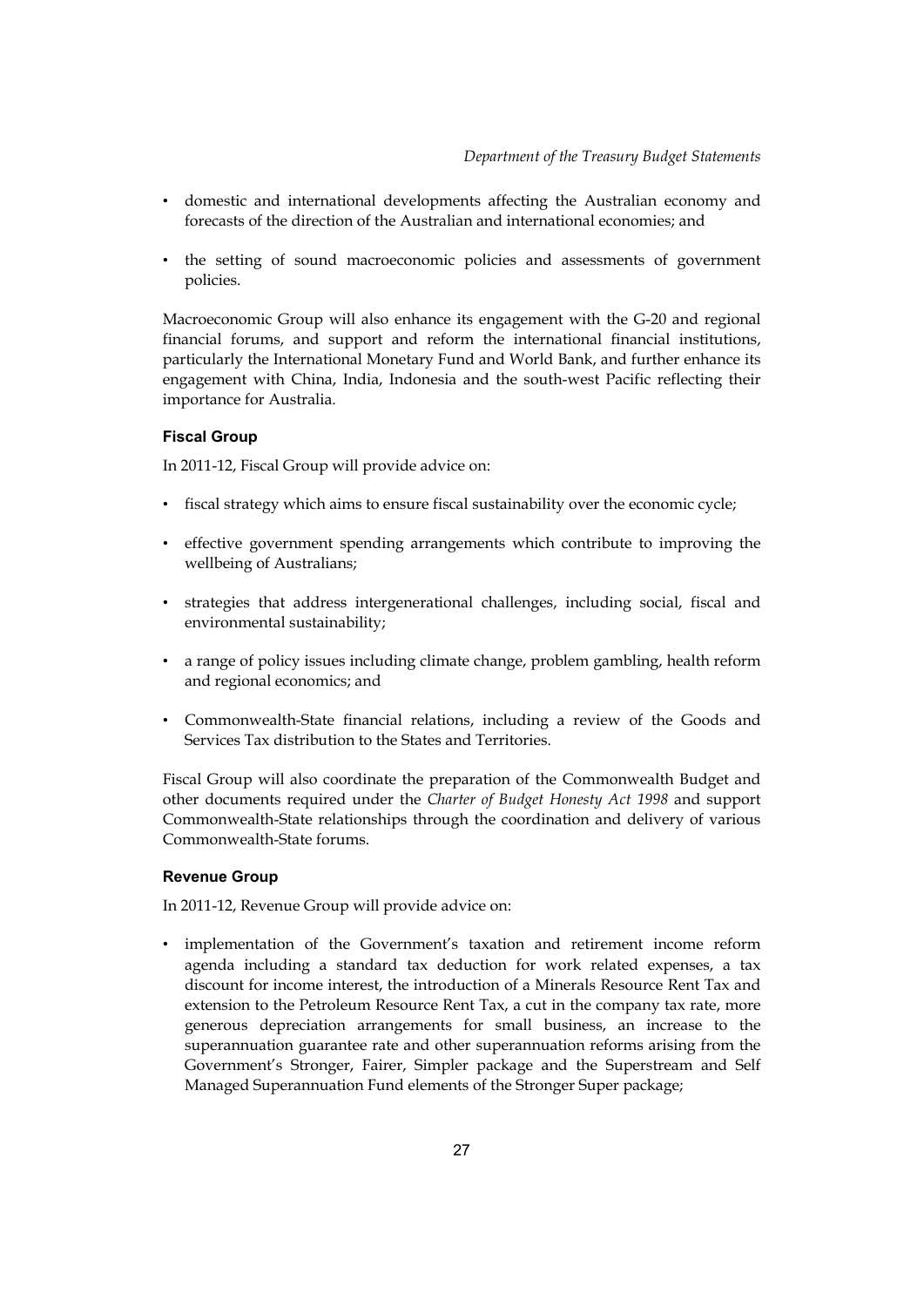- • implementation of the Government's 2011-12 Budget decisions that relate to taxation and retirement income arrangements;
- implementation of other Government tax initiatives including the trusts review, research and development tax incentives, specific taxation arrangements for the shipping industry, a new tax regime for Managed Investment Trusts, a household assistance package in support of a price on carbon pollution, increased flexibility for first home saver accounts, not-for-profit sector reforms, foreign source income attribution rules, alternative fuels, sovereign investments and the Tax System Advisory Board;
- • delivering the tax forum;
- • Australia's participation in international forums, including the OECD, G-20 and the Global Forum in relation to international standards of tax information and transparency;
- • a modernised tax treaty network and revised international tax rules which enhance Australia's international attractiveness but address risks from harmful tax jurisdictions; and
- • the costs and impacts of tax and retirement income proposals, measures and expenditures, including their distributional impact and overall efficiency.

# **Markets Group**

In 2011-12, Markets Group will provide advice on:

- • measures to promote competition, macroeconomic stability and market confidence, including advice on prudential frameworks applying to the banking sector, insurers and superannuation funds;
- the Government's Stronger Super reforms and the Competitive and Sustainable Banking package, and support the independent Natural Disaster Insurance Review which is scheduled to report to the Government by 30 September 2011;
- • financial services and corporate reform matters which address emerging issues in investor protection and consumer financial protection, corporate governance and financial reporting, and market integrity;
- Australia as a regional financial services centre; • initiatives arising from the Australian Financial Centre Forum to strengthen
- • measures to promote the efficient use of national infrastructure, including in transport, communication and energy markets, and improve the responsiveness of the supply side of the housing market;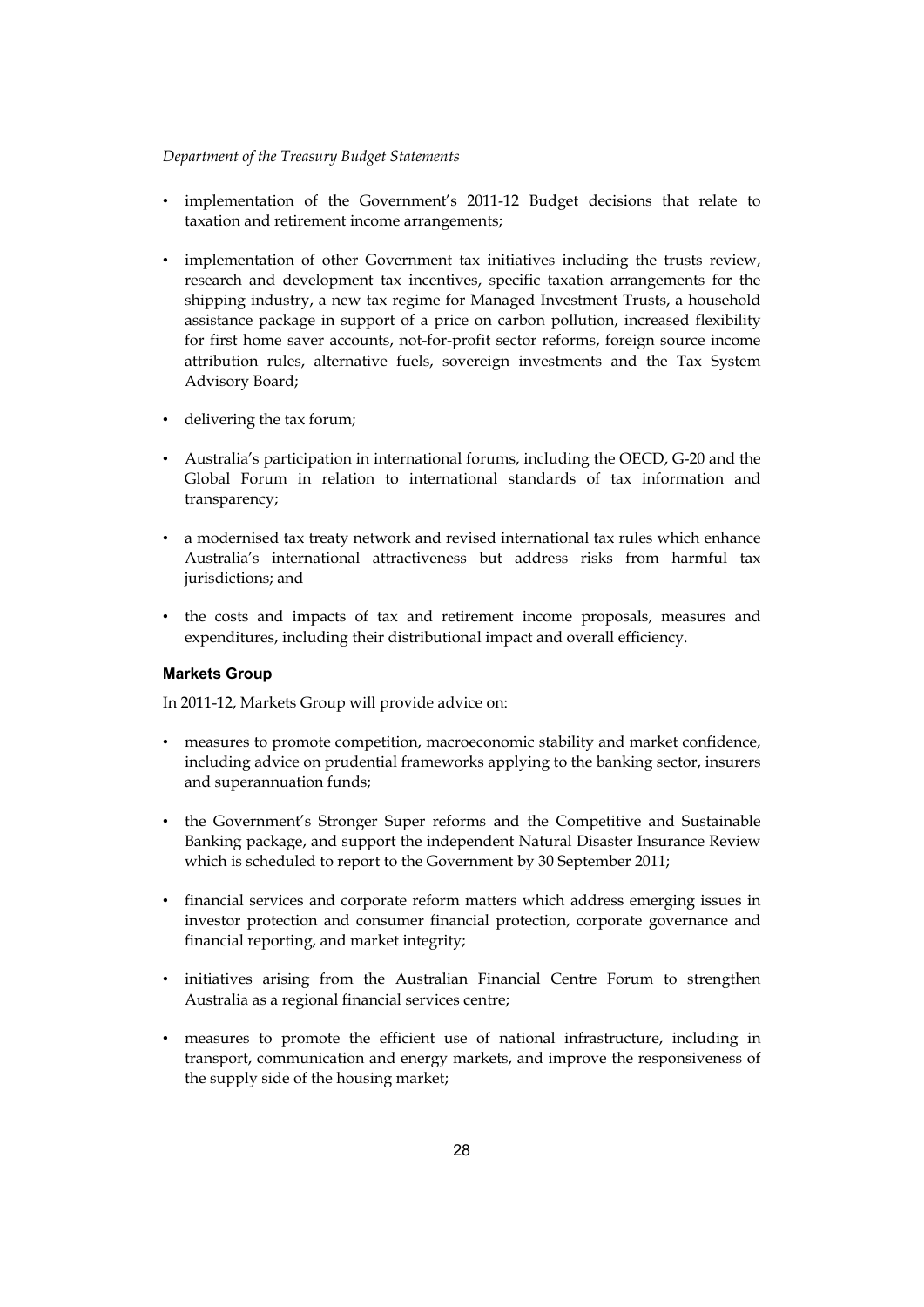- • completing the implementation of the Australian Consumer Law and the National Consumer Credit Law, and continuing to develop the Phase 2 reforms of the National Consumer Credit Law;
- foreign investment proposals to ensure that they are not contrary to Australia's national interest, and representing Australia's interests on investment and financial service issues in negotiating free trade agreements;
- • Standard Business Reporting (SBR), and lead the design and ongoing governance of SBR, including strategic directions, stakeholder take-up, international leadership, architectural and technical leadership and support, the future evolution of SBR services to support future policies and administrative arrangements, and support and priority being maintained for SBR within participating agencies; and
- • actuarial matters through the Australian Government Actuary which provides actuarial services to the Government, the Treasury and other agencies.

# **Program key performance indicators**

The Treasury has the following key performance indicators:

- • Advice meets the Government's needs in administering its responsibilities and making and implementing decisions. Advice is timely, of high quality, and is based on an objective and thorough understanding of issues and a whole-of-government perspective. The degree of client satisfaction with the quality and timeliness of the advice provided is assessed through feedback mechanisms;
- • Timely, high-quality, accurate and transparent Budget, Mid-Year Economic and Fiscal Outlook and Final Budget Outcome documents that meet the expectations of the Government, the Parliament and the public. The budget preparation and coordination process is subject to an annual evaluation;
- timely, high quality and widely available to the public; • Published reports and other information stimulate and inform government and public debate through robust analysis, modelling and research. Publications are
- Legislation progressed by the Treasury is in accordance with the principles of good law design and is delivered according to government priorities;
	- – the majority of prospective tax and retirement income legislation is ready to be introduced into Parliament within 12 months, and the majority of retrospective tax and retirement income legislation within six months, of the Government announcing it; and
	- – at least one tax or retirement income legislative measure is the subject of a post-implementation review annually.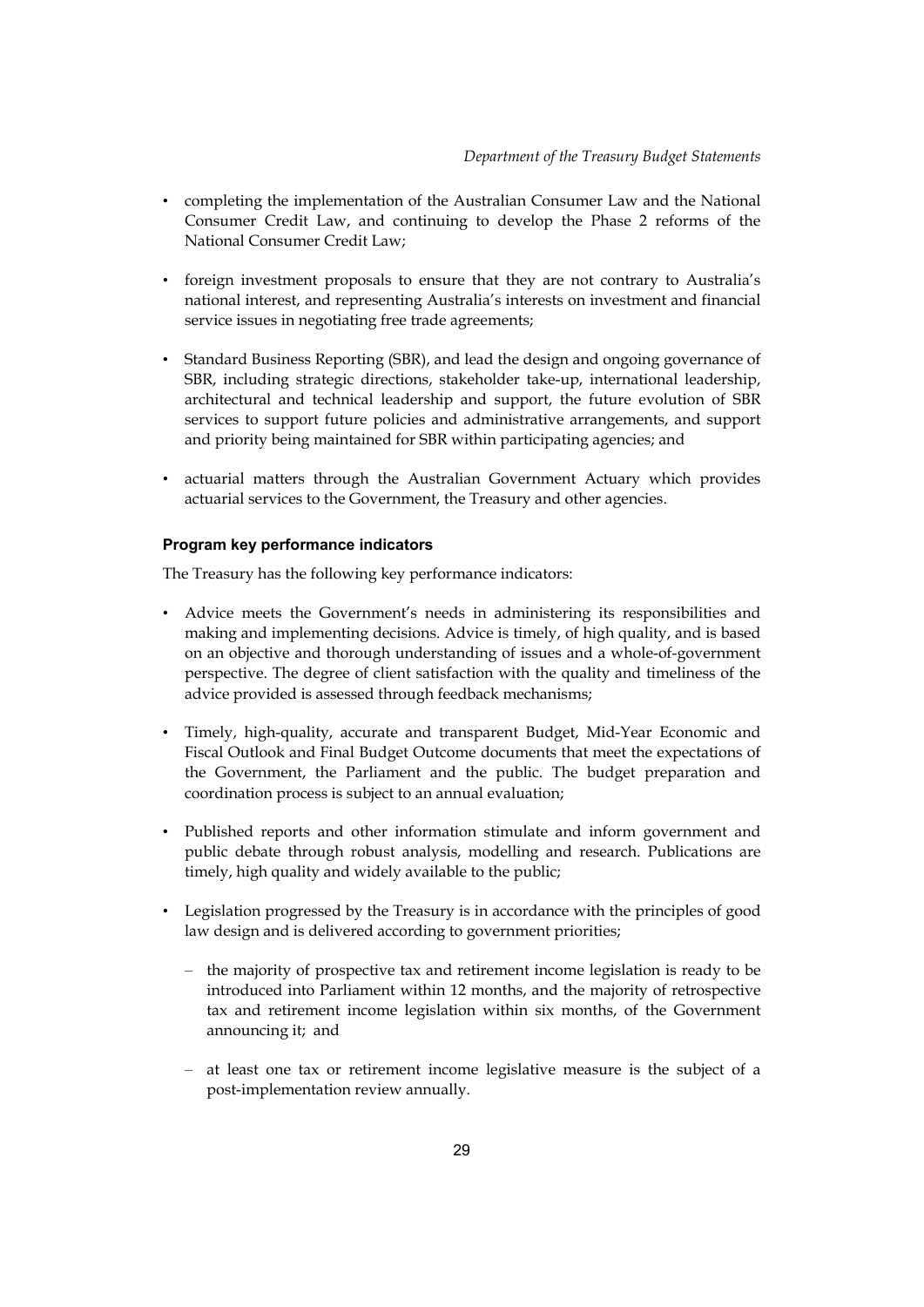#### **Program 1.2: Payments to International Financial Institutions**

#### **Program objective**

Payments are made to the International Monetary Fund (IMF), under the *International Monetary Agreements Act 1947*, to promote international monetary cooperation, exchange stability and orderly exchange arrangements; to foster economic growth and high levels of employment; and to provide temporary financial assistance to countries to help ease balance of payments adjustments.

Payments are made to other international financial institutions, as required, to facilitate the achievement of government objectives in international forums, including strengthening the international financial system, support for development objectives through the multilateral development banks, and multilateral debt relief.

#### **Program expenses**

 in Tables 1.1 and 3.2.10. There are no significant variations to expenses over the forward years. Only expense items are recorded in Table 2.3. Substantial payments are also made to the international financial institutions as administered capital. These payments are shown

|                                            | 2010-11       | 2011-12       | 2012-13 | 2013-14          | 2014-15    |
|--------------------------------------------|---------------|---------------|---------|------------------|------------|
|                                            | Revised       |               | Forward | Forward          | Forward    |
|                                            | budget        | <b>Budget</b> | year 1  | year 2           | year 3     |
|                                            | \$'000        | \$'000        | \$'000  | \$'000           | \$'000     |
| Administered expenses                      |               |               |         |                  |            |
| Special appropriations                     |               |               |         |                  |            |
| <b>International Monetary Agreements</b>   |               |               |         |                  |            |
| Act 1947                                   | 18,892        | 22.936        | 22.971  | 23.175           | 23.349     |
| Expenses not requiring appropriation $1$   | 28,601        |               |         |                  |            |
| <b>Total program expenses</b>              | 47.493        | 22.936        | 22.971  | 23.175           | 23,349     |
| requiring<br>appropriation<br>Expenses not | relates<br>to | estimated     | foreian | rate<br>exchange | movements. |

#### **Table 2.3: Program 1.2 expenses**

# **Program deliverables**

Payments to international financial institutions, including the IMF, are made with due regard to minimising cost and risk for Australia.

## **Program key performance indicators**

Financial transactions with the international financial institutions, including the IMF, are timely and accurate.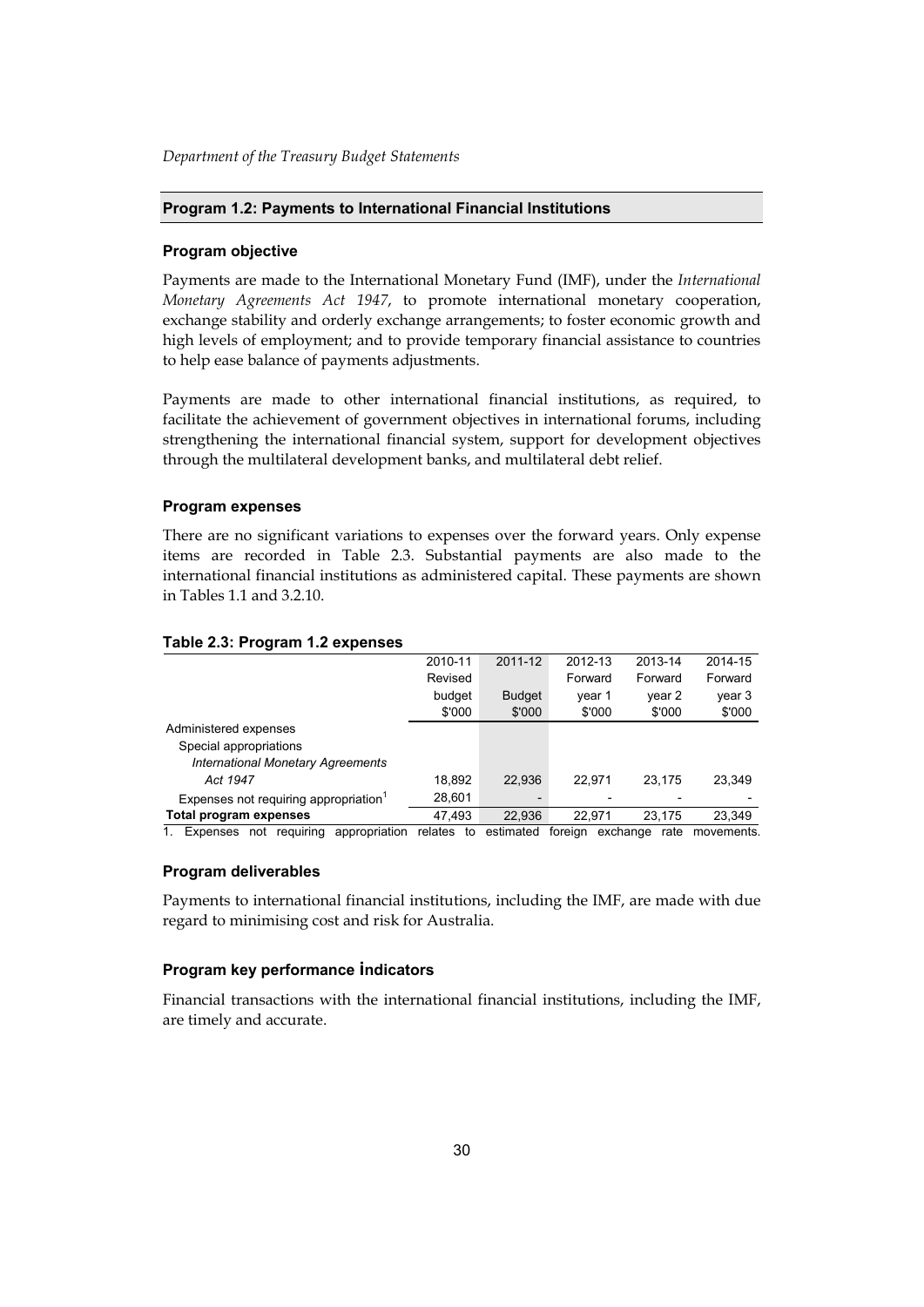#### **Program 1.3: Support for Markets and Business**

#### **Program objective**

The Centre for International Finance and Regulation will provide opportunities for research into innovation and development in the global financial sector and best practice financial regulation. Also refer to Budget Paper No. 2, *Budget Measures 2011-12*.

Payments are made in respect of insurance claims arising from the residual Housing Loans Insurance Company Limited portfolio. The Housing Loans Insurance Company Limited pre-transfer contract portfolio will be managed to ensure all liabilities arising from claims under this portfolio are met and any related debts are recovered.

Payments of assistance are also made to eligible HIH insurance policy holders under the HIH Claims Support Scheme under this program. Payments are not classified as expenses and therefore do not appear in Table 2.4. The HIH Claims Support Scheme is now focused on finalising remaining claims so assistance can be paid, and the claims portfolio wound-up.

#### **Program expenses**

The variation in estimates across the forward years predominantly relate to the funding profile for the Centre for International Finance and Regulation.

|                                  | 2010-11                  | 2011-12       | 2012-13 | 2013-14 | 2014-15 |
|----------------------------------|--------------------------|---------------|---------|---------|---------|
|                                  | Revised                  |               | Forward | Forward | Forward |
|                                  | budget                   | <b>Budget</b> | year 1  | year 2  | year 3  |
|                                  | \$'000                   | \$'000        | \$'000  | \$'000  | \$'000  |
| Administered expenses            |                          |               |         |         |         |
| Annual appropriations            |                          |               |         |         |         |
| Centre for International Finance |                          |               |         |         |         |
| and Regulation <sup>1</sup>      | $\overline{\phantom{a}}$ | 2,573         | 4,500   | 4,000   | 1,000   |
| Housing Loan Insurance Company   |                          |               |         |         |         |
| Limited - payments in respect of |                          |               |         |         |         |
| insurance claims                 | 675                      | 675           | 675     | 675     | 675     |
| Special appropriations           |                          |               |         |         |         |
| Superannuation Industry          |                          |               |         |         |         |
| (Supervision) Act 1993           |                          |               |         |         |         |
| - Superannuation fund assistance |                          |               |         |         |         |
| $q$ rant <sup>1</sup>            | 55,000                   |               |         |         |         |
| Total program expenses           | 55,675                   | 3,248         | 5,175   | 4.675   | 1.675   |

#### **Table 2.4: Program 1.3 expenses**

1. This also appears in Table 1.2 Budget Measures.

#### **Program deliverables**

The Centre for International Finance and Regulation will be established at a host university or consortium of universities selected through a competitive tender process.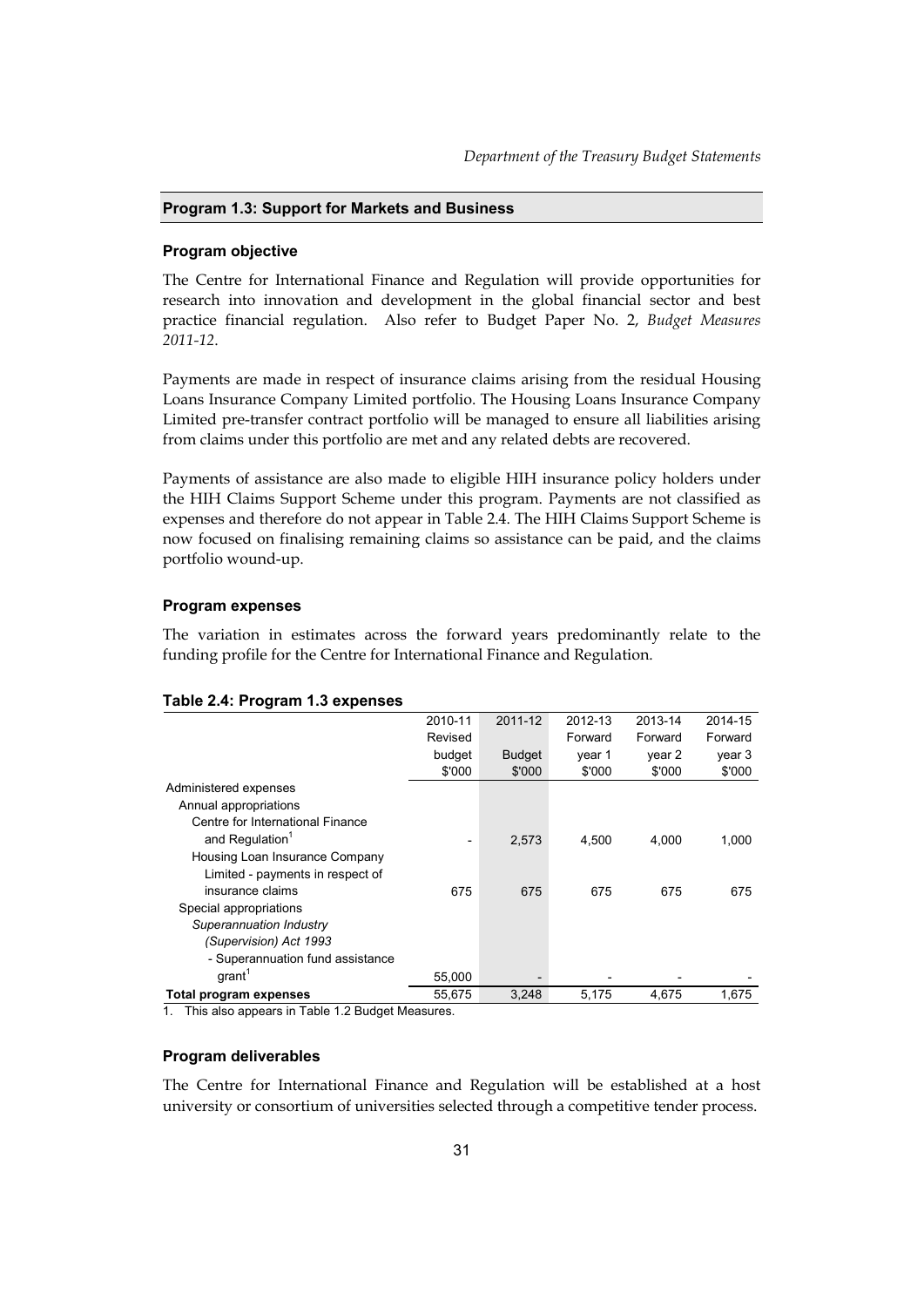Payments of claims arising from the Housing Loans Insurance Company Limited old book and assistance under the HIH Claims Support Scheme are made according to agreed schedules.

### **Program key performance indicators**

The Centre for International Finance and Regulation will be established during 2011-12. Payments will be accurately determined and made according to the agreed funding schedule.

Payments of claims arising from the Housing Loans Insurance Company Limited old book and assistance under the HIH Claims Support Scheme are accurately determined and are made according to agreed schedules.

#### **Program 1.4: General Revenue Assistance**

#### **Program objective**

The Government will make general revenue assistance payments to the States and Territories. General revenue assistance payments consist of:

- • payments of revenue received from the GST, which in accordance with the *Intergovernmental Agreement on Federal Financial Relations*, the Commonwealth administers on behalf of the States, which are provided without conditions for each State and Territory to spend according to their own budget priorities;
- influences on the provision of water and sewerage services; • payments to the Australian Capital Territory to assist in meeting the additional municipal costs which arise from Canberra's role as the national capital and to compensate for the additional costs resulting from the national capital planning
- • payments to Western Australia to compensate for the loss of royalty revenue resulting from the removal in the 2008-09 Budget of the exemption of condensate from crude oil excise;
- • payments to Western Australia as a share of royalties collected by the Commonwealth under the *Offshore Petroleum (Royalty) Act 2006* in respect of the North West Shelf oil and gas project off the coast of Western Australia;
- • payments to the Northern Territory in lieu of royalties on uranium mining in the Ranger Project Area due to the Commonwealth's ownership of uranium in the Northern Territory; and
- payments to New South Wales and Victoria to compensate for Commonwealth taxes paid by Snowy Hydro Ltd in proportion to the States' shareholdings.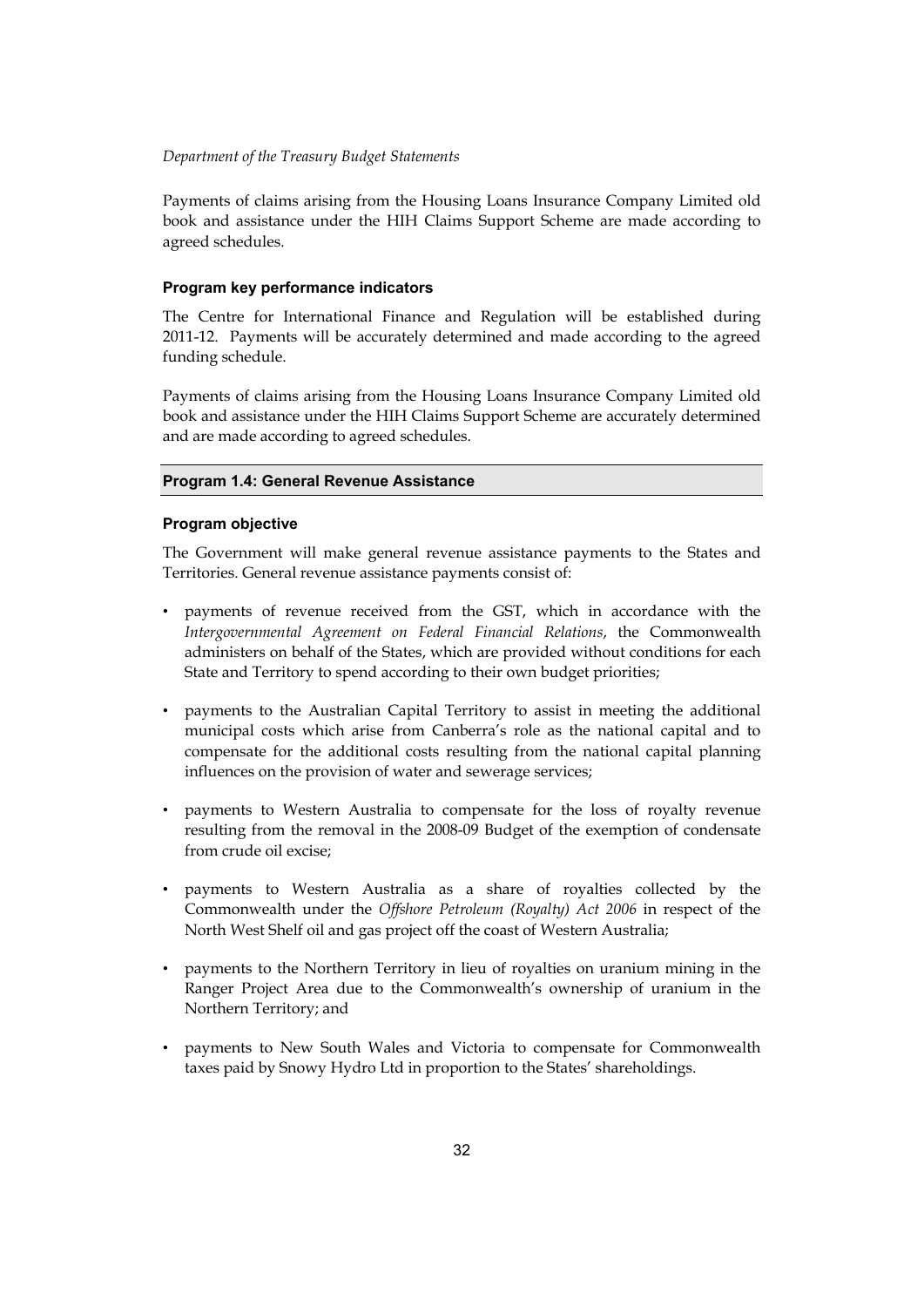Elements of this program are linked to the Resources, Energy and Tourism portfolio. Also refer to Budget Paper No. 3, *Australia's Federal Relations 2011-12.* 

#### **Program expenses**

Explanation of changes to program estimates across the forward years can be found in Budget Paper No. 3, *Australia's Federal Relations 2011-12.* 

#### **Table 2.5: Program 1.4 expenses**

|                                         | 2010-11    | 2011-12       | 2012-13    | 2013-14    | 2014-15    |
|-----------------------------------------|------------|---------------|------------|------------|------------|
|                                         | Revised    |               | Forward    | Forward    | Forward    |
|                                         | budget     | <b>Budget</b> | vear 1     | year 2     | year 3     |
|                                         | \$'000     | \$'000        | \$'000     | \$'000     | \$'000     |
| Special appropriations                  |            |               |            |            |            |
| <b>GST Revenue Entitlements -</b>       |            |               |            |            |            |
| <b>Federal Financial Relations</b>      |            |               |            |            |            |
| Act 2009                                | 45.450.000 | 48.350.000    | 51,750,000 | 54,700,000 | 57.400.000 |
| Special accounts                        |            |               |            |            |            |
| COAG Reform Fund                        |            |               |            |            |            |
| <b>ACT Municipal Services</b>           | 35,437     | 36,110        | 36.796     | 37,458     | 38,208     |
| <b>Reduced Royalties</b>                | 60,817     | 78,446        | 74,173     | 71.334     | 71,589     |
| Royalties                               | 948.878    | 937.201       | 935.448    | 945.997    | 931.411    |
| <b>Taxation Compensation in Respect</b> |            |               |            |            |            |
| of Snowy Hydro Limited                  | 28,383     | 57.000        | 57.000     | 57.000     | 57,000     |
| Total program expenses                  | 46.523.515 | 49.458.757    | 52.853.417 | 55.811.789 | 58.498.208 |

## **Program deliverables**

General revenue assistance payments to the States and Territories are made according to the payment arrangements specified in the *Intergovernmental Agreement on Federal Financial Relations*.

## **Program key performance indicators**

The Commonwealth Treasury will make general revenue assistance payments to the States and Territories that reflect the requirements, the amounts and timeframes specified in the *Intergovernmental Agreement on Federal Financial Relations*.

 and annual basis, and will maintain a schedule of estimates of annual net GST receipts, The Commonwealth Treasury will provide GST revenue data on a monthly, quarterly in accordance with the requirements of the *Intergovernmental Agreement on Federal Financial Relations*.

## **Program 1.5: Assistance to the States for Healthcare Services**

## **Program objective**

The Government provides financial support for the States and Territories to be spent in the delivery of healthcare services.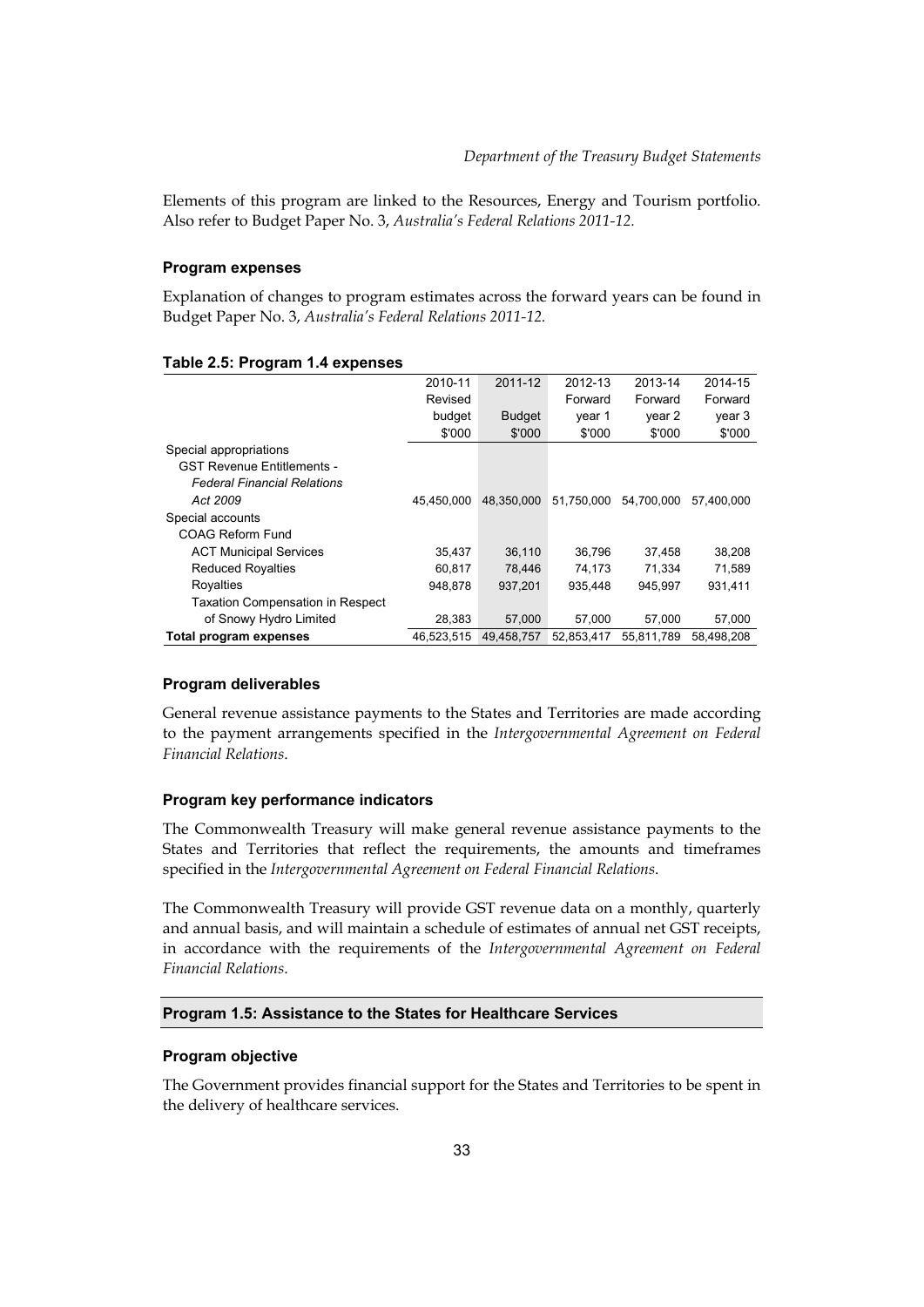On 13 February 2011, COAG, reached a Heads of Agreement on *National Health Reform*  which will form the basis of negotiations for a new *National Health Reform Agreement* to be signed by July 2011.

 elements: National Health Reform base funding—to be provided from 1 July 2012 National Health Reform funding will be provided under the *National Health Reform*  arrangements and will commence on 1 July 2012 replacing the National Healthcare Specific Purpose Payment (SPP). National Health Reform funding will have two sourced from the existing National Healthcare SPP—and Efficient growth funding—to be provided from 2014-15. National Health Reform funding will be paid into a *National Funding Pool* to support public hospital services.

## **Program expenses**

Explanation of changes to program estimates across the forward years can be found in Budget Paper No. 3, *Australia's Federal Relations 2011-12.* 

|                                    | 2010-11    | 2011-12       | 2012-13    | 2013-14    | 2014-15    |
|------------------------------------|------------|---------------|------------|------------|------------|
|                                    | Revised    |               | Forward    | Forward    | Forward    |
|                                    | budget     | <b>Budget</b> | year 1     | year 2     | year 3     |
|                                    | \$'000     | \$'000        | \$'000     | \$'000     | \$'000     |
| Special appropriations             |            |               |            |            |            |
| National Healthcare SPP -          |            |               |            |            |            |
| <b>Federal Financial Relations</b> |            |               |            |            |            |
| Act 2009                           | 11.988.322 | 12.805.485    |            |            |            |
| National Health Reform funding -   |            |               |            |            |            |
| <b>Federal Financial Relations</b> |            |               |            |            |            |
| Act 2009                           | ٠          | -             | 13,676,183 | 14.597.818 | 16.154.205 |
| Total program expenses             | 11.988.322 | 12.805.485    | 13.676.183 | 14.597.818 | 16.154.205 |
|                                    |            |               |            |            |            |

#### **Table 2.6: Program 1.5 expenses**

Note: The *Federal Financial Relations Act 2009* will be amended to implement the *National Health Reform Agreement*.

## **Program deliverables**

Payments to the States and Territories are made according to the payment arrangements specified in the *Intergovernmental Agreement on Federal Financial Relations*.

## **Program key performance indicators**

The Commonwealth Treasury will transfer to each State and Territory the amounts of their monthly and annual entitlements under the National Healthcare SPP and will make the payments on the dates specified in the *Intergovernmental Agreement on Federal Financial Relations*.

The Commonwealth Treasury will provide advice to the States and Territories on the components of each payment prior to each payment being made.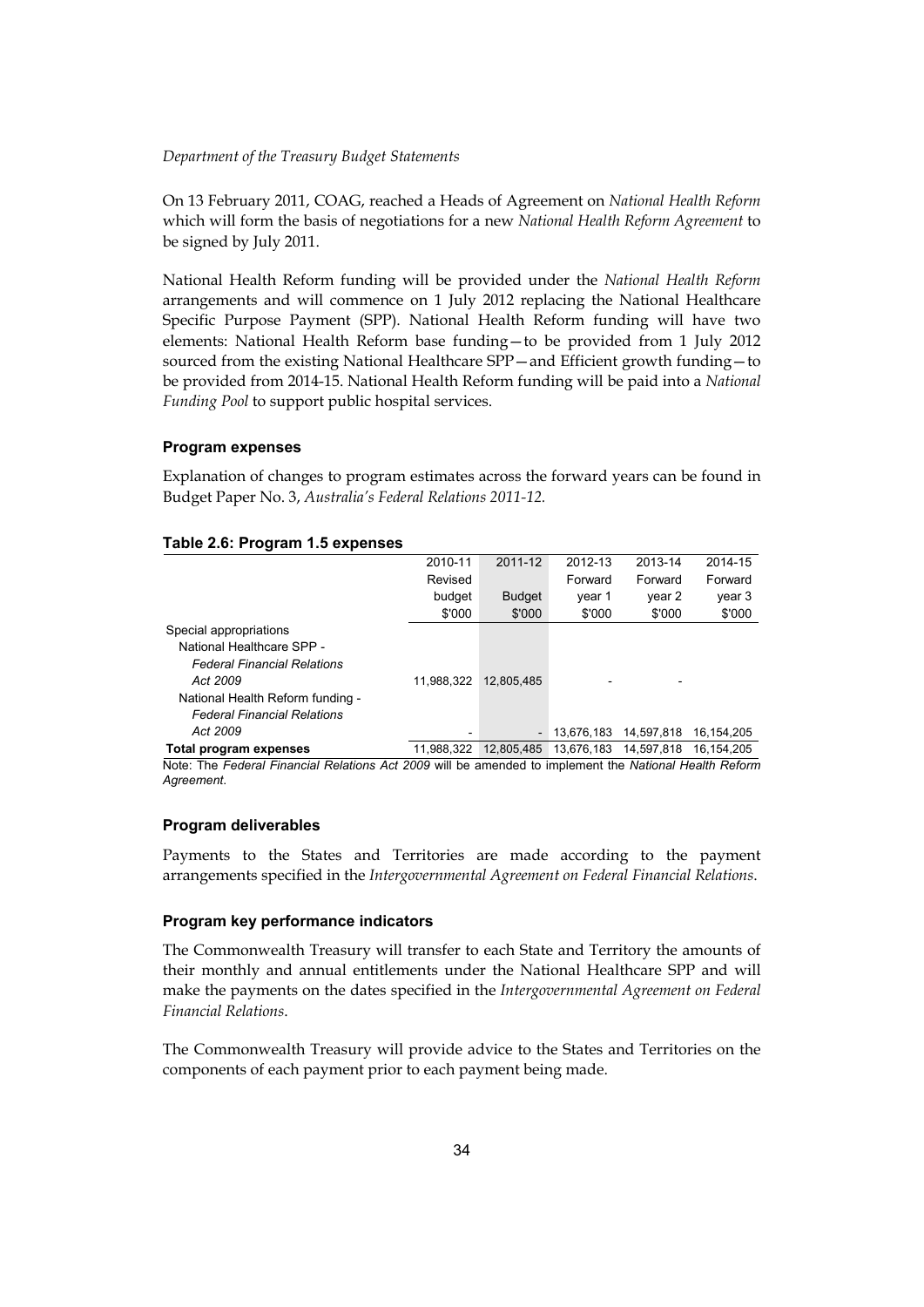The States and Territories are required to spend the National Healthcare SPP in the healthcare sector. Each State and Territory Treasurer will provide a report to demonstrate expenditure of the National Healthcare SPP within the healthcare sector in accordance with the *Intergovernmental Agreement on Federal Financial Relations*. The Commonwealth Treasury will review these reports provided by the States and Territories.

From 1 July 2012, the National Health Reform funding will be paid into a *National Funding Pool*. The *Intergovernmental Agreement on Federal Financial Relations* will be amended to reflect the changed payment arrangements for healthcare.

## **Program 1.6: Assistance to the States for Schools**

## **Program objective**

The Government provides financial support for the States and Territories to be spent in the delivery of government and non-government school services.

Although the Treasury makes payments for non-government schools, the funding and expense for the non-government schools component is in the Education, Employment and Workplace Relations portfolio.

## **Program expenses**

Explanation of changes to program estimates across the forward years can be found in Budget Paper No. 3, *Australia's Federal Relations 2011-12*.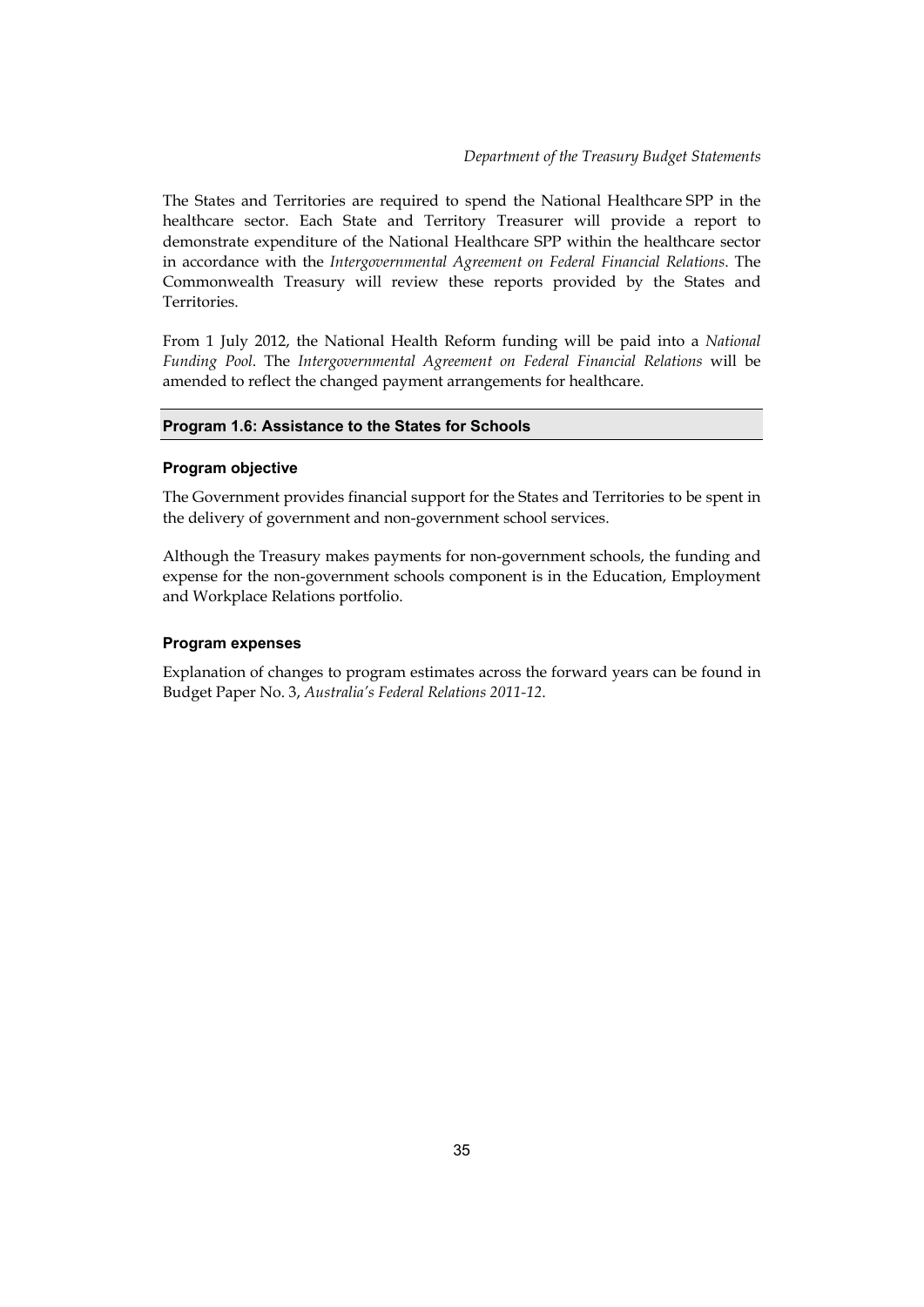#### **Table 2.7: Program 1.6 expenses**

|                                    | 2010-11   | 2011-12       | 2012-13   | 2013-14   | 2014-15   |
|------------------------------------|-----------|---------------|-----------|-----------|-----------|
|                                    | Revised   |               | Forward   | Forward   | Forward   |
|                                    | budget    | <b>Budget</b> | year 1    | year 2    | year 3    |
|                                    | \$'000    | \$'000        | \$'000    | \$'000    | \$'000    |
| Special appropriations             |           |               |           |           |           |
| National Schools SPP -             |           |               |           |           |           |
| Government schools                 |           |               |           |           |           |
| <b>Federal Financial Relations</b> |           |               |           |           |           |
| Act 2009                           | 3,550,652 | 3,774,819     | 4,020,265 | 4.299.848 | 4.619.857 |
| Total program expenses             | 3,550,652 | 3.774.819     | 4.020.265 | 4.299.848 | 4.619.857 |
|                                    |           |               |           |           |           |

Note: The non-government schools component appears in the Education, Employment and Workplace Relations portfolio and in Budget Paper No. 3, *Australia's Federal Relations 2011-12*.

#### **Program deliverables**

Payments to the States and Territories are made according to the payment arrangements specified in the *Intergovernmental Agreement on Federal Financial Relations*.

#### **Program key performance indicators**

The Commonwealth Treasury will transfer to each State and Territory the amounts of their monthly and annual entitlements under the National Schools SPP (government and non-government schools component) and will make the payments on the dates specified in the *Intergovernmental Agreement on Federal Financial Relations*.

The Commonwealth Treasury will provide advice to the States and Territories on the components of each payment prior to each payment being made.

The States and Territories are required to spend the National Schools SPP in the schools sector. Each State and Territory Treasurer will provide a report to demonstrate expenditure of the National Schools SPP within the schools sector in accordance with the *Intergovernmental Agreement on Federal Financial Relations*. The Commonwealth Treasury will review these reports provided by the States and Territories.

#### **Program 1.7: Assistance to the States for Skills and Workforce Development**

#### **Program objective**

The Government provides financial support for the States and Territories to be spent in the delivery of skills and workforce development services.

#### **Program expenses**

Explanation of changes to program estimates across the forward years can be found in Budget Paper No. 3, *Australia's Federal Relations 2011-12*.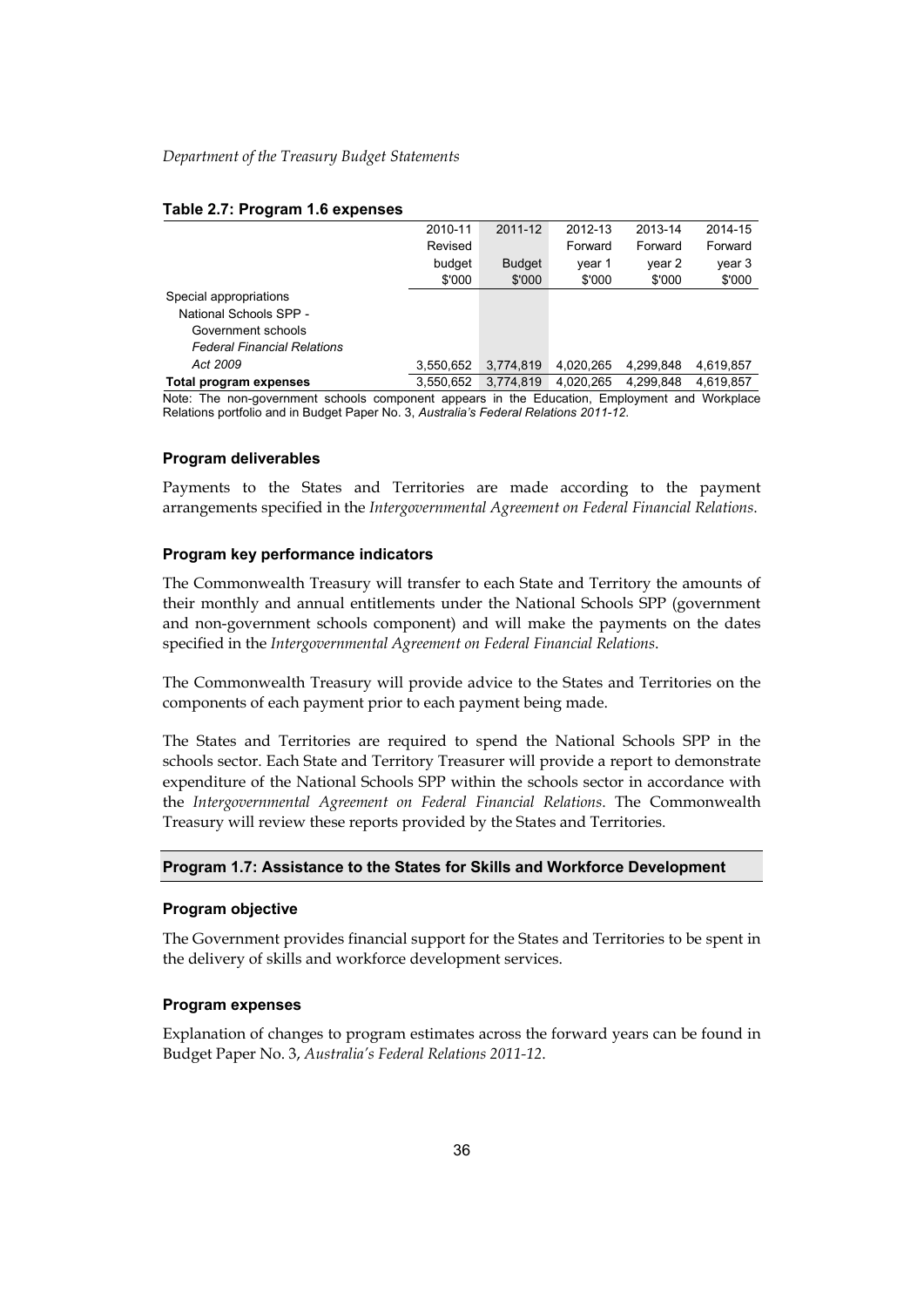|                                    | 2010-11   | 2011-12       | 2012-13   | 2013-14   | 2014-15   |
|------------------------------------|-----------|---------------|-----------|-----------|-----------|
|                                    | Revised   |               | Forward   | Forward   | Forward   |
|                                    | budget    | <b>Budget</b> | year 1    | year 2    | year 3    |
|                                    | \$'000    | \$'000        | \$'000    | \$'000    | \$'000    |
| Special appropriations             |           |               |           |           |           |
| National Skills and Workforce      |           |               |           |           |           |
| Development SPP -                  |           |               |           |           |           |
| <b>Federal Financial Relations</b> |           |               |           |           |           |
| Act 2009                           | 1,339,358 | 1,363,132     | 1.390.463 | 1.416.743 | 1.445.715 |
| Total program expenses             | 1.339.358 | 1.363.132     | 1.390.463 | 1.416.743 | 1.445.715 |

#### **Table 2.8: Program 1.7 expenses**

#### **Program deliverables**

Payments to the States and Territories are made according to the payment arrangements specified in the *Intergovernmental Agreement on Federal Financial Relations*.

## **Program key performance indicators**

The Commonwealth Treasury will transfer to each State and Territory the amounts of their monthly and annual entitlements under the National Skills and Workforce Development SPP and will make the payments on the dates specified in the *Intergovernmental Agreement on Federal Financial Relations*.

The Commonwealth Treasury will provide advice to the States and Territories on the components of each payment prior to each payment being made.

The States and Territories are required to spend the National Skills and Workforce Development SPP in the skills and workforce sector. Each State and Territory Treasurer will provide a report to demonstrate expenditure of the National Skills and Workforce Development SPP within the skills and workforce sector in accordance with the *Intergovernmental Agreement on Federal Financial Relations*. The Commonwealth Treasury will review these reports provided by the States and Territories.

#### **Program 1.8: Assistance to the States for Disability Services**

#### **Program objective**

The Government provides financial support for the States and Territories to be spent in the delivery of disability services.

From 1 July 2011, the Commonwealth will make an adjustment to ensure that the changes to Commonwealth and State roles and responsibilities for aged care and disability services, as part of the National Health Reform arrangements, are budget neutral. Subject to further negotiations on elements of the National Health Reform arrangements, it is anticipated that the adjustment to achieve budget neutrality will be made to either the National Healthcare SPP or the National Disability SPP.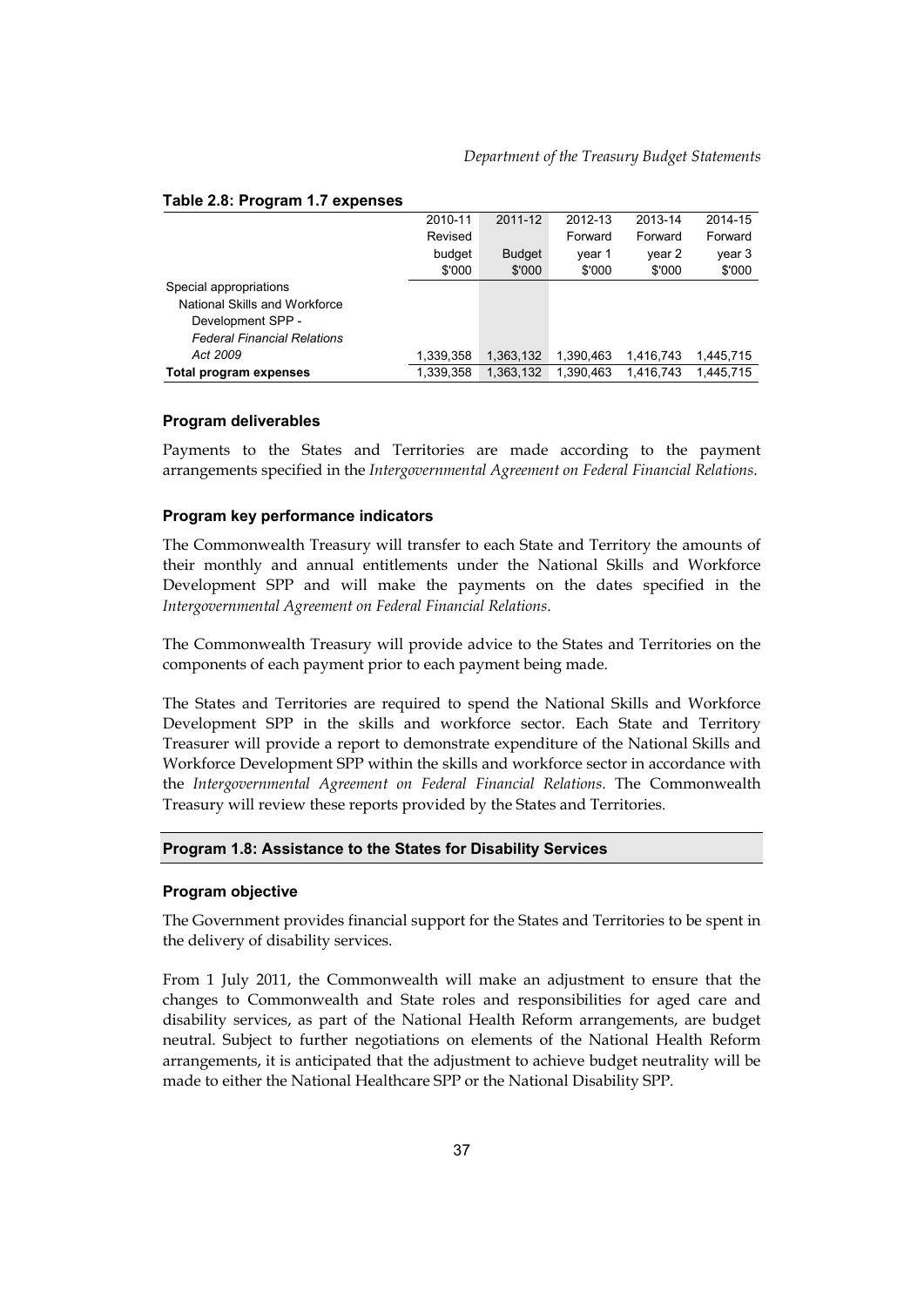## **Program expenses**

Explanation of changes to program estimates across the forward years can be found in Budget Paper No. 3, *Australia's Federal Relations 2011-12*.

| <b>10010 2.0. 1 10910111 1.0 0Aponooo</b> |                          |               |           |           |           |
|-------------------------------------------|--------------------------|---------------|-----------|-----------|-----------|
|                                           | 2010-11                  | 2011-12       | 2012-13   | 2013-14   | 2014-15   |
|                                           | Revised                  |               | Forward   | Forward   | Forward   |
|                                           | budget                   | <b>Budget</b> | year 1    | year 2    | year 3    |
|                                           | \$'000                   | \$'000        | \$'000    | \$'000    | \$'000    |
| Special appropriations                    |                          |               |           |           |           |
| National Disability Services SPP -        |                          |               |           |           |           |
| <b>Federal Financial Relations</b>        |                          |               |           |           |           |
| Act 2009                                  | 1.052.019                | 1.207.731     | 1.276.843 | 1.348.413 | 1.431.873 |
| Changed roles and responsibilities -      |                          |               |           |           |           |
| adjustment to achieve budget              |                          |               |           |           |           |
| neutrality                                | $\overline{\phantom{a}}$ | 14.184        | 6.758     | 65        | 454       |
| Total program expenses                    | 1.052.019                | 1.221.915     | 1.283.601 | 1.348.478 | 1.432.327 |

#### **Table 2.9: Program 1.8 expenses**

## **Program deliverables**

Payments to the States and Territories are made according to the payment arrangements specified in the *Intergovernmental Agreement on Federal Financial Relations*.

## **Program key performance indicators**

The Commonwealth Treasury will transfer to each State and Territory the amounts of their monthly and annual entitlements under the National Disability Services SPP and will make the payments on the dates specified in the *Intergovernmental Agreement on Federal Financial Relations*.

The Commonwealth Treasury will provide advice to the States and Territories on the components of each payment prior to each payment being made.

The States and Territories are required to spend the National Disability Services SPP in the disability services sector. Each State and Territory Treasurer will provide a report to demonstrate expenditure of the National Disability Services SPP within the disability services sector in accordance with the *Intergovernmental Agreement on Federal Financial Relations*. The Commonwealth Treasury will review these reports provided by the States and Territories.

# **Program 1.9: Assistance to the States for Affordable Housing**

## **Program objective**

The Government provides financial support for the States and Territories to be spent in the delivery of affordable housing services.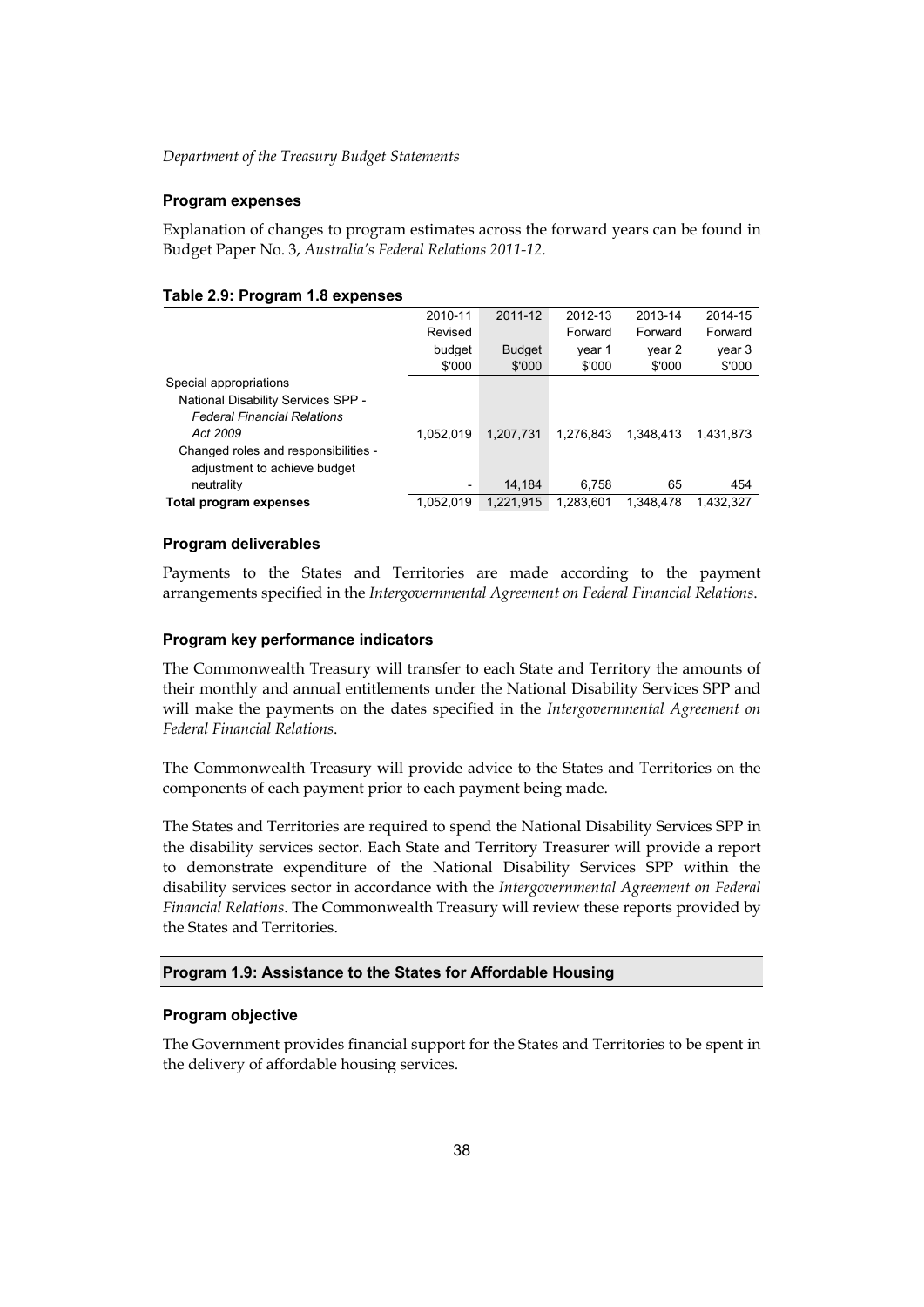### **Program expenses**

Explanation of changes to program estimates across the forward years can be found in Budget Paper No. 3, *Australia's Federal Relations 2011-12*.

| $10000$ E.19. 11991000 1.0 0 Apondos |           |               |           |           |           |
|--------------------------------------|-----------|---------------|-----------|-----------|-----------|
|                                      | 2010-11   | 2011-12       | 2012-13   | 2013-14   | 2014-15   |
|                                      | Revised   |               | Forward   | Forward   | Forward   |
|                                      | budget    | <b>Budget</b> | year 1    | year 2    | year 3    |
|                                      | \$'000    | \$'000        | \$'000    | \$'000    | \$'000    |
| Special appropriations               |           |               |           |           |           |
| National Affordable Housing SPP -    |           |               |           |           |           |
| <b>Federal Financial Relations</b>   |           |               |           |           |           |
| Act 2009                             | 1,221,831 | 1.242.603     | 1.266.212 | 1.289.004 | 1.314.784 |
| Total program expenses               | 1,221,831 | 1.242.603     | 1,266,212 | 1.289.004 | 1,314,784 |

#### **Table 2.10: Program 1.9 expenses**

#### **Program deliverables**

Payments to the States and Territories are made according to the payment arrangements specified in the *Intergovernmental Agreement on Federal Financial Relations*.

## **Program key performance indicators**

The Commonwealth Treasury will transfer to each State and Territory the amounts of their monthly and annual entitlements under the National Affordable Housing SPP and will make the payments on the dates specified in the *Intergovernmental Agreement on Federal Financial Relations*.

The Commonwealth Treasury will provide advice to the States and Territories on the components of each payment prior to each payment being made.

The States and Territories are required to spend the National Affordable Housing SPP in the affordable housing sector. Each State and Territory Treasurer will provide a report to demonstrate expenditure of the National Affordable Housing SPP within the affordable housing sector in accordance with the *Intergovernmental Agreement on Federal Financial Relations*. The Commonwealth Treasury will review these reports provided by the States and Territories.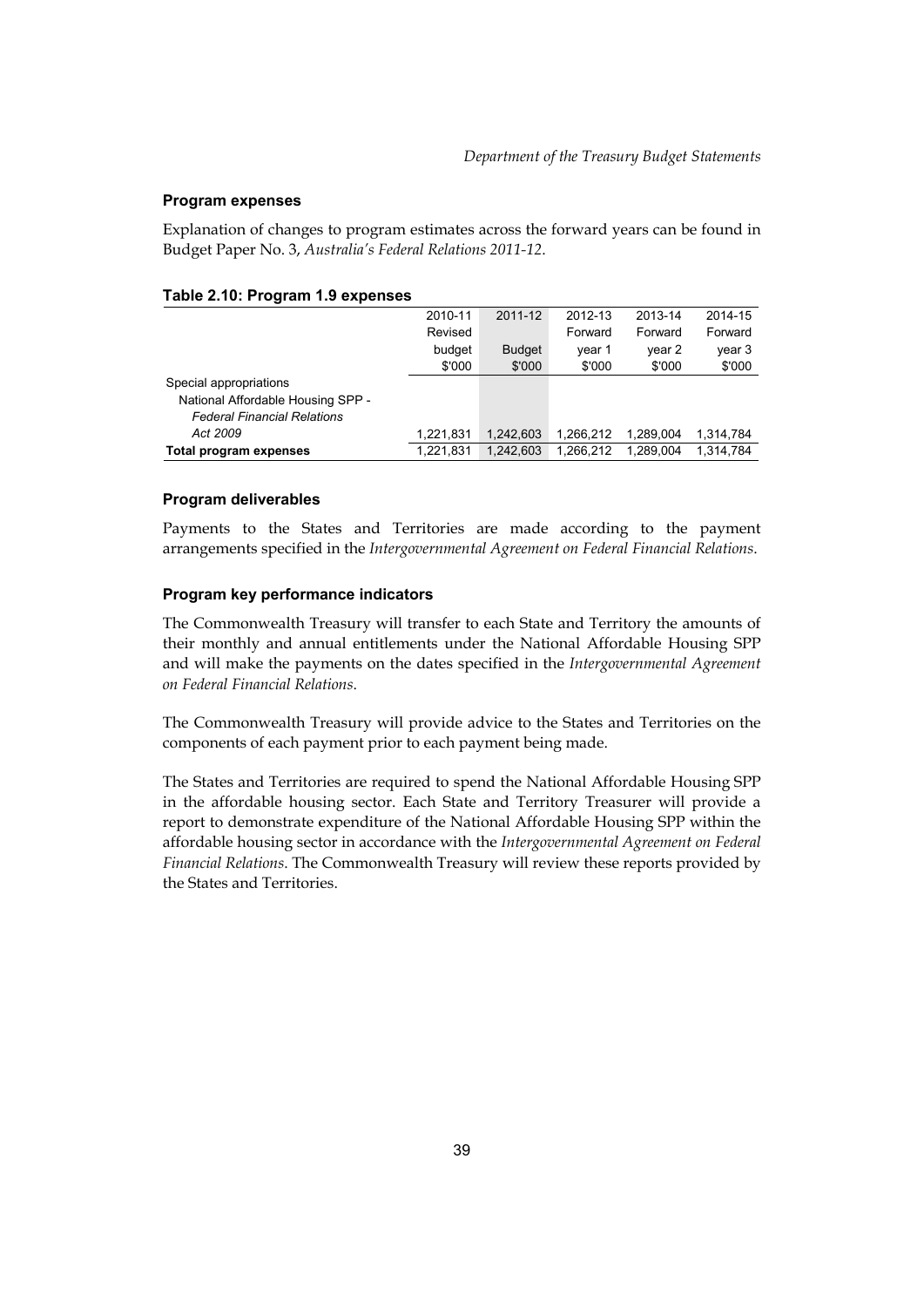#### **Program 1.10: National Partnership Payments to the States**

#### **Program objective**

The Government provides financial support for the States and Territories to be spent on improving outcomes in the areas specified in each of the National Partnership agreements. These payments support the delivery of specified outputs or projects, facilitate reforms or reward those jurisdictions that deliver on nationally significant reforms.

This program is linked to the Agriculture, Fisheries and Forestry portfolio, Attorney-General's portfolio; Broadband, Communications and the Digital Economy portfolio; Climate Change and Energy Efficiency portfolio; Defence portfolio; Defence portfolio (Department of Veterans' Affairs); Education, Employment and Workplace Relations portfolio; Families, Housing, Community Services and Indigenous Affairs portfolio; Finance and Deregulation portfolio; Health and Ageing portfolio; Infrastructure and Transport portfolio; Prime Minister and Cabinet portfolio; Prime Minister and Cabinet portfolio (Department of Regional Australia, Regional Development and Local Government); Resources, Energy and Tourism portfolio; and Sustainability, Environment, Water, Population and Communities portfolio. Also refer to Budget Paper No. 3, *Australia's Federal Relations 2011-12*.

#### **Program expenses**

Explanation of changes to program estimates across the forward years can be found in Budget Paper No. 3, *Australia's Federal Relations 2011-12*.

| ັ                                   |            |         |         |         |         |         |
|-------------------------------------|------------|---------|---------|---------|---------|---------|
|                                     |            | 2010-11 | 2011-12 | 2012-13 | 2013-14 | 2014-15 |
|                                     | Agency     | Revised |         | Forward | Forward | Forward |
|                                     | <b>PBS</b> | budget  | Budget  | year 1  | year 2  | year 3  |
|                                     | Program    | \$'000  | \$'000  | \$'000  | \$'000  | \$'000  |
| Special accounts                    |            |         |         |         |         |         |
| COAG Reform Fund                    |            |         |         |         |         |         |
| Agriculture, Fisheries and          |            |         |         |         |         |         |
| Forestry portfolio                  |            |         |         |         |         |         |
| <b>Exceptional Circumstances</b>    |            |         |         |         |         |         |
| Assistance                          | 1.11       | 235.447 | 10,768  |         |         |         |
| Pilot of drought reform             |            |         |         |         |         |         |
| measures in Western                 |            |         |         |         |         |         |
| Australia                           | 1.11       | 1.055   | 16.782  | 7.772   | 1,157   |         |
| <b>Tasmanian Forest Contractors</b> |            |         |         |         |         |         |
| Financial Support Program           | 1.3        | 5,616   |         |         |         |         |
| <b>Exotic Disease Preparedness</b>  |            |         |         |         |         |         |
| Program                             | 2.2        | 7,892   | 400     | 414     | 422     | 429     |
| Plant disease and eradication       | 2.2        | 5,135   | 2,770   |         |         |         |
| Total                               |            | 255,145 | 30,720  | 8,186   | 1,579   | 429     |

#### **Table 2.11: Program 1.10 expenses**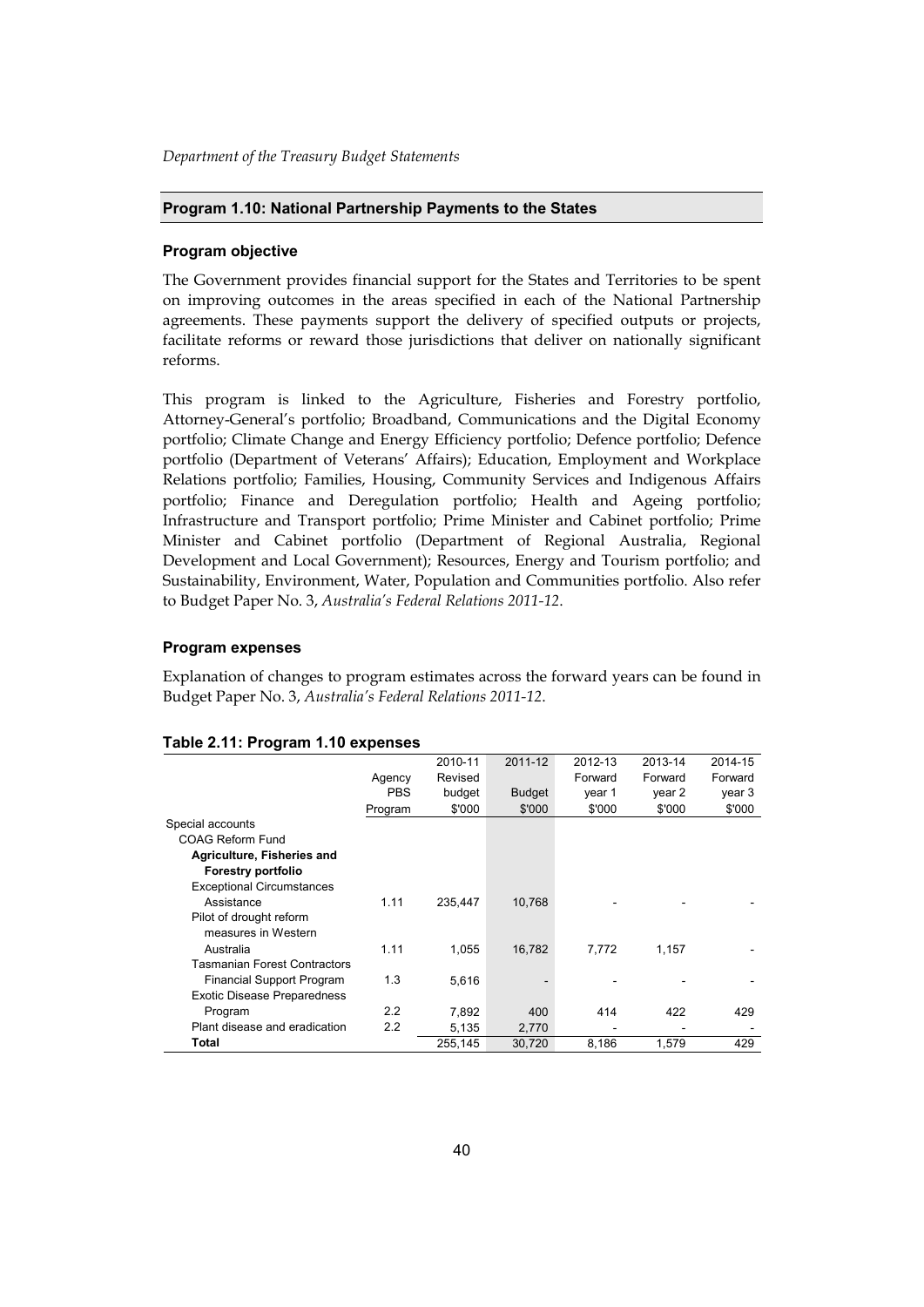|                                                                             |            | 2010-11   | 2011-12         | 2012-13   | 2013-14   | 2014-15   |
|-----------------------------------------------------------------------------|------------|-----------|-----------------|-----------|-----------|-----------|
|                                                                             | Agency     | Revised   |                 | Forward   | Forward   | Forward   |
|                                                                             | <b>PBS</b> | budget    | <b>Budget</b>   | year 1    | year 2    | year 3    |
|                                                                             | Program    | \$'000    | \$'000          | \$'000    | \$'000    | \$'000    |
| <b>Attorney-General's</b>                                                   |            |           |                 |           |           |           |
| portfolio                                                                   |            |           |                 |           |           |           |
| Legal assistance services                                                   | 1.3        | 190,797   | 194,784         | 198,280   | 201,540   | 205,772   |
| Native title                                                                | 1.5        | 6,000     |                 |           |           |           |
| Natural disaster recovery and<br>rebuilding relief appeals -                |            |           |                 |           |           |           |
| Commonwealth contributions                                                  | 1.6        | 14,076    |                 |           |           |           |
| Natural disaster resilience                                                 | 1.6        | 27,830    | 34,737          | 26,242    | 26,949    | 27,514    |
| Natural disaster recovery                                                   |            |           |                 |           |           |           |
| and rebuilding                                                              | 1.6        | 982,553   | 478,922         | 1,650,041 | 3,955,041 | 1,416,041 |
| <b>Total</b>                                                                |            | 1,221,256 | 708,443         | 1,874,563 | 4,183,530 | 1,649,327 |
| <b>Broadband, Communications</b><br>and the Digital Economy<br>portfolio    |            |           |                 |           |           |           |
| Digital regions initiative<br>Digital regions initiative -                  | 1.2        | 19,225    | 21,041          | 10,418    |           |           |
| local government<br>Remote Indigenous public                                | 1.2        | 395       | $\overline{4}$  | 4         |           |           |
| internet access                                                             | 1.2        | 2,299     | 2,013           | 2,073     | 2,121     | 2,171     |
| Total                                                                       |            | 21,919    | 23,058          | 12,495    | 2,121     | 2,171     |
| <b>Department of Climate</b>                                                |            |           |                 |           |           |           |
| <b>Change and Energy</b><br><b>Efficiency portfolio</b>                     |            |           |                 |           |           |           |
| National Solar Schools Program                                              |            |           |                 |           |           |           |
| (Government Schools)                                                        | 1.1        |           | 54,849          | 17,904    |           |           |
| Renewable remote power<br>generation                                        | 1.1        | 17,320    |                 |           |           |           |
| <b>Total</b>                                                                |            | 17,320    | 6,400<br>61,249 | 17,904    |           |           |
|                                                                             |            |           |                 |           |           |           |
| Defence portfolio                                                           |            |           |                 |           |           |           |
| School Pathways Program<br><b>Total</b>                                     | 1.3        | 943       | 1,855           | 1,704     | 1,286     |           |
|                                                                             |            | 943       | 1,855           | 1,704     | 1,286     |           |
| Defence portfolio<br>(Department of<br><b>Veterans' Affairs)</b>            |            |           |                 |           |           |           |
| Home and community care -                                                   |            |           |                 |           |           |           |
| services for veterans                                                       | 2.4        | 18,349    | 7,442           | 7,131     | 6,784     | 6,797     |
| <b>Total</b>                                                                |            | 18,349    | 7,442           | 7,131     | 6,784     | 6,797     |
| <b>Education, Employment</b><br>and Workplace<br><b>Relations portfolio</b> |            |           |                 |           |           |           |
| Early childhood education -<br>universal access to early                    |            |           |                 |           |           |           |
| education<br>Indigenous early childhood                                     | 1.3        | 97,000    | 297,000         | 447,000   | 460,410   | 460,410   |
| development - children and                                                  |            |           |                 |           |           |           |
| family centres<br>National quality agenda for                               | 1.3        | 63,177    | 94,142          | 56,535    | 46,155    |           |
| early childhood education<br>and care                                       | 1.3        |           |                 |           |           |           |
|                                                                             |            | 7,747     | 13,093          | 21,328    | 19,080    | 19,080    |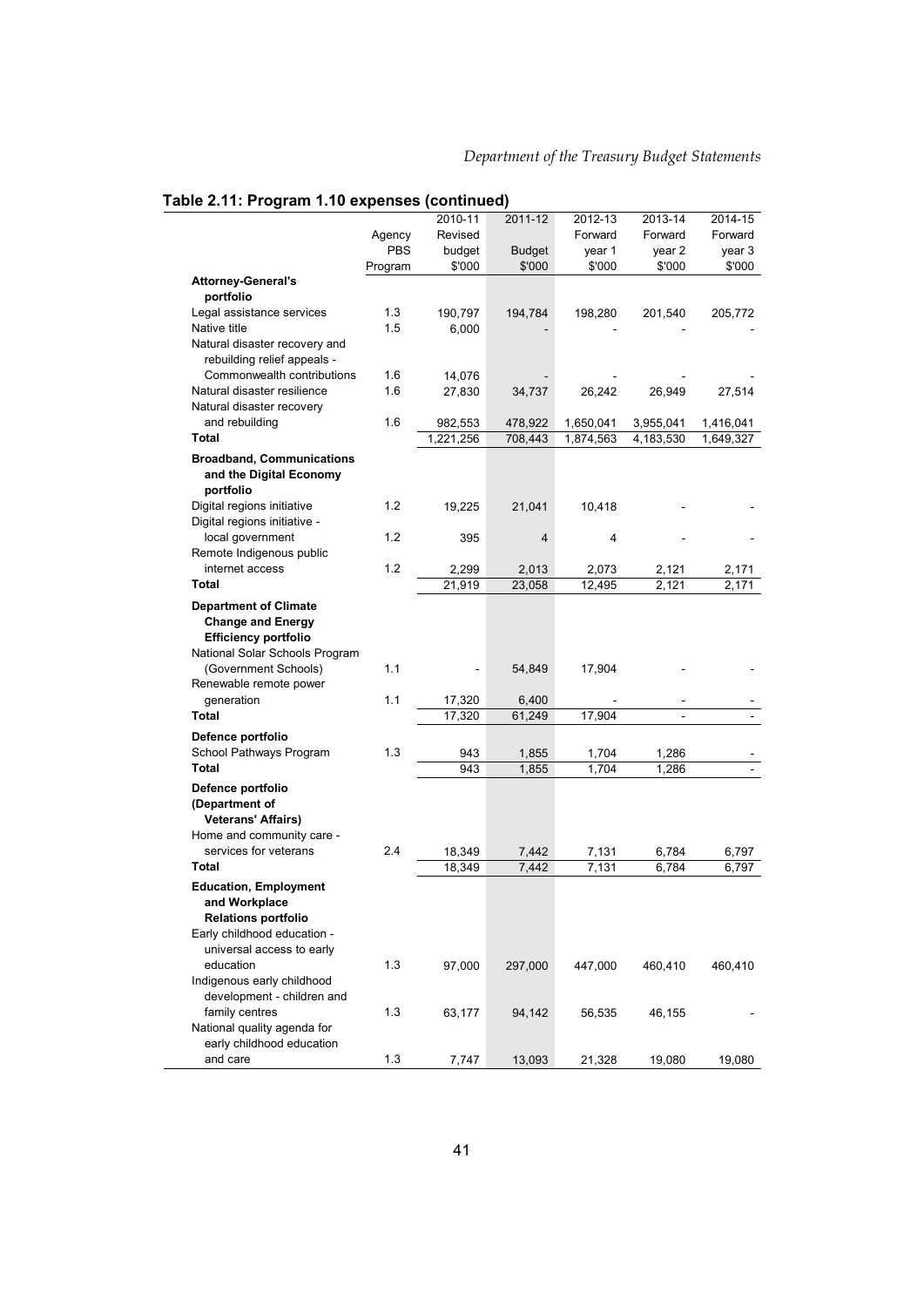|                                                      |            | 2010-11   | 2011-12       | 2012-13   | 2013-14   | 2014-15   |
|------------------------------------------------------|------------|-----------|---------------|-----------|-----------|-----------|
|                                                      | Agency     | Revised   |               | Forward   | Forward   | Forward   |
|                                                      | <b>PBS</b> | budget    | <b>Budget</b> | year 1    | year 2    | year 3    |
|                                                      | Program    | \$'000    | \$'000        | \$'000    | \$'000    | \$'000    |
| <b>Education, Employment</b>                         |            |           |               |           |           |           |
| and Workplace                                        |            |           |               |           |           |           |
| <b>Relations portfolio</b>                           |            |           |               |           |           |           |
| (continued)                                          |            |           |               |           |           |           |
| TAFE fee waivers for                                 |            |           |               |           |           |           |
| childcare qualifications                             | 1.3        | 16,563    | 30,306        | 22,029    | 22,741    | 11,372    |
| Youth attainment and                                 |            |           |               |           |           |           |
| transitions                                          |            |           |               |           |           |           |
| - maximising engagement,                             |            |           |               |           |           |           |
| attainment and                                       |            |           |               |           |           |           |
| successful transitions                               | 2.1        | 37,502    | 37,502        | 37,502    | 18,751    |           |
| - year 12 attainment and                             |            |           |               |           |           |           |
| transitions                                          | 2.1        |           | 50,000        |           | 50,000    |           |
| Closing the Gap in the Northern                      |            |           |               |           |           |           |
| Territory                                            |            |           |               |           |           |           |
| - supporting remote                                  |            |           |               |           |           |           |
| schools - additional                                 |            |           |               |           |           |           |
| teachers                                             | 2.3        | 29,200    | 32,300        | 12,400    |           |           |
| - quality teaching,                                  |            |           |               |           |           |           |
| accelerated literacy                                 | 2.3        | 16,290    | 12,289        |           |           |           |
| - teacher housing                                    | 2.3        | 4,918     |               |           |           |           |
| Schools - support for improving                      |            |           |               |           |           |           |
| learning experiences and                             |            |           |               |           |           |           |
| educational outcomes for                             |            |           |               |           |           |           |
| school students with                                 |            |           |               |           |           |           |
| disability                                           | 2.4        |           | 61,162        | 61,370    | 30,681    |           |
| <b>Building Australia's Future</b>                   |            |           |               |           |           |           |
| Workforce                                            |            |           |               |           |           |           |
| - training places for single                         |            |           |               |           |           |           |
| and teen parents                                     | 2.2        |           | 6,666         | 20,000    | 26,667    | 26,667    |
| - vocational education                               | 2.4        |           |               |           |           |           |
| and training                                         |            |           |               | 238,351   | 238,351   | 238,351   |
| Trade training centres in                            | 2.4        |           |               |           |           |           |
| schools (Government)                                 |            | 203,880   | 158,220       | 164,880   | 171,780   | 179,040   |
| Digital education revolution<br>(Government Schools) | 2.5        |           |               |           |           |           |
| Smarter schools - literacy and                       |            | 63,000    | 126,000       | 126,000   | 126,000   | 126,000   |
|                                                      | 2.6        |           |               |           |           |           |
| numeracy<br>Building the education                   |            | 175,000   | 175,000       |           |           |           |
| revolution - primary                                 |            |           |               |           |           |           |
|                                                      |            |           |               |           |           |           |
| schools for the 21st century<br>(Government Schools) | 2.7        | 3,717,363 | 309,658       |           |           |           |
| Smarter schools - low SES                            |            |           |               |           |           |           |
| school communities                                   | 2.8        | 203,258   | 371,032       | 362,908   | 225,771   | 173,964   |
| Smarter schools - improving                          |            |           |               |           |           |           |
| teacher quality                                      | 2.9        | 34,000    | 216,000       | 175,000   |           |           |
| Pre-apprenticeship training                          | 3.5        | 19,962    |               |           |           |           |
| Productivity Places Program                          | 3.5        | 319,424   | 375,863       |           |           |           |
| Total                                                |            | 5,008,284 | 2,366,233     | 1,745,303 | 1,436,387 | 1,234,884 |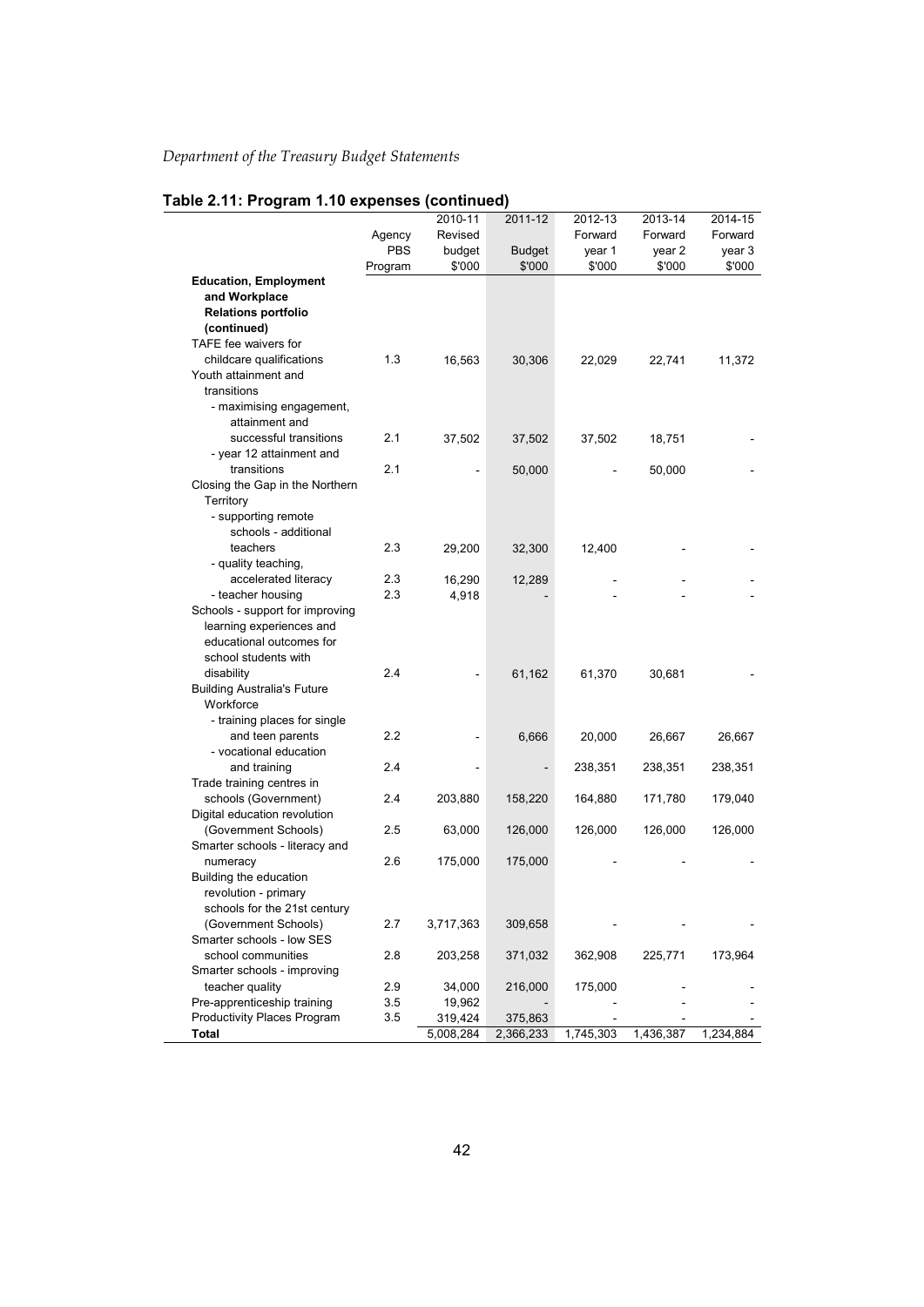|                                                            |         | 2010-11       | 2011-12       | 2012-13 | 2013-14        | 2014-15 |
|------------------------------------------------------------|---------|---------------|---------------|---------|----------------|---------|
|                                                            | Agency  | Revised       |               | Forward | Forward        | Forward |
|                                                            | PBS     | budget        | <b>Budget</b> | year 1  | year 2         | year 3  |
|                                                            | Program | \$'000        | \$'000        | \$'000  | \$'000         | \$'000  |
| Families, Housing,                                         |         |               |               |         |                |         |
| <b>Community Services</b>                                  |         |               |               |         |                |         |
| and Indigenous                                             |         |               |               |         |                |         |
| Affairs portfolio                                          |         |               |               |         |                |         |
| Homelessness                                               | 2.2     | 130,501       | 131,501       | 156,501 |                |         |
| Nation Building and Jobs Plan -<br>Social housing - second |         |               |               |         |                |         |
| stage construction                                         | 2.2     | 1,294,000     | 162,000       |         |                |         |
| Victorian bushfire                                         |         |               |               |         |                |         |
| reconstruction and                                         |         |               |               |         |                |         |
| recovery plan                                              | 3.4     | 6,930         |               |         |                |         |
| Certain concessions for                                    |         |               |               |         |                |         |
| pensioners and senior                                      |         |               |               |         |                |         |
| card holders                                               |         |               |               |         |                |         |
| - certain concessions                                      |         |               |               |         |                |         |
| for pensioners                                             | 4.2     | 244,519       | 254,567       | 262,870 | 272,028        | 281,532 |
| - national reciprocal                                      |         |               |               |         |                |         |
| transport concessions                                      | 4.2     | 13,179        | 14,231        | 12,500  | 12,500         | 12,500  |
| Remote Indigenous housing                                  | 7.2     | 674,989       | 525,584       | 473,685 | 537,797        | 491,963 |
| Closing the Gap in the Northern                            |         |               |               |         |                |         |
| Territory                                                  |         |               |               |         |                |         |
| - community safety -                                       |         |               |               |         |                |         |
| family support                                             | 7.5     | 5,269         | 5,476         |         |                |         |
| - field operations                                         | 7.5     | 2,907         | 4,278         |         |                |         |
| - food security                                            | 7.5     | 370           | 220           |         |                |         |
| - property and tenancy                                     |         |               |               |         |                |         |
| management rent                                            |         |               |               |         |                |         |
| reimbursement                                              | 7.5     | 3,277         | 4,892         |         |                |         |
| - remote policing and                                      |         |               |               |         |                |         |
| substance abuse                                            | 7.5     | 50,095        | 60,074        |         |                |         |
| Improving policing in very                                 |         |               |               |         |                |         |
| remote areas<br><b>Total</b>                               | 7.5     | 1,000         |               |         |                |         |
|                                                            |         | 2,427,036     | 1,162,823     | 905,556 | 822,325        | 785,995 |
| <b>Finance and Deregulation</b><br>portfolio               |         |               |               |         |                |         |
| Seamless national economy                                  | 1.1     |               | 200,000       | 250,000 |                |         |
| <b>Total</b>                                               |         | $\frac{1}{2}$ | 200,000       | 250,000 | $\blacksquare$ |         |
| <b>Health and Ageing</b><br>portfolio                      |         |               |               |         |                |         |
| National bowel cancer                                      |         |               |               |         |                |         |
| screening                                                  | 1.1     | 1,398         |               |         |                |         |
| Victorian cytology service                                 | 1.1     | 7,334         | 7,700         | 8,085   | 8,497          | 8,949   |
| National antimicrobial utilisation                         |         |               |               |         |                |         |
| surveillance program                                       | 1.2     | 300           |               |         |                |         |
| <b>Essential vaccines</b>                                  | 1.5     | 306,845       | 371,179       | 360,151 | 348,057        | 344,926 |
| Preventive health                                          |         |               |               |         |                |         |
| - enabling infrastructure                                  | 1.6     | 5,000         | 2,500         | 2,500   | 2,500          |         |
| - healthy children                                         | 1.6     |               | 32,455        | 64,912  | 97,367         | 130,790 |
| - healthy workers                                          | 1.6     |               | 33,552        | 62,556  | 88,161         | 105,150 |
| - social marketing                                         | 1.6     | 6,001         | 6,001         | 6,001   | 6,001          |         |
|                                                            |         |               |               |         |                |         |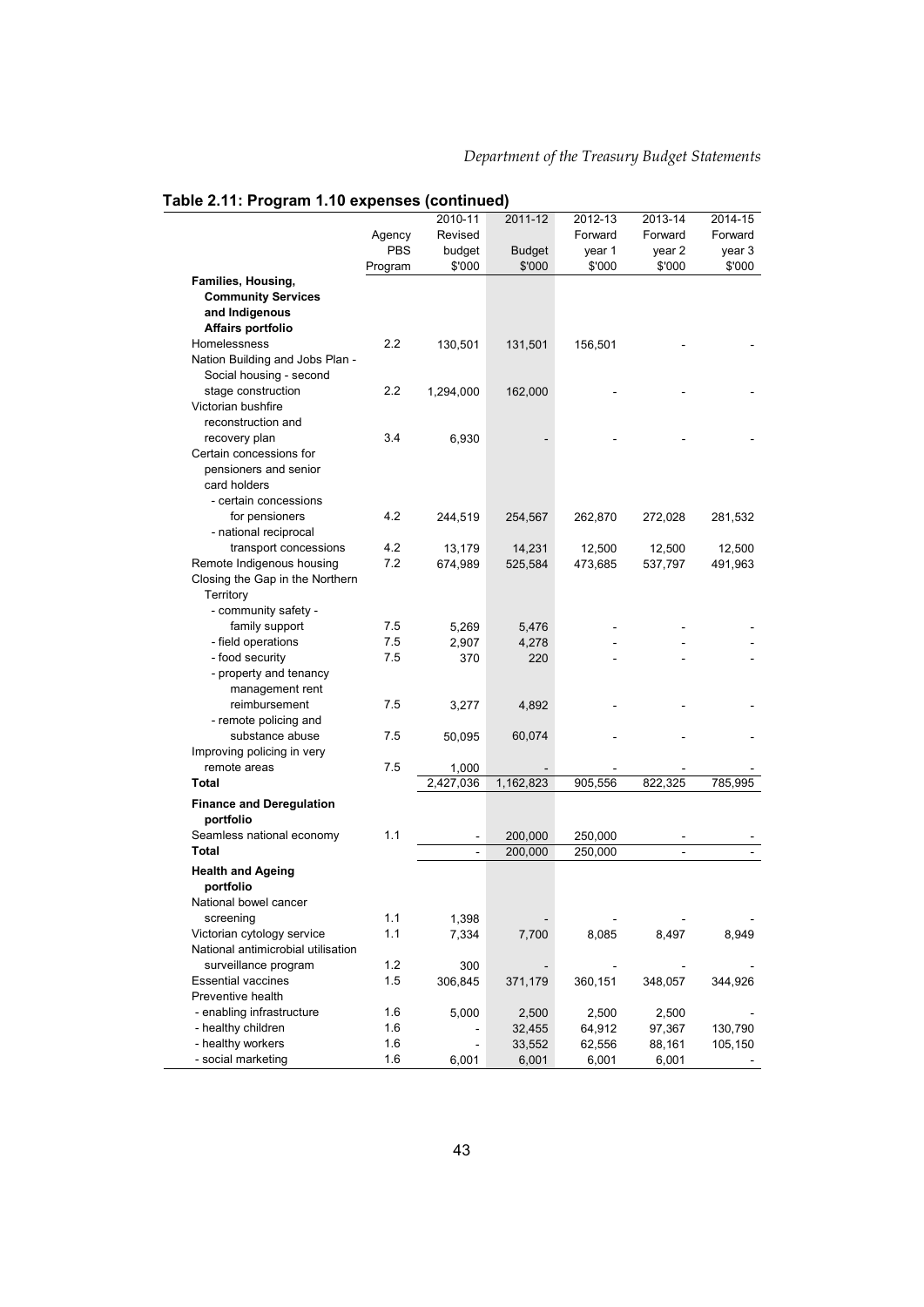|                                 |            | 2010-11   | 2011-12       | 2012-13 | 2013-14 | 2014-15 |
|---------------------------------|------------|-----------|---------------|---------|---------|---------|
|                                 | Agency     | Revised   |               | Forward | Forward | Forward |
|                                 | <b>PBS</b> | budget    | <b>Budget</b> | year 1  | year 2  | year 3  |
|                                 | Program    | \$'000    | \$'000        | \$'000  | \$'000  | \$'000  |
| <b>Health and Ageing</b>        |            |           |               |         |         |         |
| portfolio (continued)           |            |           |               |         |         |         |
| PET scanner for the Westmead    |            |           |               |         |         |         |
| Hospital, Sydney                | 3.3        | 1,300     |               | 1,300   | 1,300   | 1,300   |
| Cairns integrated cancer        |            |           |               |         |         |         |
| centre                          | 3.5        | 2,000     |               |         |         |         |
| Tasmanian health package        |            |           |               |         |         |         |
| - radiation oncology services   |            |           |               |         |         |         |
| in North / North West           |            |           |               |         |         |         |
| Tasmania                        | 3.5        | 2,664     |               | 400     |         |         |
| - upgrading patient             |            |           |               |         |         |         |
| accommodation for               |            |           |               |         |         |         |
| Launceston                      | 3.5        | 500       |               |         |         |         |
| Aged care assessment            | 4.1        | 72,729    |               | 8,667   |         |         |
| Transitioning responsibilities  |            |           |               |         |         |         |
| for aged care and disability    |            |           |               |         |         |         |
| services                        |            |           |               |         |         |         |
| - basic community care          |            |           |               |         |         |         |
| maintenance and                 |            |           |               |         |         |         |
| support services                | 4.4        | 1,295,808 |               | 502,657 | 544,006 | 588,755 |
| - specialist disability         |            |           |               |         |         |         |
| services                        | 4.4        |           |               | 229,715 | 234,418 | 238,493 |
| National Health Reform -        |            |           |               |         |         |         |
| financial assistance for long   |            |           |               |         |         |         |
| stay older patients             | 4.7        |           |               | 92,611  | 78,385  |         |
| Healthy kids health checks      | 5.2        | 1,804     |               | 1,972   | 1,988   | 1,988   |
| Closing the Gap in the Northern |            |           |               |         |         |         |
| Territory - Indigenous health   |            |           |               |         |         |         |
| and related services            | 8.1        | 5,673     |               | 829     |         |         |
| Indigenous early childhood      |            |           |               |         |         |         |
| development - antenatal         |            |           |               |         |         |         |
| and reproductive health         | 8.1        | 21,883    |               | 24,257  | 24,363  | 5,954   |
| Reducing acute rheumatic        |            |           |               |         |         |         |
| heart fever among               |            |           |               |         |         |         |
| Indigenous children             | 8.1        | 2,383     |               | 2,523   | 2,571   | 2,625   |
| Satellite renal dialysis        |            |           |               |         |         |         |
| facilities in remote Northern   |            |           |               |         |         |         |
| <b>Territory communities</b>    | 8.1        | 272       |               |         |         |         |
| Sexual assault counselling in   |            |           |               |         |         |         |
| remote Northern Territory       |            |           |               |         |         |         |
| areas                           | 8.1        | 1,386     |               | 461     |         |         |
| Children's cancer centre,       |            |           |               |         |         |         |
| Adelaide                        | 10.1       | 8,000     |               |         |         |         |
| Health and Hospitals Fund -     |            |           |               |         |         |         |
| National cancer system          | 10.1       | 202,225   |               | 367,789 | 26,428  | 4,779   |
| OzFoodNet                       | 10.5       | 1,598     |               | 1,644   | 1,673   | 1,706   |
| Vaccine-preventable diseases    |            |           |               |         |         |         |
| surveillance                    | 10.5       | 1,210     |               | 781     | 799     | 817     |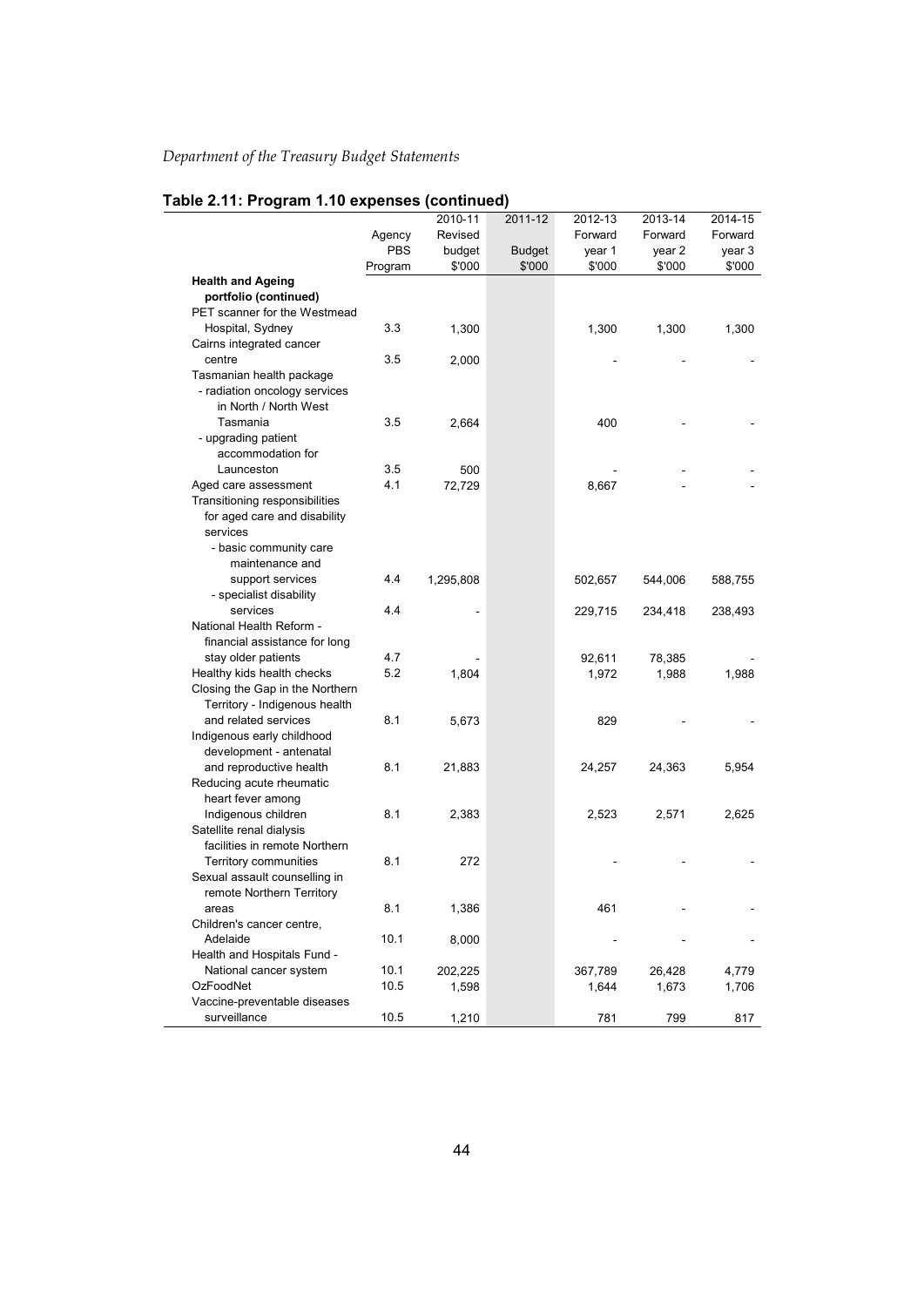|                               |            | 2010-11                  | 2011-12       | 2012-13 | 2013-14 | 2014-15 |
|-------------------------------|------------|--------------------------|---------------|---------|---------|---------|
|                               | Agency     | Revised                  |               | Forward | Forward | Forward |
|                               | <b>PBS</b> | budget                   | <b>Budget</b> |         | year 2  | year 3  |
|                               |            | \$'000                   | \$'000        | year 1  | \$'000  | \$'000  |
| <b>Health and Ageing</b>      | Program    |                          |               | \$'000  |         |         |
| portfolio (continued)         |            |                          |               |         |         |         |
| Health and Hospitals Fund     |            |                          |               |         |         |         |
|                               |            |                          |               |         |         |         |
| - Transitional research and   |            |                          |               |         |         |         |
| workforce training            | 10.5       |                          | 26,000        | 25,000  | 20,000  |         |
| - Hospital infrastructure and |            |                          |               |         |         |         |
| other projects of national    |            |                          |               |         |         |         |
| significance                  | 10.6       | 228,700                  | 429,000       | 193,000 | 77,600  | 50,000  |
| - Regional priority round     |            |                          |               |         |         |         |
| - Port Macquarie Base         |            |                          |               |         |         |         |
| <b>Hospital Expansion</b>     | 10.6       |                          | 14,100        | 22,600  | 38,500  | 20,800  |
| - Royal Hobart Hospital       |            |                          |               |         |         |         |
| Redevelopment                 | 10.6       | $\overline{a}$           | 20,016        | 38,606  | 50,000  | 50,000  |
| - Additional component        | 10.6       |                          | 66,590        | 95,506  | 191,970 | 245,000 |
| Mental health                 | 11.1       | $\overline{\phantom{a}}$ | 21,352        | 43,473  | 44,269  | 45,049  |
| National Health Reform -      |            |                          |               |         |         |         |
| expanding the Early           |            |                          |               |         |         |         |
| Psychosis Prevention and      |            |                          |               |         |         |         |
| Intervention Centre model     | 11.1       | 5,885                    | 8,100         | 28,200  | 50,200  | 70,200  |
| National perinatal depression |            |                          |               |         |         |         |
| initiative                    | 11.1       | 6,401                    | 9,501         | 8,700   | 8,700   | 8,700   |
| Northern Territory medical    |            |                          |               |         |         |         |
| school funding contribution   | 12.1       | 532                      | 1,628         | 2,212   | 2,252   | 2,297   |
| Hepatitis C settlement fund   | 13.1       | 355                      | 1,400         |         |         |         |
| Extension of the COAG         |            |                          |               |         |         |         |
| Long Stay Older Patients      |            |                          |               |         |         |         |
| Initiative                    | 13.3       | 37,500                   | 37,500        | 37,500  | 37,500  | 37,500  |
| Commonwealth Dental Health    |            |                          |               |         |         |         |
| Program                       | 13.3       |                          | 94,300        | 96,700  | 99,000  |         |
| Elective surgery waiting      |            |                          |               |         |         |         |
| list reduction plan           | 13.3       | 268,000                  |               |         |         |         |
| Funding for Grafton Hospital  | 13.3       | 1,000                    | 5,000         |         |         |         |
| Health care grants for the    |            |                          |               |         |         |         |
| <b>Torres Strait</b>          | 13.3       | 3,969                    | 4,166         | 4,365   | 4,443   | 4,532   |
| Hospital and health           |            |                          |               |         |         |         |
| workforce reform              | 13.3       |                          | 41,400        | 55,520  |         |         |
| National Health Reform        |            |                          |               |         |         |         |
| - expansion of subacute       |            |                          |               |         |         |         |
| care in multi-purpose         |            |                          |               |         |         |         |
| services                      | 13.3       | 24,950                   | 43,000        | 35,000  | 17,050  |         |
| - flexible funding for        |            |                          |               |         |         |         |
| emergency departments,        |            |                          |               |         |         |         |
| elective surgery and          |            |                          |               |         |         |         |
| subacute care                 | 13.3       | 94,289                   | 25,000        | 25,000  |         |         |
| - four hour national access   |            |                          |               |         |         |         |
| target for emergency          |            |                          |               |         |         |         |
| departments - capital         |            |                          |               |         |         |         |
| funding                       | 13.3       | 105,390                  | 50,000        | 50,000  |         |         |
| - four hour national access   |            |                          |               |         |         |         |
| target for emergency          |            |                          |               |         |         |         |
| departments - facilitation    |            |                          |               |         |         |         |
| and reward funding            | 13.3       | 175,000                  | 100,000       | 75,000  | 150,000 |         |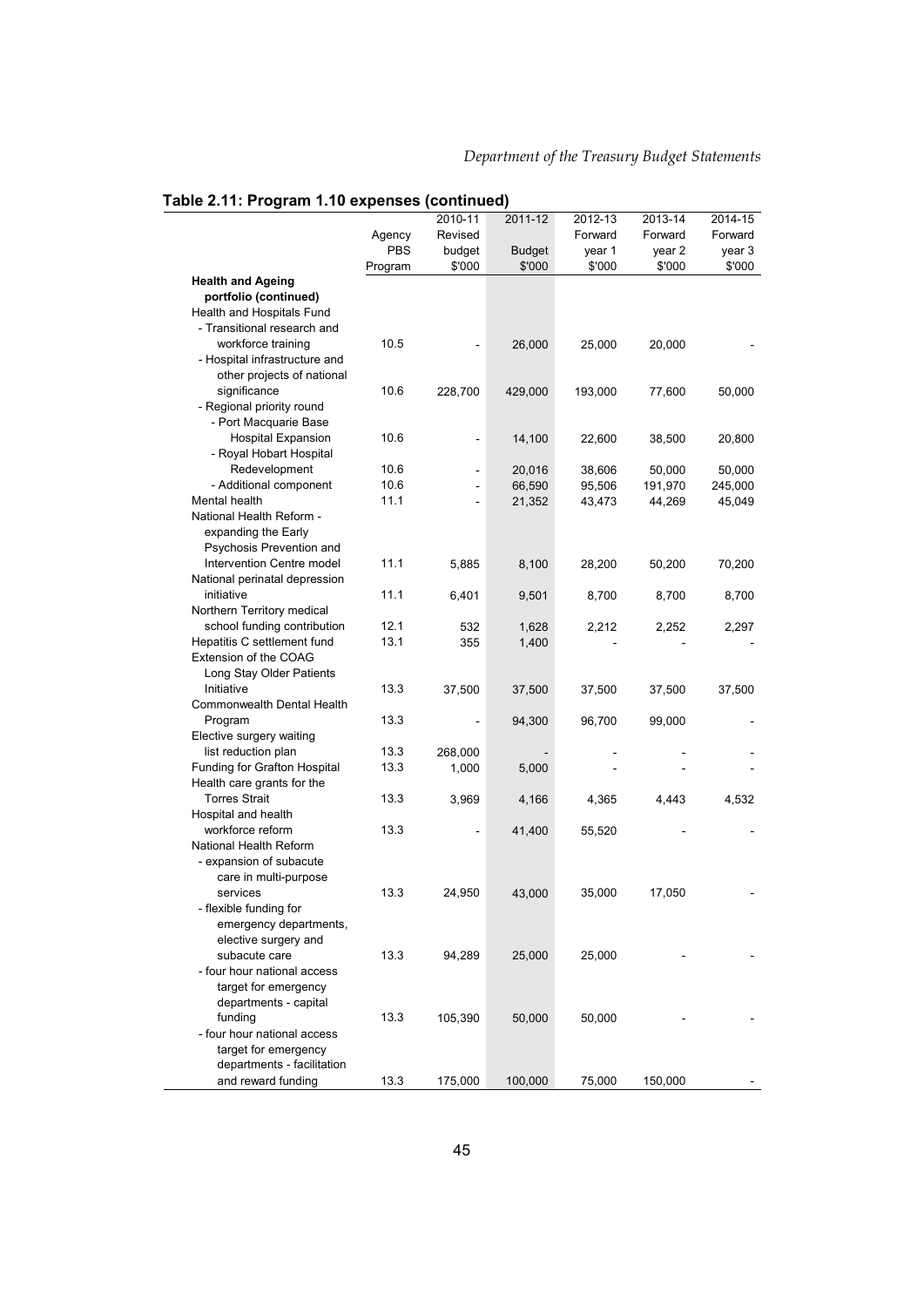|                                              |            | 2010-11             | 2011-12              | 2012-13              | 2013-14              | 2014-15   |
|----------------------------------------------|------------|---------------------|----------------------|----------------------|----------------------|-----------|
|                                              | Agency     | Revised             |                      | Forward              | Forward              | Forward   |
|                                              | <b>PBS</b> | budget              | <b>Budget</b>        | year 1               | year 2               | year 3    |
|                                              | Program    | \$'000              | \$'000               | \$'000               | \$'000               | \$'000    |
| <b>Health and Ageing</b>                     |            |                     |                      |                      |                      |           |
| portfolio (continued)                        |            |                     |                      |                      |                      |           |
| National Health Reform                       |            |                     |                      |                      |                      |           |
| - improving access to                        |            |                     |                      |                      |                      |           |
| elective surgery -                           |            |                     |                      |                      |                      |           |
| capital funding                              | 13.3       | 91,625              | 25,000               |                      |                      |           |
| - improving access to                        |            |                     |                      |                      |                      |           |
| elective surgery -                           |            |                     |                      |                      |                      |           |
| facilitation and reward                      |            |                     |                      |                      |                      |           |
| funding                                      | 13.3       | 355,000             | 158,000              | 21,000               | 116,000              |           |
| - new subacute beds                          |            |                     |                      |                      |                      |           |
| guarantee funding                            | 13.3       | 233,600             | 317,600              | 446,600              | 625,500              |           |
| Tasmanian health package                     |            |                     |                      |                      |                      |           |
| - patient transport and                      |            |                     |                      |                      |                      |           |
| accommodation services                       | 13.3       | 2,300               | 1,150                |                      |                      |           |
| Health infrastructure projects               |            |                     |                      |                      |                      |           |
| in Tasmania                                  | 13.3       |                     | 1,400                |                      |                      |           |
| Contribution towards the new                 |            |                     |                      |                      |                      |           |
| Women's and Children's                       |            |                     |                      |                      |                      |           |
| Hospital in Hobart                           | 13.3       | 100,000             |                      |                      |                      |           |
| Royal Darwin hospital -                      |            |                     |                      |                      |                      |           |
| equipped, prepared, and                      |            |                     |                      |                      |                      |           |
| ready                                        | 14.1       | 14,212              | 14,481               | 14,756               | 15,007               | 15,307    |
| National public health -                     |            |                     |                      |                      |                      |           |
| human quarantine services                    | 14.1       | 106                 | 108                  | 110                  | 112                  | 114       |
| Torres Strait health protection              |            |                     |                      |                      |                      |           |
| strategy                                     | 14.1       | 895                 | 913                  | 929                  | 945                  | 964       |
| <b>Total</b>                                 |            | 3,698,022           | 4,356,492            | 3,059,588            | 3,015,562            | 1,986,695 |
| Infrastructure and                           |            |                     |                      |                      |                      |           |
| <b>Transport portfolio</b>                   |            |                     |                      |                      |                      |           |
| Nation Building Plan for the                 |            |                     |                      |                      |                      |           |
| Future                                       |            |                     |                      |                      |                      |           |
| - Building Australia Fund -                  |            |                     |                      |                      |                      |           |
| Rail                                         | 1.1        | 399,100             | 719,200              | 655,400              | 858,000              | 500,000   |
| - Building Australia Fund -                  |            |                     |                      |                      |                      |           |
| Road                                         | 1.1        | 432,000             | 848,000              | 890,000              | 41,000               |           |
| - Major Cities - Rail                        | 1.1        | 30,200              | 60,600               | 101,200              | 37,000               |           |
| National smart-managed                       |            |                     |                      |                      |                      |           |
| motorways                                    | 1.1        |                     | 19,952               | 20,046               | 20,042               |           |
| Nation Building Program                      |            |                     |                      |                      |                      |           |
| - black spot projects                        | 1.1        | 50,384              | 74,500               | 59,500               | 59,500               |           |
| - heavy vehicle safety                       | 1.1        |                     |                      |                      |                      |           |
| and productivity<br>- improving the national |            | 15,952              | 28,000               |                      |                      |           |
| network                                      | 1.1        | 49,246              | 7,000                |                      |                      |           |
| - investment - rail                          | 1.1        |                     |                      |                      |                      | 150,000   |
| - investment - road                          | 1.1        | 18,700<br>1,807,735 | 122,795<br>2,913,860 | 287,397<br>2,742,975 | 266,486<br>2,788,883 | 176,300   |
| - off-network projects - rail                | 1.1        | 48,000              | 90,100               | 76,272               | 140,000              |           |
| - off-network projects - road                | 1.1        | 95,644              | 90,521               | 123,702              | 122,754              |           |
| - off-network supplementary                  | 1.1        | 1,100               |                      |                      |                      |           |
|                                              |            |                     |                      |                      |                      |           |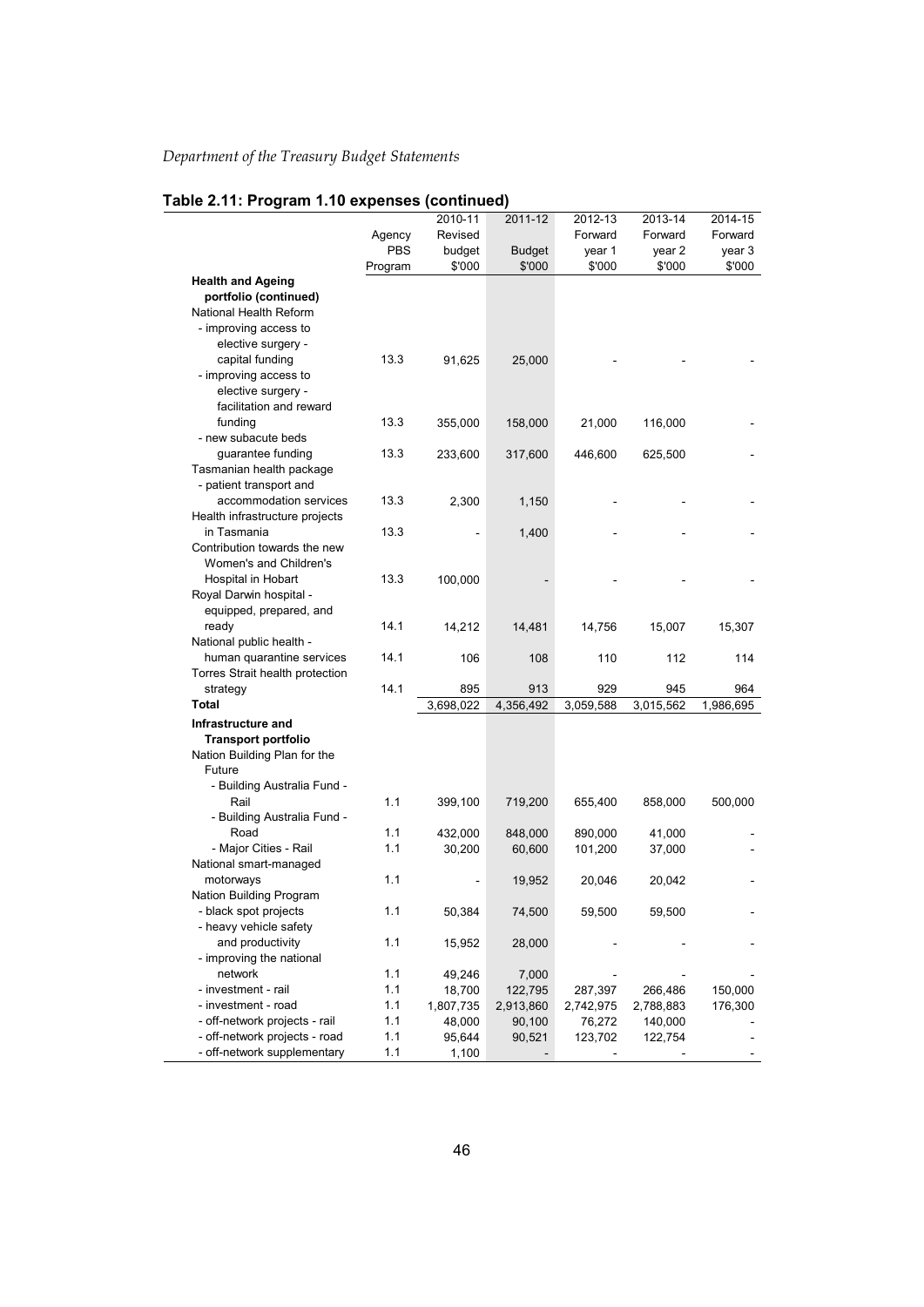#### 2010-11 2011-12 2012-13 2013-14 2014-15 Agency Revised **Forward Forward Forward** PBS budget Budget year 1 year 2 year 3 **Infrastructure and**  Program \$'000 \$'000 \$'000 \$'000 \$'000 **Transport portfolio (continued)**  Regional Infrastructure Fund committed infrastructure and economic infrastructure projects 1.1 12,000 42,400 419,300 578,753 665,500 Seamless national economy - National Heavy Vehicles Transport Regulator 2.2 1,710 1,800 1,000 - - - National Rail Transport Safety Regulator 2.2 610 1,400 600 Interstate road transport 2.2 76,510 81,010 85,060 89,314 93,779 Fort Street High School noise insulation 2.4 6,000 4,500 Local Government and Regional Development infrastructure employment projects 3.1 13,000 16,500 - - - **Total** 3,057,891 5,122,138 5,462,452 5,001,732 1,585,579 **Prime Minister and Cabinet portfolio**  World sailing championships 3.1 2,000 3,600 **Total** 2,000 3,600 - - - **Prime Minister and Cabinet portfolio (Department of Regional Australia, Regional Development and Local Government**  East Kimberley development package - education-related projects 1.1 10,660 16,830 4,210 - health-related projects 1.1 6,260 14,570 2,830 - social and transitional housing projects 1.1 20,640 4,360 - other infrastructure projects 1.1 5,800 1,450 - - - Regional Infrastructure Fund - Regional Development Australia Fund 1.1 - 1.1 - 1.1 - 285,000 288,000 Local Government and Regional Development - 1.2 8,114 9,783 3,301 Local Government Reform Fund Centenary of Canberra 2013 - a gift to the national capital  $2.1$  -  $27,000$   $25,000$   $5,000$   $5,000$ - Joint National Program 2.1 - 2,600 2,040 991 **Total** 51,474 76,593 322,381 293,991 5,000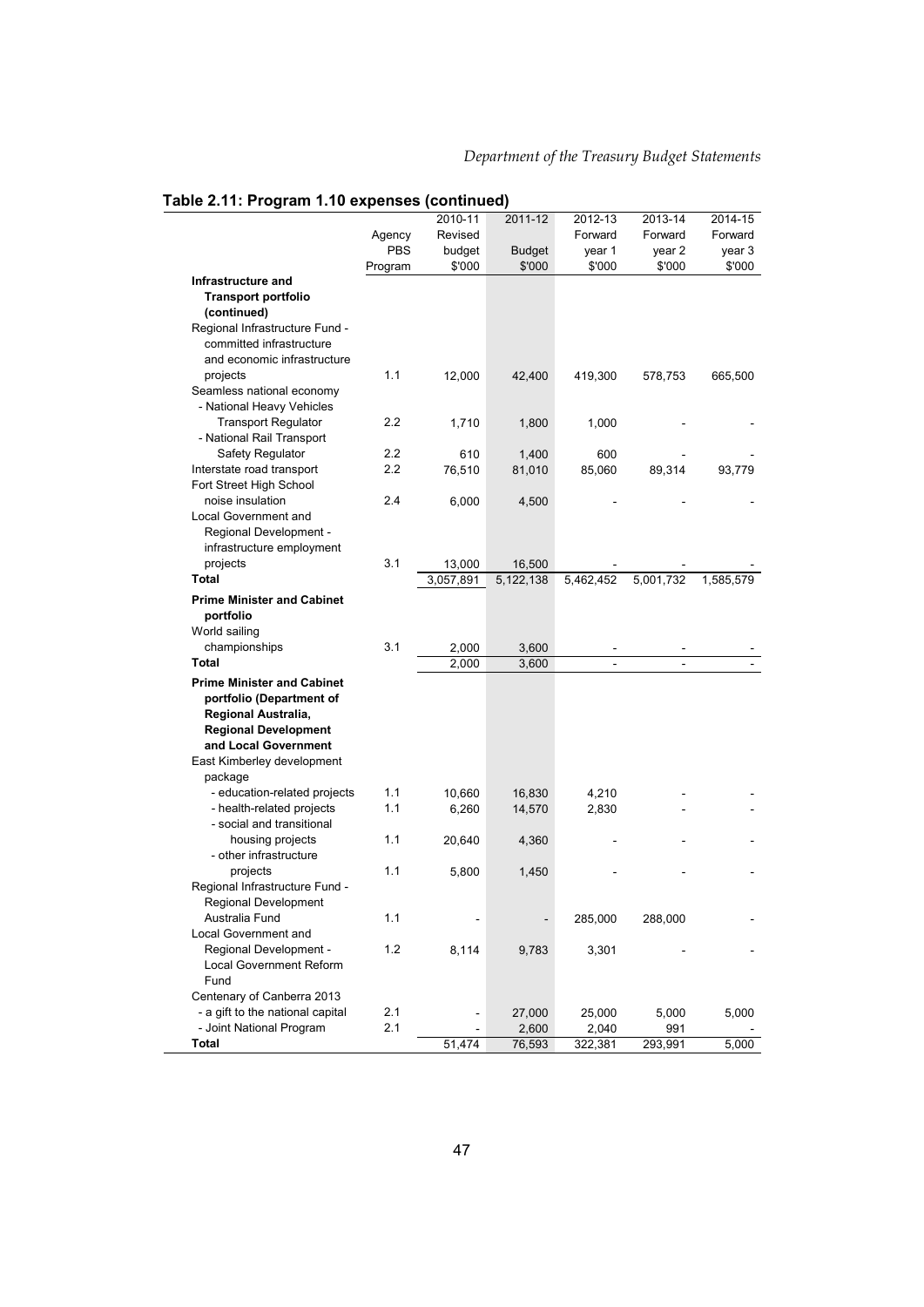|                                                                                       |            | 2010-11    | 2011-12       | 2012-13               | 2013-14    | 2014-15   |
|---------------------------------------------------------------------------------------|------------|------------|---------------|-----------------------|------------|-----------|
|                                                                                       | Agency     | Revised    |               | Forward               | Forward    | Forward   |
|                                                                                       | <b>PBS</b> | budget     | <b>Budget</b> | year 1                | year 2     | year 3    |
|                                                                                       | Program    | \$'000     | \$'000        | \$'000                | \$'000     | \$'000    |
| Resources, Energy and<br>Tourism portfolio                                            |            |            |               |                       |            |           |
| Environment Management of<br>the Former Rum Jungle                                    |            |            |               |                       |            |           |
| mine site                                                                             | 2.0        | 1,200      | 2,400         | 1,474                 |            |           |
| <b>Total</b>                                                                          |            | 1,200      | 2,400         | 1,474                 |            |           |
| Sustainability, Environment,<br>Water, Population and<br><b>Communities portfolio</b> |            |            |               |                       |            |           |
| Caring for our Country                                                                | 1.1        | 143,400    | 143,400       | 143,400               |            |           |
| Bioremediation and                                                                    |            |            |               |                       |            |           |
| revegetation                                                                          | 4.1        | 4.702      |               |                       |            |           |
| <b>Great Artesian Basin</b>                                                           |            |            |               |                       |            |           |
| Sustainability Initiative                                                             | 4.1        | 9,317      | 30,397        | 15,085                | 15,085     |           |
| Water for the Future                                                                  | 4.1        | 192,245    | 613,004       | 56,100                |            |           |
| Total                                                                                 |            | 349,664    | 786,801       | 214,585               | 15,085     |           |
| Treasury portfolio                                                                    |            |            |               |                       |            |           |
| <b>First Home Owners Boost</b><br><b>Standard Business Reporting</b>                  | 1.10       | 177.674    | 22,195        | 484                   |            |           |
| Program                                                                               | 1.10       | 5,907      |               |                       |            |           |
| <b>Total</b>                                                                          |            | 183,581    | 22,195        | 484                   |            |           |
| Total program expenses                                                                |            | 16,314,084 |               | 14,932,042 13,883,806 | 14,780,382 | 7,256,877 |

Note: These items can also be found in Budget Paper No. 3, *Australia's Federal Relations 2011-12*.

#### **Program deliverables**

Payments to the States and Territories will be made on the basis set out in each of the National Partnership agreements and any related agreements.

#### **Program key performance indicators**

The Commonwealth Treasury will make payments to the States and Territories that reflect the requirements, the amounts and timeframes set out in each of the National Partnership agreements and any related agreements. These payments will only be made upon the Commonwealth Treasury's receipt of authorisations from the relevant agency in respect of performance benchmarks or payment schedules set out in each of the National Partnership agreements.

The Commonwealth Treasury will provide advice to the States and Territories on the components of each payment prior to each payment being made.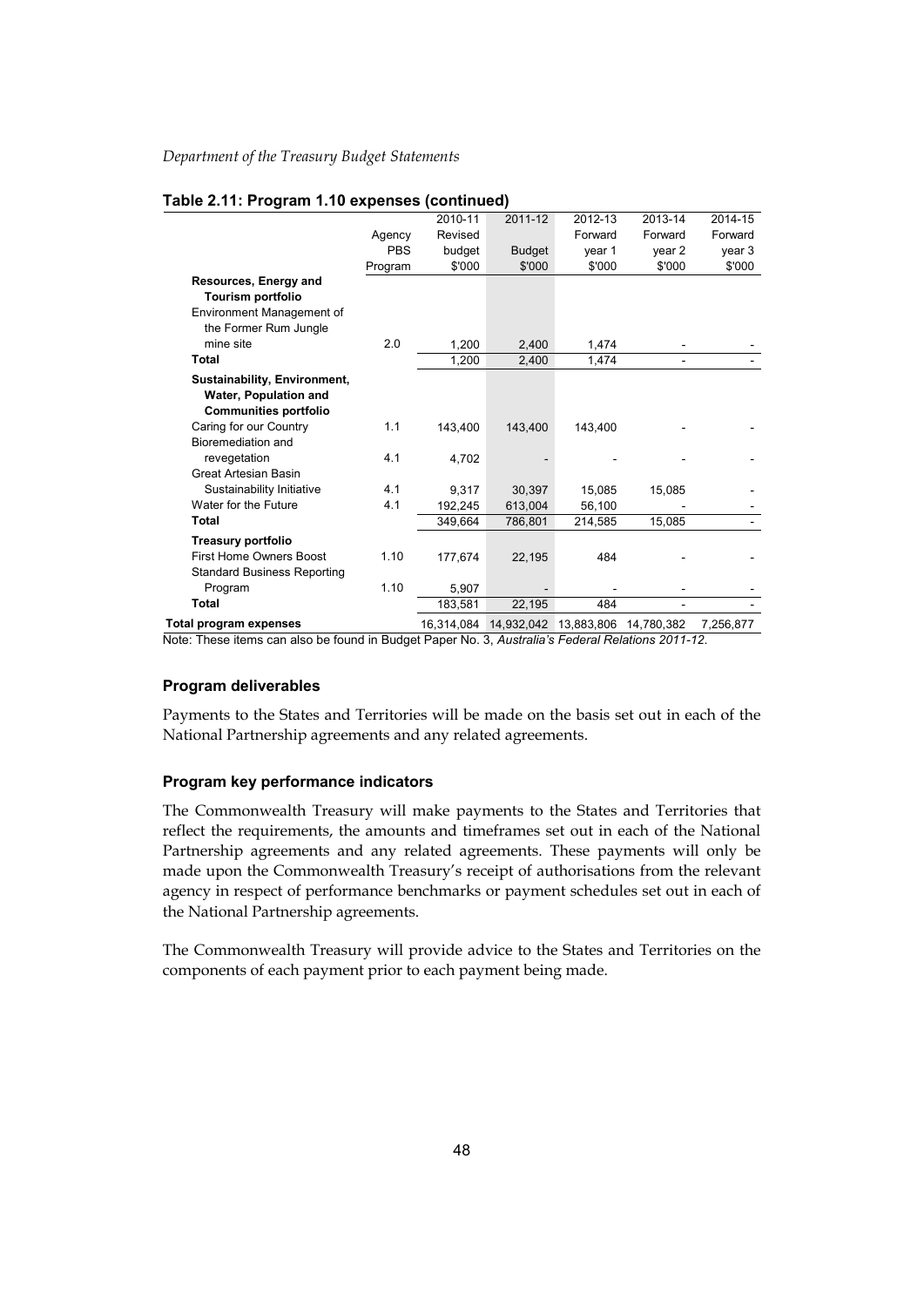# Section 3: Explanatory tables and budgeted financial statements

Section 3 presents explanatory tables and budgeted financial statements which provide a comprehensive snapshot of the Treasury's finances for 2011-12. It explains how budget plans are incorporated into the financial statements and provides further details of the reconciliation between appropriations and program expenses, movements in administered funds, special accounts and government Indigenous expenditure.

# **3.1 EXPLANATORY TABLES**

# **3.1.1 Movement of administered funds between years**

Administered funds can be provided for a specified period, for example under annual Appropriation Acts. Funds not used in the specified period with the agreement of the Finance Minister may be moved to a future year. Table 3.1.1 shows the movement of administered funds approved between years.

|                           | 2010-11 | 2011-12 | 2012-13                  | 2013-14 | 2014-15 |  |  |
|---------------------------|---------|---------|--------------------------|---------|---------|--|--|
|                           | \$'000  | \$'000  | \$'000                   | \$'000  | \$'000  |  |  |
| Program $1.11$            | (9,381) | 9.381   | $\overline{\phantom{0}}$ | -       |         |  |  |
| <b>Total Movement of</b>  |         |         |                          |         |         |  |  |
| <b>Administered Funds</b> | (9.381) | 9.381   | $\overline{\phantom{a}}$ | -       |         |  |  |
|                           |         |         |                          |         |         |  |  |

#### **Table 3.1.1: Movement of Administered Funds between years**

1. The movement of funds relates to the expected delay in the Competitive and Sustainable Banking System reform plan — public awareness and education campaign that is now expected to commence in 2011-12 rather than 2010-11.

# **3.1.2 Special accounts**

Special accounts provide a means to set aside and record amounts used for specified purposes. Special accounts can be created by a Finance Minister's Determination under the *Financial Management and Accountability Act 1997* or under separate enabling legislation. Table 3.1.2 shows the expected additions (receipts) and reductions (payments) for each account used by the Treasury.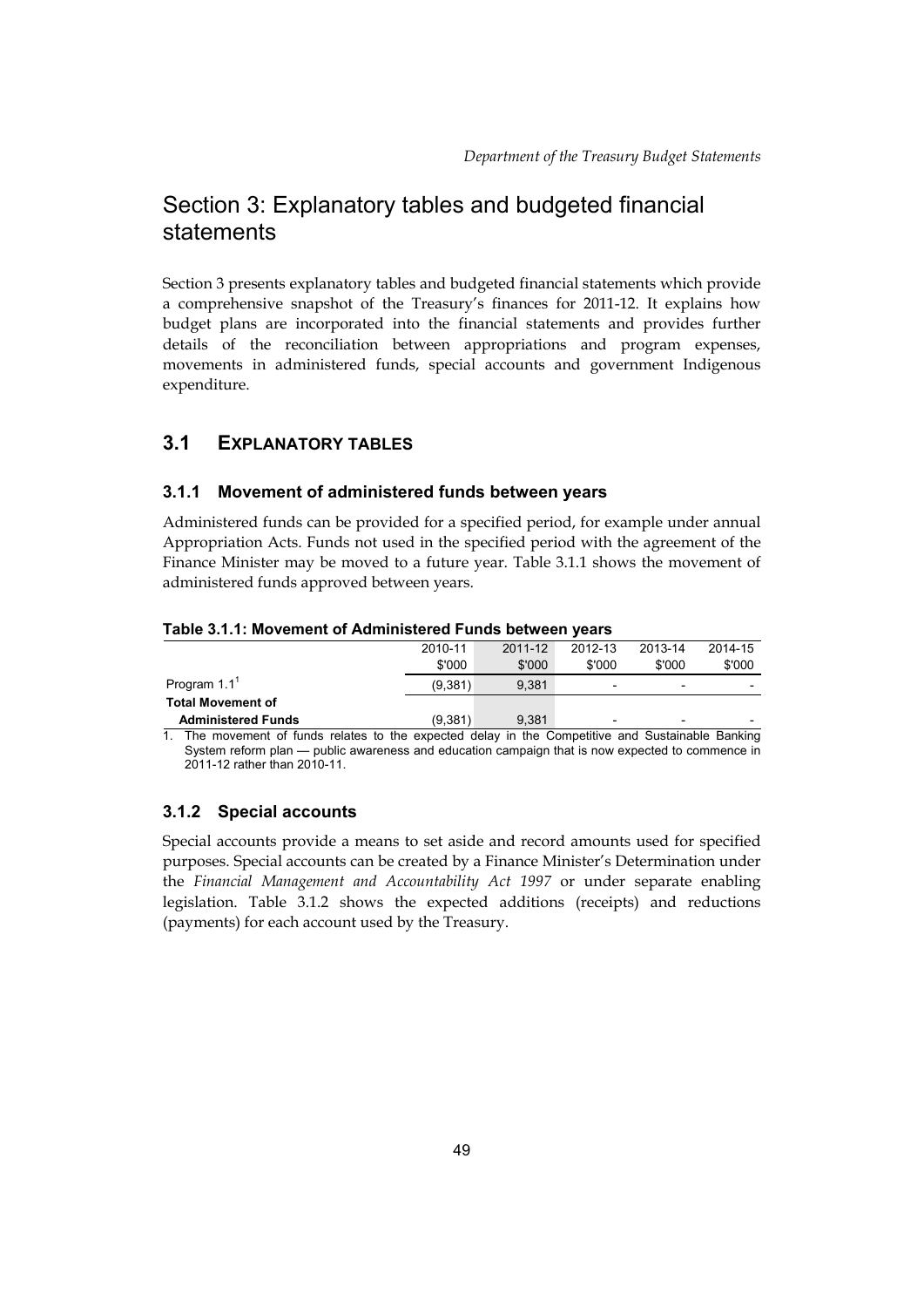|                                   |         |                          | Receipts     |              |            |         |
|-----------------------------------|---------|--------------------------|--------------|--------------|------------|---------|
|                                   |         | Opening                  | non-         | Receipts     |            | Closing |
|                                   |         | balance                  | appropriated | appropriated | Payments   | balance |
|                                   |         | 2011-12                  | 2011-12      | 2011-12      | 2011-12    | 2011-12 |
|                                   |         | 2010-11                  | 2010-11      | 2010-11      | 2010-11    | 2010-11 |
|                                   | Outcome | \$'000                   | \$'000       | \$'000       | \$'000     | \$'000  |
| <b>Actuarial Services Special</b> |         | 2,205                    | 1,629        |              | 1,629      | 2,205   |
| Account(D)                        |         | 2,205                    | 1,629        |              | 1,629      | 2,205   |
| <b>COAG Reform Fund</b>           | 1       |                          | 16,538,551   |              | 16,538,551 |         |
| Special Account(A)                |         | $\overline{\phantom{a}}$ | 20,410,778   |              | 20,410,778 |         |
| <b>Financial System Stability</b> |         |                          |              |              |            |         |
| Special Account(A)                |         |                          |              |              |            |         |
| <b>Other Trust Moneys</b>         |         |                          |              |              |            |         |
| Account(D)                        |         |                          |              |              |            |         |
| Services for other Governments    |         |                          |              |              |            |         |
| and Non-agency Bodies             |         |                          |              |              |            |         |
| Account(D)                        |         |                          |              |              |            |         |
| <b>Total special accounts</b>     |         |                          |              |              |            |         |
| 2011-12 Budget estimate           |         | 2,205                    | 16,540,180   |              | 16,540,180 | 2,205   |
| Total special accounts            |         |                          |              |              |            |         |
| 2010-11 estimate actual           |         | 2,205                    | 20,412,407   |              | 20,412,407 | 2,205   |
| $(1)$ Adminictorod                |         |                          |              |              |            |         |

#### **Table 3.1.2: Estimates of special account cash flows and balances**

(A) Administered.

(D) Departmental.

# **3.1.3 Australian Government Indigenous Expenditure**

The Treasury does not have any Australian Government Indigenous Expenditure.

# **3.2 BUDGETED FINANCIAL STATEMENTS**

# **3.2.1 Differences in agency resourcing and financial statements**

There are no material differences between the resource information presented in the Budget Papers and Portfolio Budget Statements as a result of differences between Australian Accounting Standards and Government Finance Statistics.

# **3.2.2 Analysis of budgeted financial statements**

The Treasury is budgeting towards a departmental breakeven operating result for 2011-12 after non appropriated expenses are added back.

The Treasury has a sound financial position and currently has sufficient cash reserves to fund provisions and payables, and asset replacement, as they fall due.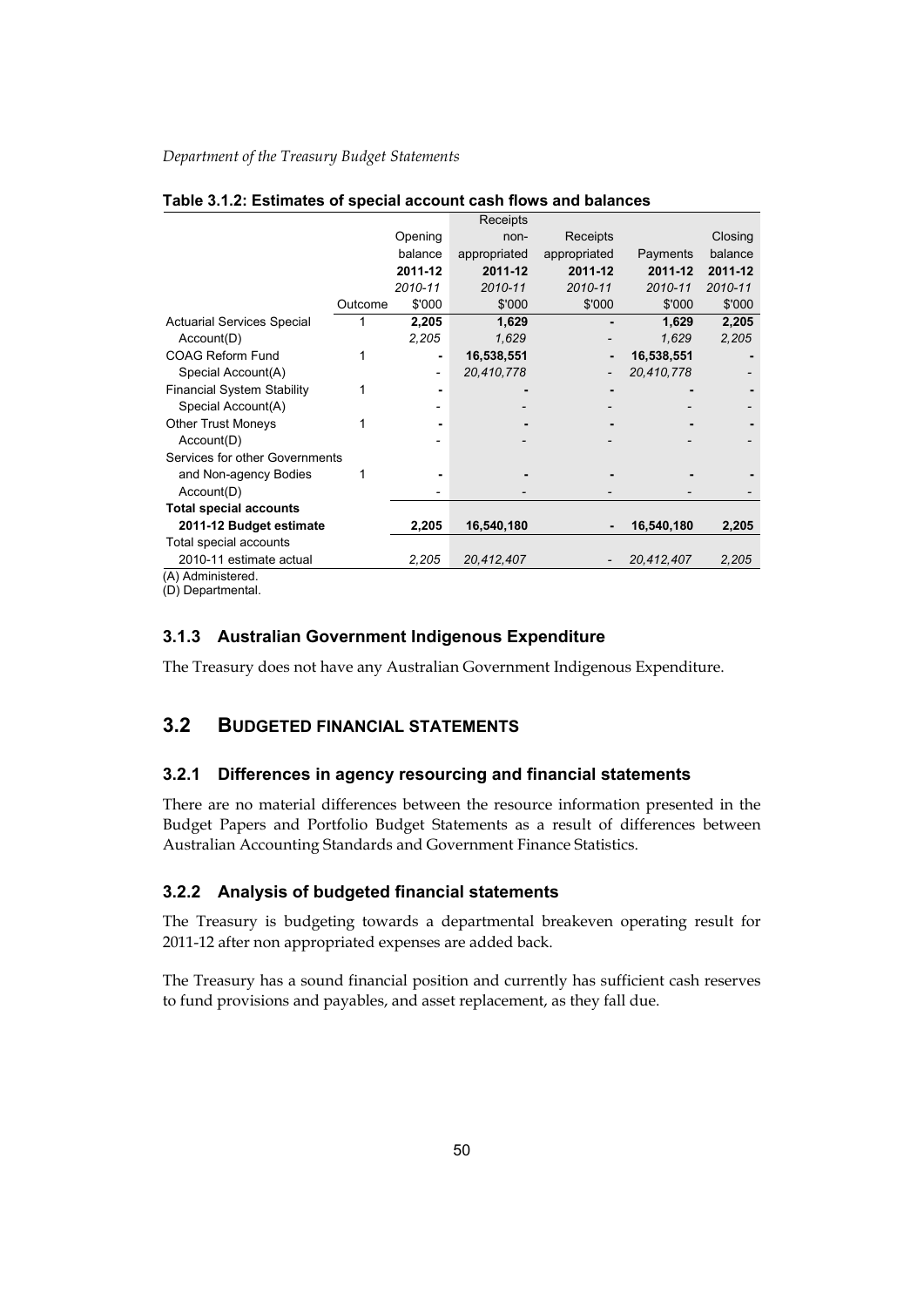# **3.2.3 Budgeted financial statements tables**

|                                                                     | Estimated | <b>Budget</b> | Forward   | Forward   | Forward   |
|---------------------------------------------------------------------|-----------|---------------|-----------|-----------|-----------|
|                                                                     | actual    | estimate      | estimate  | estimate  | estimate  |
|                                                                     | 2010-11   | 2011-12       | 2012-13   | 2013-14   | 2014-15   |
|                                                                     | \$'000    | \$'000        | \$'000    | \$'000    | \$'000    |
| <b>EXPENSES</b>                                                     |           |               |           |           |           |
| Employee benefits                                                   | 121,000   | 119,058       | 114,353   | 108,576   | 109,405   |
| Supplier                                                            | 44,776    | 43,609        | 42,245    | 40,237    | 40,674    |
| Grants                                                              | 2,420     | 1,080         | 1,080     | 1,080     | 1,080     |
| Depreciation and amortisation                                       | 11,336    | 11,336        | 11,335    | 11,331    | 11,331    |
| <b>Total expenses</b>                                               | 179,532   | 175,083       | 169,013   | 161,224   | 162,490   |
| LESS:                                                               |           |               |           |           |           |
| <b>OWN-SOURCE INCOME</b>                                            |           |               |           |           |           |
| Revenue                                                             |           |               |           |           |           |
| Sale of goods and rendering of                                      |           |               |           |           |           |
| services                                                            | 9,108     | 11,868        | 11,868    | 11,868    | 11,868    |
| Other revenue                                                       | 290       | 742           | 742       | 742       | 742       |
| <b>Total revenue</b>                                                | 9,398     | 12,610        | 12,610    | 12,610    | 12,610    |
| Gains                                                               |           |               |           |           |           |
| Other gains                                                         | 530       | 550           | 550       | 550       | 550       |
| <b>Total gains</b>                                                  | 530       | 550           | 550       | 550       | 550       |
| Total own-source income                                             | 9,928     | 13,160        | 13,160    | 13,160    | 13,160    |
| Net cost of (contribution by)                                       |           |               |           |           |           |
| services                                                            | 169,604   | 161,923       | 155,853   | 148,064   | 149,330   |
| Appropriation revenue                                               | 158,268   | 150,587       | 144,518   | 136,733   | 137,999   |
| Surplus (deficit) attributable to                                   |           |               |           |           |           |
| the Australian Government                                           | (11, 336) | (11, 336)     | (11, 335) | (11, 331) | (11, 331) |
| Note: Reconciliation of operating result attributable to the agency |           |               |           |           |           |
|                                                                     | 2010-11   | 2011-12       | 2012-13   | 2013-14   | 2014-15   |
|                                                                     | \$'000    | \$'000        | \$'000    | \$'000    | \$'000    |
| Operating result attributable to the                                |           |               |           |           |           |
| <b>Australian Government</b>                                        | (11, 336) | (11, 336)     | (11, 335) | (11, 331) | (11, 331) |
| Plus non-appropriated expenses                                      |           |               |           |           |           |
| depreciation and amortisation                                       |           |               |           |           |           |
| expenses                                                            | 11,336    | 11,336        | 11,335    | 11,331    | 11,331    |
| Operating result attributable to the                                |           |               |           |           |           |
| <b>Treasury</b>                                                     |           |               |           |           |           |
|                                                                     |           |               |           |           |           |

#### **Table 3.2.1: Budgeted departmental comprehensive income statement (for the period ended 30 June)**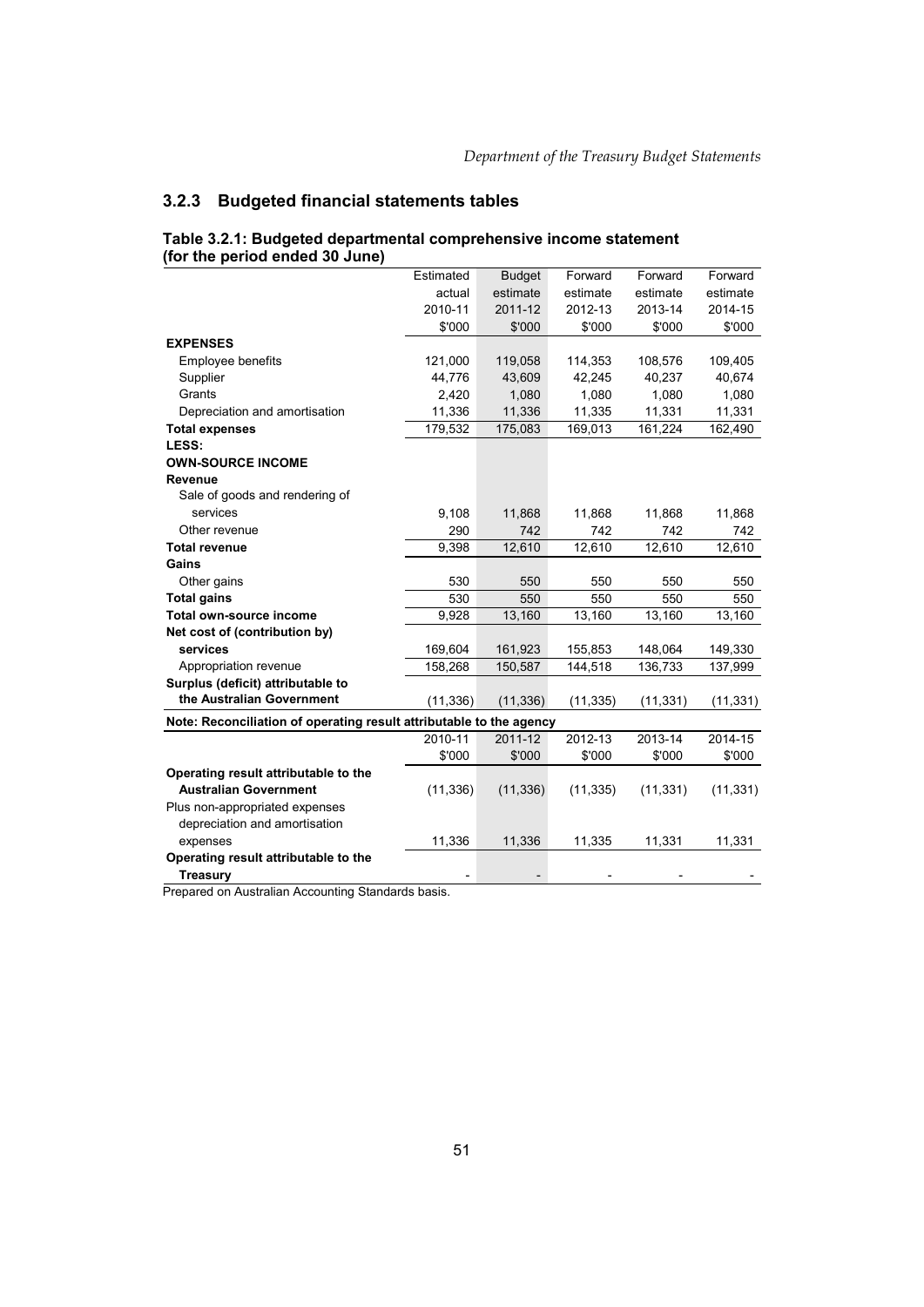#### **Table 3.2.2: Budgeted departmental balance sheet (as at 30 June)**

|                                           | Estimated | <b>Budget</b> | Forward  | Forward  | Forward   |
|-------------------------------------------|-----------|---------------|----------|----------|-----------|
|                                           | actual    | estimate      | estimate | estimate | estimate  |
|                                           | 2010-11   | 2011-12       | 2012-13  | 2013-14  | 2014-15   |
|                                           | \$'000    | \$'000        | \$'000   | \$'000   | \$'000    |
| <b>ASSETS</b>                             |           |               |          |          |           |
| <b>Financial assets</b>                   |           |               |          |          |           |
| Cash and equivalents                      | 4,194     | 4,194         | 4,194    | 4,194    | 4,194     |
| Trade and other receivables               | 76,256    | 78,256        | 80,256   | 82,256   | 84,256    |
| <b>Total financial assets</b>             | 80,450    | 82,450        | 84,450   | 86,450   | 88,450    |
| <b>Non-financial assets</b>               |           |               |          |          |           |
| Land and buildings                        | 8,890     | 7,866         | 6,852    | 5,848    | 4,854     |
| Infrastructure, plant and equipment       | 8,069     | 8,972         | 9,906    | 10,882   | 11,915    |
| Intangibles                               | 32,607    | 28,460        | 24,234   | 20,129   | 16,198    |
| Other                                     | 1,799     | 1,799         | 1,799    | 1,799    | 1,799     |
| <b>Total non-financial assets</b>         | 51,365    | 47,097        | 42,791   | 38,658   | 34,766    |
| <b>Total assets</b>                       | 131,815   | 129,547       | 127,241  | 125,108  | 123,216   |
| <b>LIABILITIES</b>                        |           |               |          |          |           |
| <b>Interest bearing liabilities</b>       |           |               |          |          |           |
| Leases                                    | 40        | 40            | 40       | 40       | 40        |
| <b>Total interest bearing liabilities</b> | 40        | 40            | 40       | 40       | 40        |
| <b>Provisions</b>                         |           |               |          |          |           |
| Employees                                 | 43,194    | 45,194        | 47,194   | 49,194   | 51,194    |
| <b>Total provisions</b>                   | 43,194    | 45,194        | 47,194   | 49,194   | 51,194    |
| <b>Payables</b>                           |           |               |          |          |           |
| Suppliers                                 | 1,662     | 1,662         | 1,662    | 1,662    | 1,662     |
| Other                                     | 10,014    | 10,014        | 10,014   | 10,014   | 10,014    |
| <b>Total payables</b>                     | 11,676    | 11,676        | 11,676   | 11,676   | 11,676    |
| <b>Total liabilities</b>                  | 54,910    | 56,910        | 58,910   | 60,910   | 62,910    |
| <b>Net assets</b>                         | 76,905    | 72,637        | 68,331   | 64,198   | 60,306    |
| <b>EQUITY</b>                             |           |               |          |          |           |
| <b>Parent entity interest</b>             |           |               |          |          |           |
| Contributed equity                        | 46,621    | 53,689        | 60,718   | 67,916   | 75,355    |
| Reserves                                  | 5,246     | 5,246         | 5,246    | 5,246    | 5,246     |
| Retained surpluses or                     |           |               |          |          |           |
| accumulated deficits                      | 25,038    | 13,702        | 2,367    | (8,964)  | (20, 295) |
| <b>Total equity</b>                       | 76,905    | 72,637        | 68,331   | 64,198   | 60,306    |
| <b>Current assets</b>                     | 82,249    | 84,249        | 86,249   | 88,249   | 90,249    |
| <b>Non-current assets</b>                 | 49,566    | 45,298        | 40,992   | 36,859   | 32,967    |
| <b>Current liabilities</b>                | 50,517    | 52,357        | 54,197   | 56,037   | 57,877    |
| <b>Non-current liabilities</b>            | 4,393     | 4,553         | 4,713    | 4,873    | 5,033     |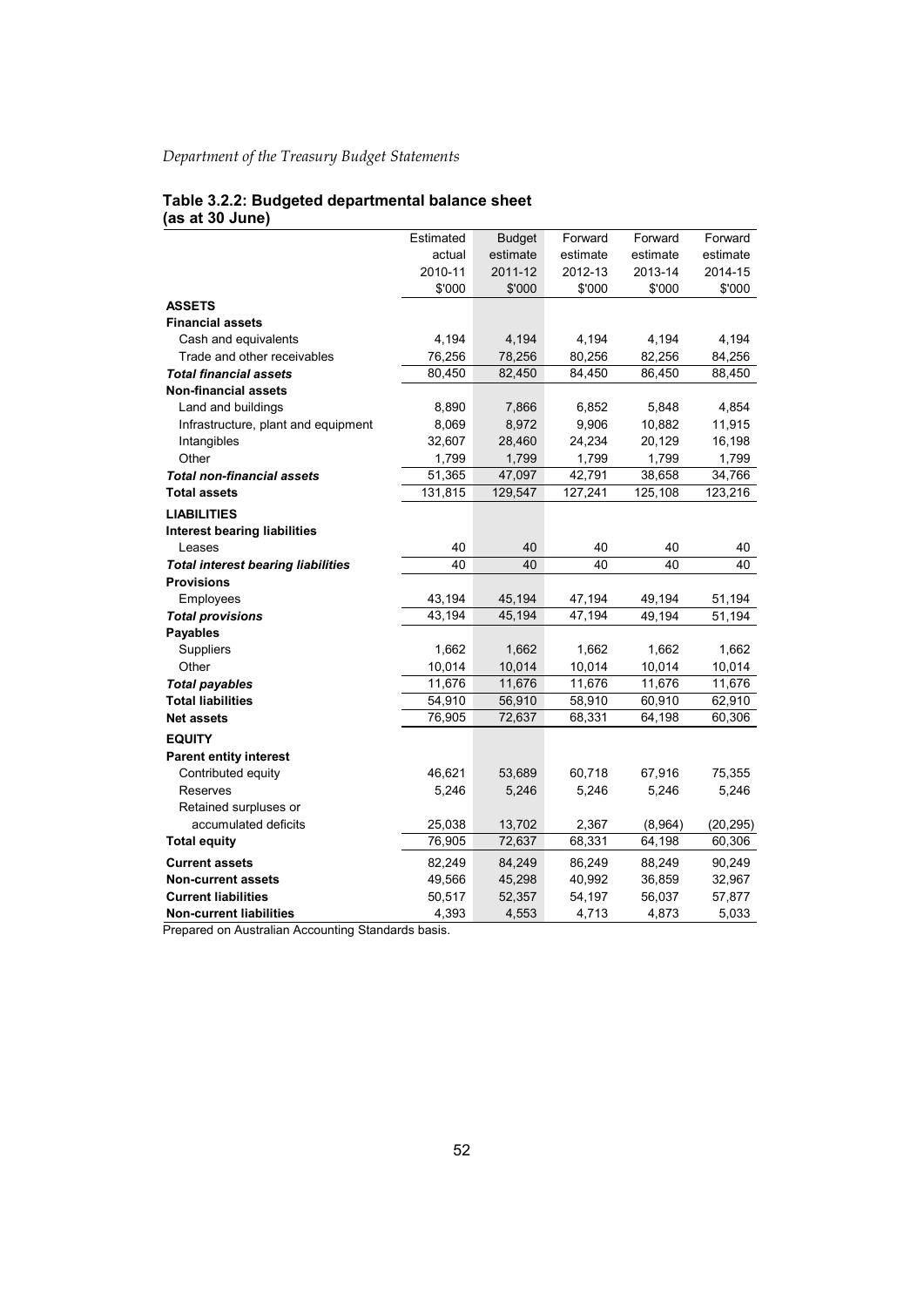#### **Table 3.2.3: Budgeted departmental statement of cash flows (for the period ended 30 June)**

|                                     | Estimated | <b>Budget</b> | Forward  | Forward                      | Forward  |
|-------------------------------------|-----------|---------------|----------|------------------------------|----------|
|                                     | actual    | estimate      | estimate | estimate                     | estimate |
|                                     | 2010-11   | 2011-12       | 2012-13  | 2013-14                      | 2014-15  |
|                                     | \$'000    | \$'000        | \$'000   | \$'000                       | \$'000   |
| <b>OPERATING ACTIVITIES</b>         |           |               |          |                              |          |
| <b>Cash received</b>                |           |               |          |                              |          |
| Goods and services                  | 9,108     | 11,868        | 11,868   | 11,868                       | 11,868   |
| Appropriations                      | 159,266   | 148,587       | 142,518  | 134,733                      | 135,999  |
| Other                               | 290       | 742           | 742      | 742                          | 742      |
| <b>Total cash received</b>          | 168,664   | 161,197       | 155,128  | 147,343                      | 148,609  |
| Cash used                           |           |               |          |                              |          |
| Employees                           | 119,000   | 117,058       | 112,353  | 106,576                      | 107,405  |
| Suppliers                           | 44,246    | 43,059        | 41,695   | 39,687                       | 40,124   |
| Grants                              | 2,420     | 1,080         | 1,080    | 1,080                        | 1,080    |
| Borrowing costs                     |           |               |          | $\qquad \qquad \blacksquare$ |          |
| <b>Total cash used</b>              | 165,666   | 161,197       | 155,128  | 147,343                      | 148,609  |
| Net cash from or (used by)          |           |               |          |                              |          |
| operating activities                | 2,998     |               |          |                              |          |
| <b>INVESTING ACTIVITIES</b>         |           |               |          |                              |          |
| Cash used                           |           |               |          |                              |          |
| Purchase of property, plant         |           |               |          |                              |          |
| and equipment                       | 7,857     | 7,068         | 7,029    | 7,198                        | 7,439    |
| <b>Total cash used</b>              | 7,857     | 7,068         | 7,029    | 7,198                        | 7,439    |
| Net cash from or (used by)          |           |               |          |                              |          |
| investing activities                | (7, 857)  | (7,068)       | (7,029)  | (7, 198)                     | (7, 439) |
| <b>FINANCING ACTIVITIES</b>         |           |               |          |                              |          |
| Cash received                       |           |               |          |                              |          |
| Appropriations - contributed equity | 7,857     | 7,068         | 7,029    | 7,198                        | 7,439    |
| <b>Total cash received</b>          | 7,857     | 7,068         | 7,029    | 7,198                        | 7,439    |
| Net cash from or (used by)          |           |               |          |                              |          |
| financing activities                | 7,857     | 7,068         | 7,029    | 7,198                        | 7,439    |
| Net increase or (decrease)          |           |               |          |                              |          |
| in cash held                        | 2,998     |               |          |                              |          |
| Cash at the beginning of            |           |               |          |                              |          |
| the reporting period                | 1,196     | 4,194         | 4,194    | 4,194                        | 4,194    |
| Cash at the end of the              |           |               |          |                              |          |
| reporting period                    | 4,194     | 4,194         | 4,194    | 4,194                        | 4,194    |
|                                     |           |               |          |                              |          |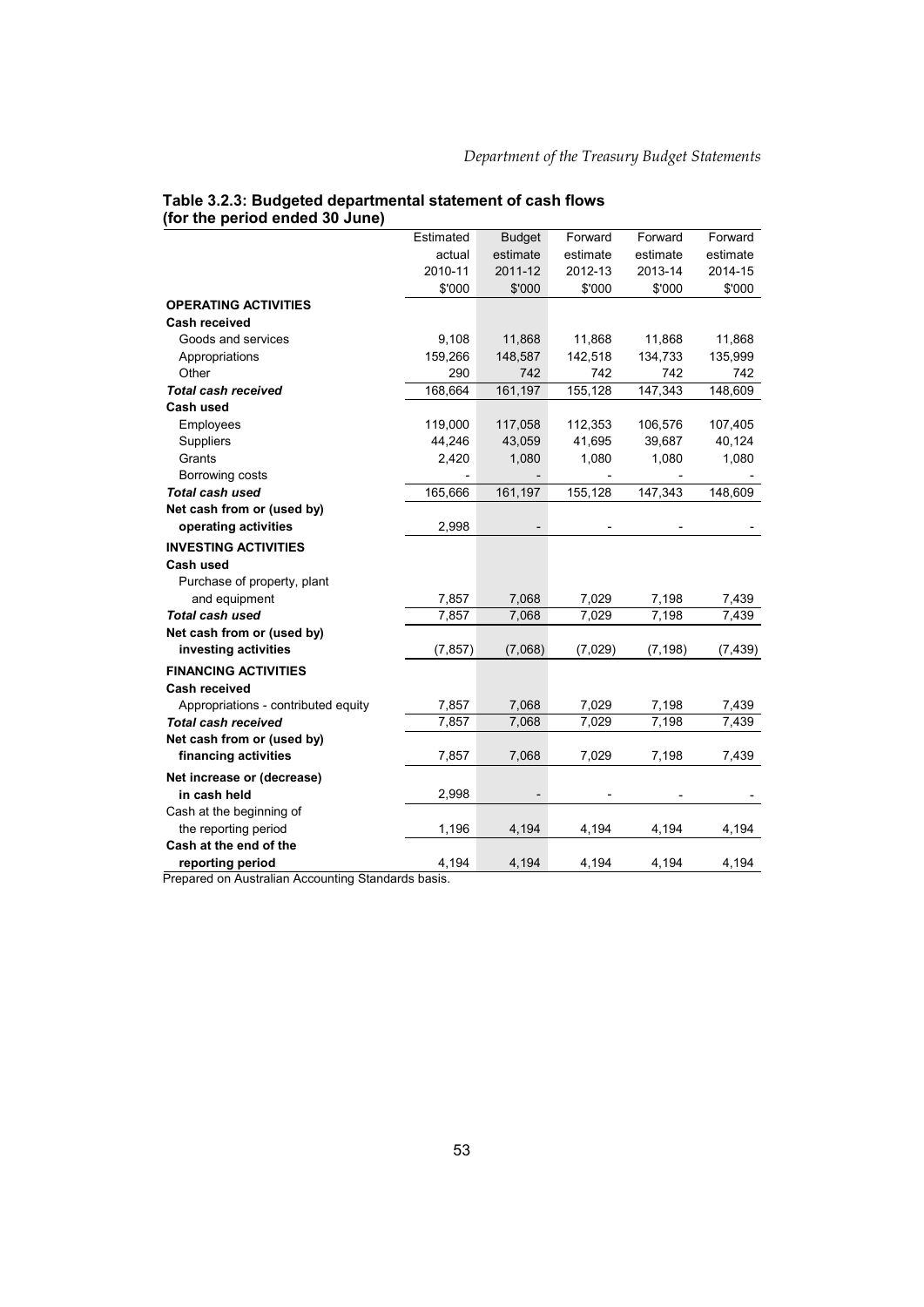| $1110$ venient (budget year zo Fi-Tz)                              |           |             |                              |             |           |
|--------------------------------------------------------------------|-----------|-------------|------------------------------|-------------|-----------|
|                                                                    |           | Asset       |                              | Contributed |           |
|                                                                    | Retained  | revaluation | Other                        | equity/     | Total     |
|                                                                    | surpluses | reserve     | reserves                     | capital     | equity    |
|                                                                    | \$'000    | \$'000      | \$'000                       | \$'000      | \$'000    |
| Opening balance as at 1 July 2011<br>Balance carried forward from  |           |             |                              |             |           |
| previous period                                                    | 25,038    | 5,246       |                              | 46,621      | 76,905    |
| <b>Adjusted opening balance</b>                                    | 25,038    | 5,246       | $\qquad \qquad \blacksquare$ | 46,621      | 76,905    |
| <b>Comprehensive income</b>                                        |           |             |                              |             |           |
| Surplus (deficit) for the period                                   | (11, 336) |             |                              |             | (11, 336) |
| <b>Total comprehensive income</b><br>recognised directly in equity | (11, 336) |             | $\overline{\phantom{a}}$     |             | (11, 336) |
| <b>Transactions with owners</b><br>Contribution by owners          |           |             |                              |             |           |
| Appropriation (equity injection)<br>Appropriation (departmental    |           |             |                              | 583         | 583       |
| capital budget)                                                    |           |             |                              | 6,485       | 6,485     |
| <b>Total transactions with owners</b>                              |           | -           | $\overline{\phantom{a}}$     | 7,068       | 7,068     |
| <b>Estimated closing balance</b>                                   |           |             |                              |             |           |
| as at 30 June 2012                                                 | 13,702    | 5,246       |                              | 53,689      | 72,637    |

#### **Table 3.2.4: Departmental statement of changes in equity — summary of movement (budget year 2011-12)**

Prepared on Australian Accounting Standards basis.

#### **Table 3.2.5: Departmental capital budget (DCB) statement**

|                                         | Estimated | <b>Budget</b> | Forward  | Forward  | Forward  |
|-----------------------------------------|-----------|---------------|----------|----------|----------|
|                                         | actual    | estimate      | estimate | estimate | estimate |
|                                         | 2010-11   | 2011-12       | 2012-13  | 2013-14  | 2014-15  |
|                                         | \$'000    | \$'000        | \$'000   | \$'000   | \$'000   |
| <b>CAPITAL APPROPRIATIONS</b>           |           |               |          |          |          |
| Capital budget - Bill 1 - DCB           | 6,462     | 6,485         | 6,529    | 6,615    | 6,856    |
| Total equity injections                 | 1,395     | 583           | 500      | 583      | 583      |
| <b>Total capital appropriations</b>     | 7,857     | 7,068         | 7,029    | 7,198    | 7,439    |
| <b>Represented by:</b>                  |           |               |          |          |          |
| Purchase of non-financial assets        | 7,857     | 7,068         | 7,029    | 7,198    | 7,439    |
| Total represented by                    | 7,857     | 7,068         | 7,029    | 7,198    | 7,439    |
| <b>PURCHASE OF NON-FINANCIAL ASSETS</b> |           |               |          |          |          |
| Funded by capital appropriations        | 1,395     | 583           | 500      | 583      | 583      |
| Funded by capital appropriation - DCB   | 6,462     | 6,485         | 6,529    | 6,615    | 6,856    |
| <b>TOTAL</b>                            | 7,857     | 7,068         | 7,029    | 7,198    | 7,439    |
| <b>RECONCILIATION OF CASH</b>           |           |               |          |          |          |
| <b>USED TO ACQUIRE ASSETS</b>           |           |               |          |          |          |
| TO ASSET MOVEMENT TABLE                 |           |               |          |          |          |
| Total purchases                         | 7,857     | 7,068         | 7,029    | 7,198    | 7,439    |
| Total cash used to acquire assets       | 7,857     | 7,068         | 7,029    | 7,198    | 7,439    |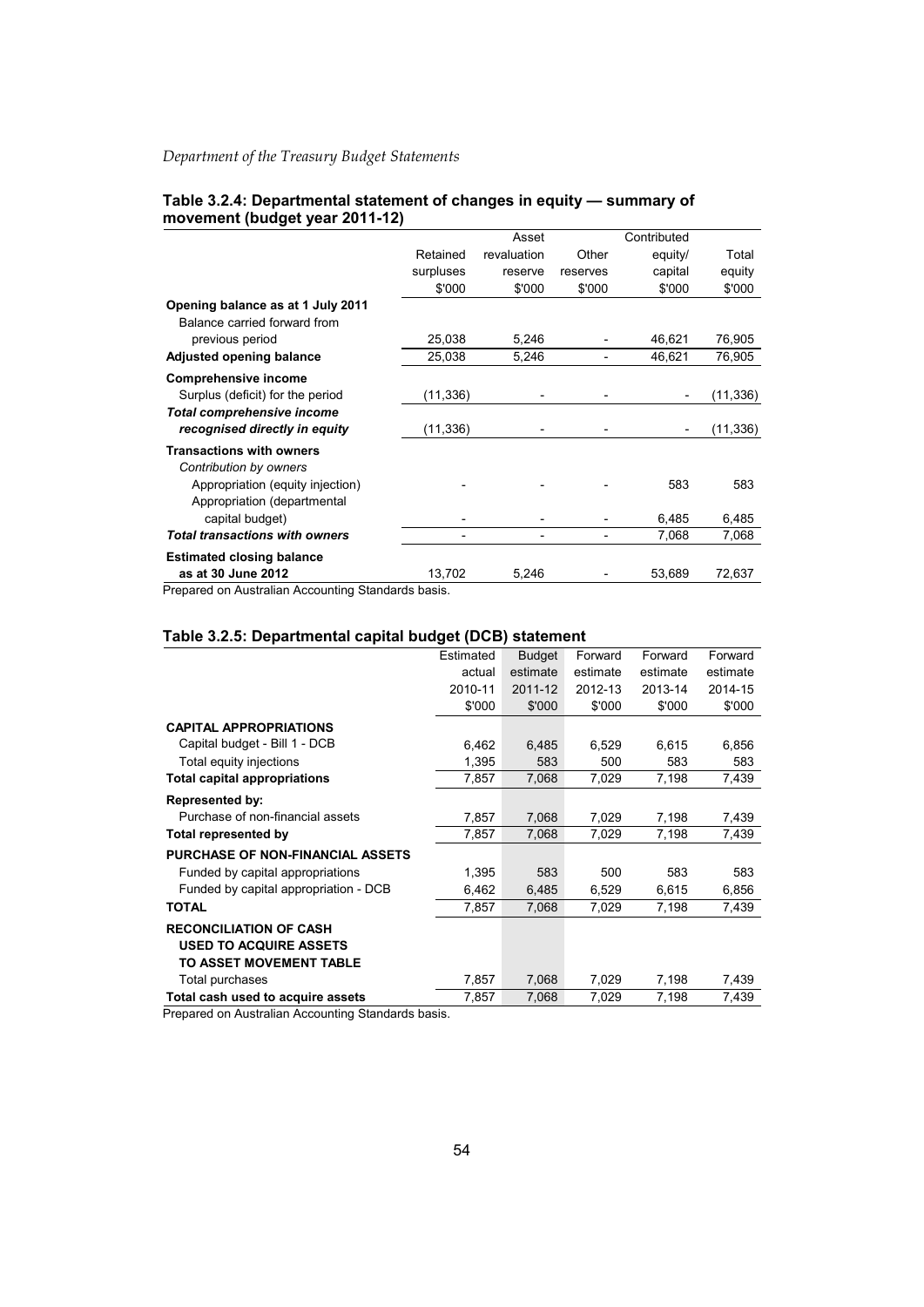Total \$'000

| <u>Fabio 0.2.0. Otatomont of assot movements (baugot your zv FFTZ)</u> |                  |                 |             |  |
|------------------------------------------------------------------------|------------------|-----------------|-------------|--|
|                                                                        |                  | Other           |             |  |
|                                                                        |                  | infrastructure, |             |  |
|                                                                        |                  | plant and       |             |  |
|                                                                        | <b>Buildings</b> | equipment       | Intangibles |  |
|                                                                        | \$'000           | \$'000          | \$'000      |  |
| A - - 1 4 1.1 0044                                                     |                  |                 |             |  |

## **Table 3.2.6: Statement of asset movements (budget year 2011-12)**

| As at 1 July 2011                     |        |        |        |        |
|---------------------------------------|--------|--------|--------|--------|
| Gross book value                      | 20.300 | 16.296 | 43.968 | 80.564 |
| Accumulated depreciation/amortisation |        |        |        |        |
| and impairment                        | 11.410 | 8,227  | 11.361 | 30,998 |
| Opening net book balance              | 8,890  | 8,069  | 32,607 | 49,566 |
| <b>Capital asset additions</b>        |        |        |        |        |
| By purchase - appropriation equity    |        |        | 583    | 583    |
| By purchase - appropriation ordinary  |        |        |        |        |
| annual services                       | 500    | 2,954  | 3,031  | 6,485  |
| <b>Total additions</b>                | 500    | 2,954  | 3,614  | 7,068  |
| <b>Other movements</b>                |        |        |        |        |
| Depreciation/amortisation expense     | 1,524  | 2,051  | 7,761  | 11,336 |
| <b>Total other movements</b>          | 1,524  | 2,051  | 7,761  | 11,336 |
| As at 30 June 2012                    |        |        |        |        |
| Gross book value                      | 20,800 | 19,250 | 47,582 | 87,632 |
| Accumulated depreciation/amortisation |        |        |        |        |
| and impairment                        | 12,934 | 10,278 | 19,122 | 42,334 |
| Closing net book balance              | 7,866  | 8,972  | 28,460 | 45,298 |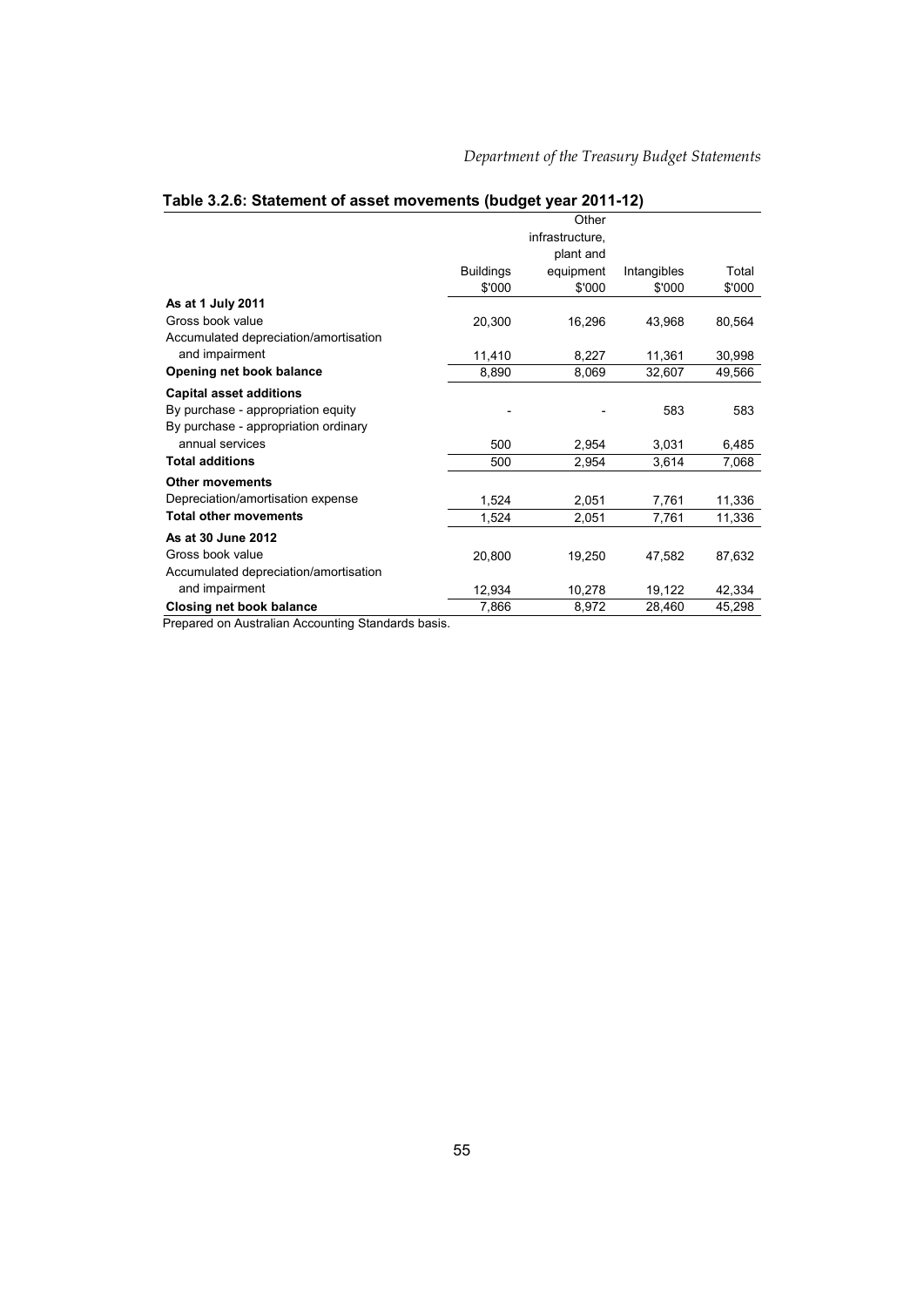| Table 3.2.7: Schedule of budgeted income and expenses administered on behalf |  |  |
|------------------------------------------------------------------------------|--|--|
| of government (for the period ended 30 June)                                 |  |  |

|                                    | Estimated                | <b>Budget</b> | Forward    | Forward    | Forward    |
|------------------------------------|--------------------------|---------------|------------|------------|------------|
|                                    | actual                   | estimate      | estimate   | estimate   | estimate   |
|                                    | 2010-11                  | 2011-12       | 2012-13    | 2013-14    | 2014-15    |
|                                    | \$'000                   | \$'000        | \$'000     | \$'000     | \$'000     |
| <b>INCOME ADMINISTERED ON</b>      |                          |               |            |            |            |
| <b>BEHALF OF GOVERNMENT</b>        |                          |               |            |            |            |
| <b>Revenue</b>                     |                          |               |            |            |            |
| Non-taxation                       |                          |               |            |            |            |
| Goods and services                 | 1,899,926                | 1,688,629     | 1,428,130  | 1,209,911  | 734,993    |
| Interest                           | 4,546                    | 11,260        | 16,582     | 20,022     | 21,370     |
| <b>Dividends</b>                   |                          |               |            |            | 57,000     |
| Nation Building and COAG           |                          |               |            |            |            |
| transfers                          | 1,338,535                | 2,623,732     | 2,372,961  | 1,392,812  | 964,358    |
| Other sources of non-taxation      |                          |               |            |            |            |
| revenues                           | 54,235                   | 18,100        | 2,500      | 2,500      | 2,500      |
| <b>Total non-taxation</b>          | 3,297,242                | 4,341,721     | 3,820,173  | 2,625,245  | 1,780,221  |
| <b>Total revenue administered</b>  |                          |               |            |            |            |
| on behalf of government            | 3,297,242                | 4,341,721     | 3,820,173  | 2,625,245  | 1,780,221  |
| Gains                              |                          |               |            |            |            |
| Foreign exchange                   | $\overline{\phantom{0}}$ | 1,330         | 12,229     | 72,006     | 74,333     |
| <b>Total gains administered</b>    |                          |               |            |            |            |
| on behalf of government            | $\overline{\phantom{0}}$ | 1,330         | 12,229     | 72,006     | 74,333     |
| <b>Total income administered</b>   |                          |               |            |            |            |
| on behalf of government            | 3,297,242                | 4,343,051     | 3,832,402  | 2,697,251  | 1,854,554  |
| <b>EXPENSES ADMINISTERED ON</b>    |                          |               |            |            |            |
| <b>BEHALF OF GOVERNMENT</b>        |                          |               |            |            |            |
| Grants                             | 82,044,781               | 84,801,325    | 88,378,448 | 93,548,063 | 90,722,974 |
| Interest                           | 18,892                   | 22,936        | 22,971     | 23,175     | 23,349     |
| Other                              | 11,114                   | 14,112        | 675        | 675        | 675        |
| <b>Losses</b>                      |                          |               |            |            |            |
| Foreign exchange losses            | 28,601                   |               |            |            |            |
| <b>Total expenses administered</b> |                          |               |            |            |            |
| on behalf of government            | 82,103,388               | 84,838,373    | 88,402,094 | 93,571,913 | 90,746,998 |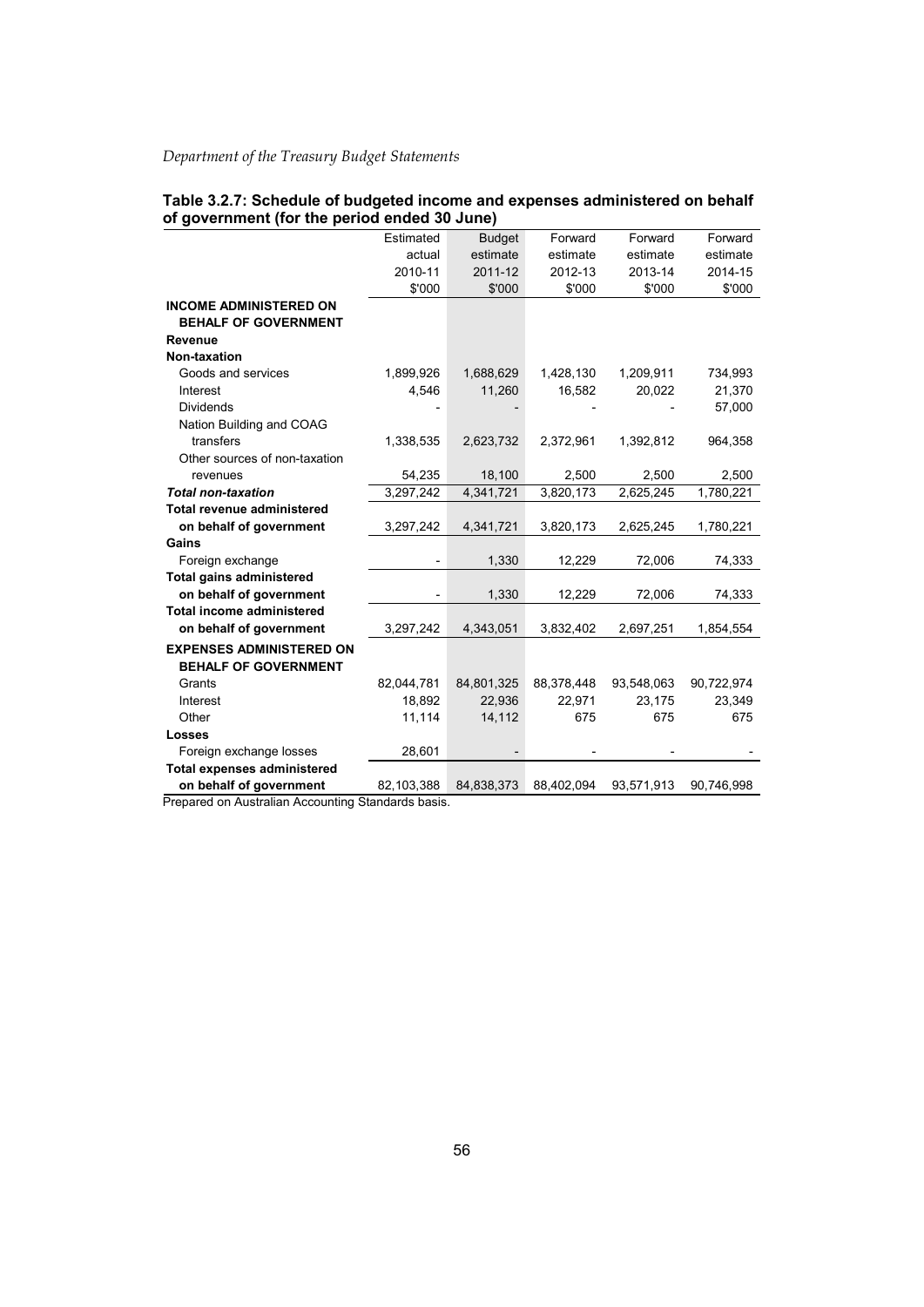|                                       | Estimated  | <b>Budget</b> | Forward    | Forward      | Forward    |
|---------------------------------------|------------|---------------|------------|--------------|------------|
|                                       | actual     | estimate      | estimate   | estimate     | estimate   |
|                                       | 2010-11    | 2011-12       | 2012-13    | 2013-14      | 2014-15    |
|                                       | \$'000     | \$'000        | \$'000     | \$'000       | \$'000     |
| <b>ASSETS ADMINISTERED ON</b>         |            |               |            |              |            |
| <b>BEHALF OF GOVERNMENT</b>           |            |               |            |              |            |
| <b>Financial assets</b>               |            |               |            |              |            |
| Cash and cash equivalents             | 4,063      | 4,063         | 4,063      | 4,063        | 4,063      |
| Advances and loans                    | 98,122     | 571,348       | 626,273    | 685,792      | 699,344    |
| Receivables                           | 2.337.713  | 1.371.634     | 727.575    | 271.065      | 153.429    |
| Investments                           | 16,707,089 | 21,983,700    | 22,045,104 | 22,206,298   | 22,370,367 |
| <b>Total financial assets</b>         | 19,146,987 | 23,930,745    | 23,403,015 | 23, 167, 218 | 23,227,203 |
| <b>Non financial assets</b>           |            |               |            |              |            |
| Prepayments                           | 2,557,000  | 3,050,000     | 2,398,000  | 354,000      |            |
| <b>Total non financial assets</b>     | 2,557,000  | 3,050,000     | 2,398,000  | 354,000      |            |
| <b>Total assets administered</b>      |            |               |            |              |            |
| on behalf of government               | 21,703,987 | 26,980,745    | 25,801,015 | 23,521,218   | 23,227,203 |
| <b>LIABILITIES ADMINISTERED ON</b>    |            |               |            |              |            |
| <b>BEHALF OF GOVERNMENT</b>           |            |               |            |              |            |
| <b>Interest bearing liabilities</b>   |            |               |            |              |            |
| Loans                                 | 3,742,245  | 7,078,162     | 6,443,008  | 6,467,338    | 6,491,483  |
| Other                                 | 4,975,812  | 4,924,476     | 4,924,476  | 4,967,965    | 5,012,237  |
| <b>Total interest bearing</b>         |            |               |            |              |            |
| liabilities                           | 8,718,057  | 12,002,638    | 11,367,484 | 11,435,303   | 11,503,720 |
| <b>Payables</b>                       |            |               |            |              |            |
| Grants and subsidies                  | 128,174    | 111,463       | 105,839    | 106,622      | 105,352    |
| Other payables                        | 2,210,199  | 1,305,078     | 672,961    | 250,691      | 149,835    |
| <b>Total payables</b>                 | 2,338,373  | 1,416,541     | 778,800    | 357,313      | 255,187    |
| <b>Total liabilities administered</b> |            |               |            |              |            |
| on behalf of government               | 11,056,430 | 13,419,179    | 12,146,284 | 11,792,616   | 11,758,907 |

#### **Table 3.2.8: Schedule of budgeted assets and liabilities administered on behalf of government (as at 30 June)**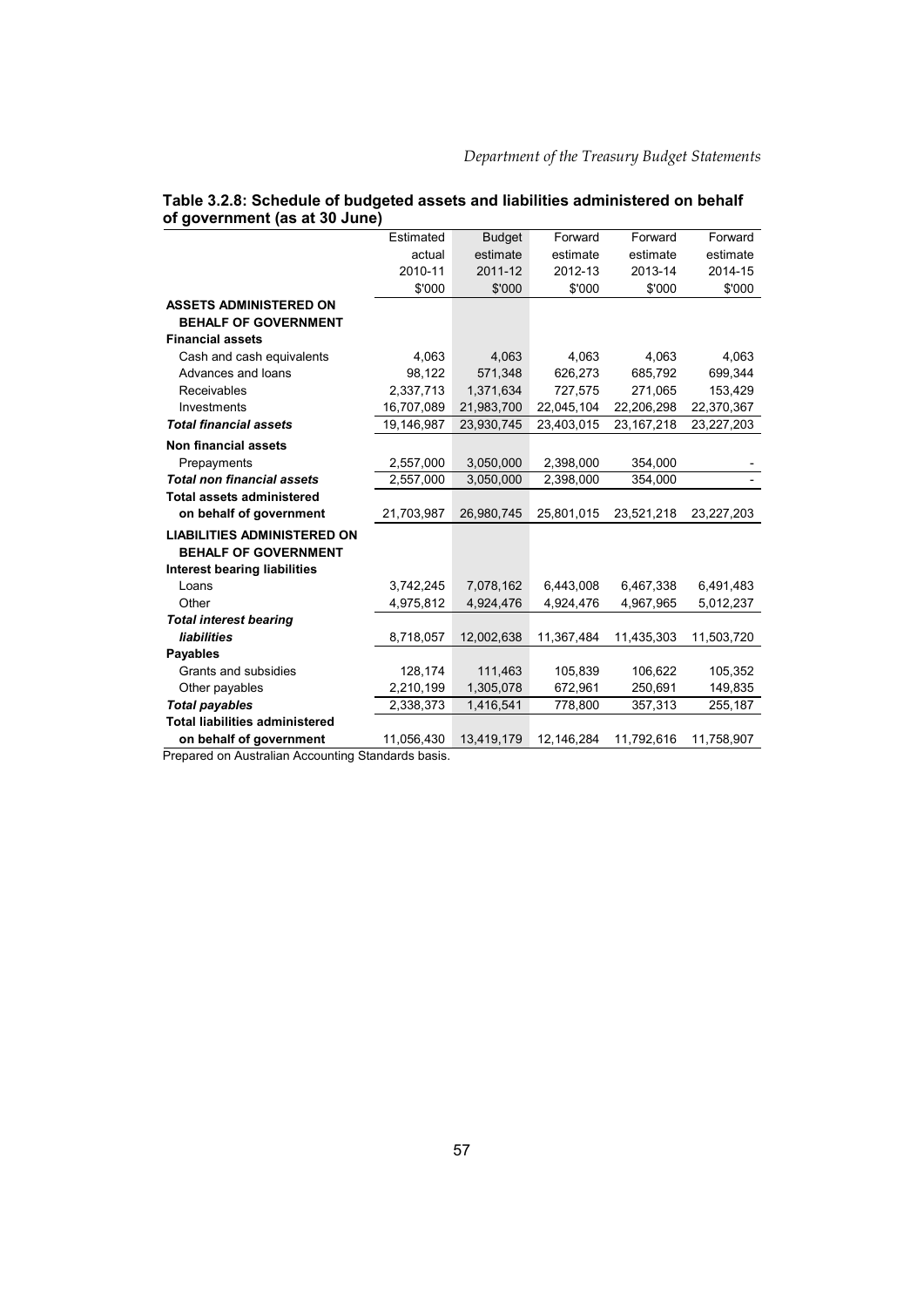#### **Table 3.2.9: Schedule of budgeted administered cash flows (for the period ended 30 June)**

| Estimated<br><b>Budget</b><br>Forward<br>Forward<br>Forward<br>estimate<br>actual<br>estimate<br>estimate<br>estimate<br>2011-12<br>2012-13<br>2013-14<br>2010-11<br>2014-15<br>\$'000<br>\$'000<br>\$'000<br>\$'000<br>\$'000<br><b>OPERATING ACTIVITIES</b><br><b>Cash received</b><br>Sales of goods and rendering<br>of services<br>1,252,714<br>1,015,124<br>740,992<br>544,455<br>144,699<br>3,630<br>8,385<br>11,368<br>12,305<br>12,415<br>Interest<br><b>Dividends</b><br>750,000<br>57,000<br>10,511,148<br>Grants<br>8,279,602<br>10,103,554<br>10,444,736<br>10,108,451<br>Other<br>2,500<br>54,235<br>18,100<br>2,500<br>2,500<br>11, 145, 163<br>10,727,762<br><b>Total cash received</b><br>10,340,181<br>11,199,596<br>10,667,711<br>Cash used<br>99,308,960<br>Grant payments<br>88,014,562<br>91,580,143<br>95,095,767<br>99,515,242<br>Interest paid<br>17,279<br>22,936<br>22,936<br>23,141<br>23,349<br>Other<br>77,580<br>29,393<br>9,419<br>4,675<br>1,675<br>Total cash used<br>88,109,421<br>91,632,472<br>95,128,122<br>99,543,058<br>99,333,984<br>Net cash from or (used by)<br>operating activities<br>(77,769,240)<br>(80, 487, 309)<br>(83,928,526)<br>(88, 875, 347)<br>(88,606,222)<br><b>INVESTING ACTIVITIES</b><br><b>Cash received</b><br>Other investing activities<br>401,962<br>401,962<br>Total cash received<br>Cash used<br>Purchase of investments<br>1,950,154<br>684,329<br>25,686<br>25,916<br>446,796<br>Advances and loans<br>2,562,500<br>550,000<br>50,000<br>47,500<br>Other<br>421,868<br>90,185<br>3,099,481<br>2,922,022<br>734,329<br>73,186<br>25,916<br>Total cash used<br>Net cash from or (used by)<br>investing activities<br>(2,922,022)<br>(734,329)<br>(73, 186)<br>(25, 916)<br>(2,697,519)<br><b>FINANCING ACTIVITIES</b><br>Cash received<br>Other<br><b>Total cash received</b><br>$\blacksquare$<br>$\blacksquare$<br>$\overline{a}$<br>$\overline{a}$<br>Net cash from or (used by)<br>financing activities<br>Net increase or (decrease) in<br>(80, 466, 759)<br>(83, 409, 331)<br>(84, 662, 855)<br>(88,948,533)<br>(88, 632, 138)<br>cash held<br>4,063<br>4,063<br>4,063<br>4,063<br>4,063<br>Cash at beginning of reporting period<br>Cash from Official Public<br>Account - appropriations<br>84,267,825<br>87,074,662<br>87,790,666<br>90,900,595<br>89,813,100<br>Cash to Official Public Account<br>3,665,331<br>3,127,811<br>1,180,962<br>3,801,066<br>1,952,062<br>Cash at end of reporting period<br>4,063<br>4,063<br>4,063<br>4,063<br>4,063 |  |  |  |
|----------------------------------------------------------------------------------------------------------------------------------------------------------------------------------------------------------------------------------------------------------------------------------------------------------------------------------------------------------------------------------------------------------------------------------------------------------------------------------------------------------------------------------------------------------------------------------------------------------------------------------------------------------------------------------------------------------------------------------------------------------------------------------------------------------------------------------------------------------------------------------------------------------------------------------------------------------------------------------------------------------------------------------------------------------------------------------------------------------------------------------------------------------------------------------------------------------------------------------------------------------------------------------------------------------------------------------------------------------------------------------------------------------------------------------------------------------------------------------------------------------------------------------------------------------------------------------------------------------------------------------------------------------------------------------------------------------------------------------------------------------------------------------------------------------------------------------------------------------------------------------------------------------------------------------------------------------------------------------------------------------------------------------------------------------------------------------------------------------------------------------------------------------------------------------------------------------------------------------------------------------------------------------------------------------------------------------------------------------------------------------------------------------------------------------------------------------------------------------------------------------------------------------|--|--|--|
|                                                                                                                                                                                                                                                                                                                                                                                                                                                                                                                                                                                                                                                                                                                                                                                                                                                                                                                                                                                                                                                                                                                                                                                                                                                                                                                                                                                                                                                                                                                                                                                                                                                                                                                                                                                                                                                                                                                                                                                                                                                                                                                                                                                                                                                                                                                                                                                                                                                                                                                                  |  |  |  |
|                                                                                                                                                                                                                                                                                                                                                                                                                                                                                                                                                                                                                                                                                                                                                                                                                                                                                                                                                                                                                                                                                                                                                                                                                                                                                                                                                                                                                                                                                                                                                                                                                                                                                                                                                                                                                                                                                                                                                                                                                                                                                                                                                                                                                                                                                                                                                                                                                                                                                                                                  |  |  |  |
|                                                                                                                                                                                                                                                                                                                                                                                                                                                                                                                                                                                                                                                                                                                                                                                                                                                                                                                                                                                                                                                                                                                                                                                                                                                                                                                                                                                                                                                                                                                                                                                                                                                                                                                                                                                                                                                                                                                                                                                                                                                                                                                                                                                                                                                                                                                                                                                                                                                                                                                                  |  |  |  |
|                                                                                                                                                                                                                                                                                                                                                                                                                                                                                                                                                                                                                                                                                                                                                                                                                                                                                                                                                                                                                                                                                                                                                                                                                                                                                                                                                                                                                                                                                                                                                                                                                                                                                                                                                                                                                                                                                                                                                                                                                                                                                                                                                                                                                                                                                                                                                                                                                                                                                                                                  |  |  |  |
|                                                                                                                                                                                                                                                                                                                                                                                                                                                                                                                                                                                                                                                                                                                                                                                                                                                                                                                                                                                                                                                                                                                                                                                                                                                                                                                                                                                                                                                                                                                                                                                                                                                                                                                                                                                                                                                                                                                                                                                                                                                                                                                                                                                                                                                                                                                                                                                                                                                                                                                                  |  |  |  |
|                                                                                                                                                                                                                                                                                                                                                                                                                                                                                                                                                                                                                                                                                                                                                                                                                                                                                                                                                                                                                                                                                                                                                                                                                                                                                                                                                                                                                                                                                                                                                                                                                                                                                                                                                                                                                                                                                                                                                                                                                                                                                                                                                                                                                                                                                                                                                                                                                                                                                                                                  |  |  |  |
|                                                                                                                                                                                                                                                                                                                                                                                                                                                                                                                                                                                                                                                                                                                                                                                                                                                                                                                                                                                                                                                                                                                                                                                                                                                                                                                                                                                                                                                                                                                                                                                                                                                                                                                                                                                                                                                                                                                                                                                                                                                                                                                                                                                                                                                                                                                                                                                                                                                                                                                                  |  |  |  |
|                                                                                                                                                                                                                                                                                                                                                                                                                                                                                                                                                                                                                                                                                                                                                                                                                                                                                                                                                                                                                                                                                                                                                                                                                                                                                                                                                                                                                                                                                                                                                                                                                                                                                                                                                                                                                                                                                                                                                                                                                                                                                                                                                                                                                                                                                                                                                                                                                                                                                                                                  |  |  |  |
|                                                                                                                                                                                                                                                                                                                                                                                                                                                                                                                                                                                                                                                                                                                                                                                                                                                                                                                                                                                                                                                                                                                                                                                                                                                                                                                                                                                                                                                                                                                                                                                                                                                                                                                                                                                                                                                                                                                                                                                                                                                                                                                                                                                                                                                                                                                                                                                                                                                                                                                                  |  |  |  |
|                                                                                                                                                                                                                                                                                                                                                                                                                                                                                                                                                                                                                                                                                                                                                                                                                                                                                                                                                                                                                                                                                                                                                                                                                                                                                                                                                                                                                                                                                                                                                                                                                                                                                                                                                                                                                                                                                                                                                                                                                                                                                                                                                                                                                                                                                                                                                                                                                                                                                                                                  |  |  |  |
|                                                                                                                                                                                                                                                                                                                                                                                                                                                                                                                                                                                                                                                                                                                                                                                                                                                                                                                                                                                                                                                                                                                                                                                                                                                                                                                                                                                                                                                                                                                                                                                                                                                                                                                                                                                                                                                                                                                                                                                                                                                                                                                                                                                                                                                                                                                                                                                                                                                                                                                                  |  |  |  |
|                                                                                                                                                                                                                                                                                                                                                                                                                                                                                                                                                                                                                                                                                                                                                                                                                                                                                                                                                                                                                                                                                                                                                                                                                                                                                                                                                                                                                                                                                                                                                                                                                                                                                                                                                                                                                                                                                                                                                                                                                                                                                                                                                                                                                                                                                                                                                                                                                                                                                                                                  |  |  |  |
|                                                                                                                                                                                                                                                                                                                                                                                                                                                                                                                                                                                                                                                                                                                                                                                                                                                                                                                                                                                                                                                                                                                                                                                                                                                                                                                                                                                                                                                                                                                                                                                                                                                                                                                                                                                                                                                                                                                                                                                                                                                                                                                                                                                                                                                                                                                                                                                                                                                                                                                                  |  |  |  |
|                                                                                                                                                                                                                                                                                                                                                                                                                                                                                                                                                                                                                                                                                                                                                                                                                                                                                                                                                                                                                                                                                                                                                                                                                                                                                                                                                                                                                                                                                                                                                                                                                                                                                                                                                                                                                                                                                                                                                                                                                                                                                                                                                                                                                                                                                                                                                                                                                                                                                                                                  |  |  |  |
|                                                                                                                                                                                                                                                                                                                                                                                                                                                                                                                                                                                                                                                                                                                                                                                                                                                                                                                                                                                                                                                                                                                                                                                                                                                                                                                                                                                                                                                                                                                                                                                                                                                                                                                                                                                                                                                                                                                                                                                                                                                                                                                                                                                                                                                                                                                                                                                                                                                                                                                                  |  |  |  |
|                                                                                                                                                                                                                                                                                                                                                                                                                                                                                                                                                                                                                                                                                                                                                                                                                                                                                                                                                                                                                                                                                                                                                                                                                                                                                                                                                                                                                                                                                                                                                                                                                                                                                                                                                                                                                                                                                                                                                                                                                                                                                                                                                                                                                                                                                                                                                                                                                                                                                                                                  |  |  |  |
|                                                                                                                                                                                                                                                                                                                                                                                                                                                                                                                                                                                                                                                                                                                                                                                                                                                                                                                                                                                                                                                                                                                                                                                                                                                                                                                                                                                                                                                                                                                                                                                                                                                                                                                                                                                                                                                                                                                                                                                                                                                                                                                                                                                                                                                                                                                                                                                                                                                                                                                                  |  |  |  |
|                                                                                                                                                                                                                                                                                                                                                                                                                                                                                                                                                                                                                                                                                                                                                                                                                                                                                                                                                                                                                                                                                                                                                                                                                                                                                                                                                                                                                                                                                                                                                                                                                                                                                                                                                                                                                                                                                                                                                                                                                                                                                                                                                                                                                                                                                                                                                                                                                                                                                                                                  |  |  |  |
|                                                                                                                                                                                                                                                                                                                                                                                                                                                                                                                                                                                                                                                                                                                                                                                                                                                                                                                                                                                                                                                                                                                                                                                                                                                                                                                                                                                                                                                                                                                                                                                                                                                                                                                                                                                                                                                                                                                                                                                                                                                                                                                                                                                                                                                                                                                                                                                                                                                                                                                                  |  |  |  |
|                                                                                                                                                                                                                                                                                                                                                                                                                                                                                                                                                                                                                                                                                                                                                                                                                                                                                                                                                                                                                                                                                                                                                                                                                                                                                                                                                                                                                                                                                                                                                                                                                                                                                                                                                                                                                                                                                                                                                                                                                                                                                                                                                                                                                                                                                                                                                                                                                                                                                                                                  |  |  |  |
|                                                                                                                                                                                                                                                                                                                                                                                                                                                                                                                                                                                                                                                                                                                                                                                                                                                                                                                                                                                                                                                                                                                                                                                                                                                                                                                                                                                                                                                                                                                                                                                                                                                                                                                                                                                                                                                                                                                                                                                                                                                                                                                                                                                                                                                                                                                                                                                                                                                                                                                                  |  |  |  |
|                                                                                                                                                                                                                                                                                                                                                                                                                                                                                                                                                                                                                                                                                                                                                                                                                                                                                                                                                                                                                                                                                                                                                                                                                                                                                                                                                                                                                                                                                                                                                                                                                                                                                                                                                                                                                                                                                                                                                                                                                                                                                                                                                                                                                                                                                                                                                                                                                                                                                                                                  |  |  |  |
|                                                                                                                                                                                                                                                                                                                                                                                                                                                                                                                                                                                                                                                                                                                                                                                                                                                                                                                                                                                                                                                                                                                                                                                                                                                                                                                                                                                                                                                                                                                                                                                                                                                                                                                                                                                                                                                                                                                                                                                                                                                                                                                                                                                                                                                                                                                                                                                                                                                                                                                                  |  |  |  |
|                                                                                                                                                                                                                                                                                                                                                                                                                                                                                                                                                                                                                                                                                                                                                                                                                                                                                                                                                                                                                                                                                                                                                                                                                                                                                                                                                                                                                                                                                                                                                                                                                                                                                                                                                                                                                                                                                                                                                                                                                                                                                                                                                                                                                                                                                                                                                                                                                                                                                                                                  |  |  |  |
|                                                                                                                                                                                                                                                                                                                                                                                                                                                                                                                                                                                                                                                                                                                                                                                                                                                                                                                                                                                                                                                                                                                                                                                                                                                                                                                                                                                                                                                                                                                                                                                                                                                                                                                                                                                                                                                                                                                                                                                                                                                                                                                                                                                                                                                                                                                                                                                                                                                                                                                                  |  |  |  |
|                                                                                                                                                                                                                                                                                                                                                                                                                                                                                                                                                                                                                                                                                                                                                                                                                                                                                                                                                                                                                                                                                                                                                                                                                                                                                                                                                                                                                                                                                                                                                                                                                                                                                                                                                                                                                                                                                                                                                                                                                                                                                                                                                                                                                                                                                                                                                                                                                                                                                                                                  |  |  |  |
|                                                                                                                                                                                                                                                                                                                                                                                                                                                                                                                                                                                                                                                                                                                                                                                                                                                                                                                                                                                                                                                                                                                                                                                                                                                                                                                                                                                                                                                                                                                                                                                                                                                                                                                                                                                                                                                                                                                                                                                                                                                                                                                                                                                                                                                                                                                                                                                                                                                                                                                                  |  |  |  |
|                                                                                                                                                                                                                                                                                                                                                                                                                                                                                                                                                                                                                                                                                                                                                                                                                                                                                                                                                                                                                                                                                                                                                                                                                                                                                                                                                                                                                                                                                                                                                                                                                                                                                                                                                                                                                                                                                                                                                                                                                                                                                                                                                                                                                                                                                                                                                                                                                                                                                                                                  |  |  |  |
|                                                                                                                                                                                                                                                                                                                                                                                                                                                                                                                                                                                                                                                                                                                                                                                                                                                                                                                                                                                                                                                                                                                                                                                                                                                                                                                                                                                                                                                                                                                                                                                                                                                                                                                                                                                                                                                                                                                                                                                                                                                                                                                                                                                                                                                                                                                                                                                                                                                                                                                                  |  |  |  |
|                                                                                                                                                                                                                                                                                                                                                                                                                                                                                                                                                                                                                                                                                                                                                                                                                                                                                                                                                                                                                                                                                                                                                                                                                                                                                                                                                                                                                                                                                                                                                                                                                                                                                                                                                                                                                                                                                                                                                                                                                                                                                                                                                                                                                                                                                                                                                                                                                                                                                                                                  |  |  |  |
|                                                                                                                                                                                                                                                                                                                                                                                                                                                                                                                                                                                                                                                                                                                                                                                                                                                                                                                                                                                                                                                                                                                                                                                                                                                                                                                                                                                                                                                                                                                                                                                                                                                                                                                                                                                                                                                                                                                                                                                                                                                                                                                                                                                                                                                                                                                                                                                                                                                                                                                                  |  |  |  |
|                                                                                                                                                                                                                                                                                                                                                                                                                                                                                                                                                                                                                                                                                                                                                                                                                                                                                                                                                                                                                                                                                                                                                                                                                                                                                                                                                                                                                                                                                                                                                                                                                                                                                                                                                                                                                                                                                                                                                                                                                                                                                                                                                                                                                                                                                                                                                                                                                                                                                                                                  |  |  |  |
|                                                                                                                                                                                                                                                                                                                                                                                                                                                                                                                                                                                                                                                                                                                                                                                                                                                                                                                                                                                                                                                                                                                                                                                                                                                                                                                                                                                                                                                                                                                                                                                                                                                                                                                                                                                                                                                                                                                                                                                                                                                                                                                                                                                                                                                                                                                                                                                                                                                                                                                                  |  |  |  |
|                                                                                                                                                                                                                                                                                                                                                                                                                                                                                                                                                                                                                                                                                                                                                                                                                                                                                                                                                                                                                                                                                                                                                                                                                                                                                                                                                                                                                                                                                                                                                                                                                                                                                                                                                                                                                                                                                                                                                                                                                                                                                                                                                                                                                                                                                                                                                                                                                                                                                                                                  |  |  |  |
|                                                                                                                                                                                                                                                                                                                                                                                                                                                                                                                                                                                                                                                                                                                                                                                                                                                                                                                                                                                                                                                                                                                                                                                                                                                                                                                                                                                                                                                                                                                                                                                                                                                                                                                                                                                                                                                                                                                                                                                                                                                                                                                                                                                                                                                                                                                                                                                                                                                                                                                                  |  |  |  |
|                                                                                                                                                                                                                                                                                                                                                                                                                                                                                                                                                                                                                                                                                                                                                                                                                                                                                                                                                                                                                                                                                                                                                                                                                                                                                                                                                                                                                                                                                                                                                                                                                                                                                                                                                                                                                                                                                                                                                                                                                                                                                                                                                                                                                                                                                                                                                                                                                                                                                                                                  |  |  |  |
|                                                                                                                                                                                                                                                                                                                                                                                                                                                                                                                                                                                                                                                                                                                                                                                                                                                                                                                                                                                                                                                                                                                                                                                                                                                                                                                                                                                                                                                                                                                                                                                                                                                                                                                                                                                                                                                                                                                                                                                                                                                                                                                                                                                                                                                                                                                                                                                                                                                                                                                                  |  |  |  |
|                                                                                                                                                                                                                                                                                                                                                                                                                                                                                                                                                                                                                                                                                                                                                                                                                                                                                                                                                                                                                                                                                                                                                                                                                                                                                                                                                                                                                                                                                                                                                                                                                                                                                                                                                                                                                                                                                                                                                                                                                                                                                                                                                                                                                                                                                                                                                                                                                                                                                                                                  |  |  |  |
|                                                                                                                                                                                                                                                                                                                                                                                                                                                                                                                                                                                                                                                                                                                                                                                                                                                                                                                                                                                                                                                                                                                                                                                                                                                                                                                                                                                                                                                                                                                                                                                                                                                                                                                                                                                                                                                                                                                                                                                                                                                                                                                                                                                                                                                                                                                                                                                                                                                                                                                                  |  |  |  |
|                                                                                                                                                                                                                                                                                                                                                                                                                                                                                                                                                                                                                                                                                                                                                                                                                                                                                                                                                                                                                                                                                                                                                                                                                                                                                                                                                                                                                                                                                                                                                                                                                                                                                                                                                                                                                                                                                                                                                                                                                                                                                                                                                                                                                                                                                                                                                                                                                                                                                                                                  |  |  |  |
|                                                                                                                                                                                                                                                                                                                                                                                                                                                                                                                                                                                                                                                                                                                                                                                                                                                                                                                                                                                                                                                                                                                                                                                                                                                                                                                                                                                                                                                                                                                                                                                                                                                                                                                                                                                                                                                                                                                                                                                                                                                                                                                                                                                                                                                                                                                                                                                                                                                                                                                                  |  |  |  |
|                                                                                                                                                                                                                                                                                                                                                                                                                                                                                                                                                                                                                                                                                                                                                                                                                                                                                                                                                                                                                                                                                                                                                                                                                                                                                                                                                                                                                                                                                                                                                                                                                                                                                                                                                                                                                                                                                                                                                                                                                                                                                                                                                                                                                                                                                                                                                                                                                                                                                                                                  |  |  |  |
|                                                                                                                                                                                                                                                                                                                                                                                                                                                                                                                                                                                                                                                                                                                                                                                                                                                                                                                                                                                                                                                                                                                                                                                                                                                                                                                                                                                                                                                                                                                                                                                                                                                                                                                                                                                                                                                                                                                                                                                                                                                                                                                                                                                                                                                                                                                                                                                                                                                                                                                                  |  |  |  |
|                                                                                                                                                                                                                                                                                                                                                                                                                                                                                                                                                                                                                                                                                                                                                                                                                                                                                                                                                                                                                                                                                                                                                                                                                                                                                                                                                                                                                                                                                                                                                                                                                                                                                                                                                                                                                                                                                                                                                                                                                                                                                                                                                                                                                                                                                                                                                                                                                                                                                                                                  |  |  |  |